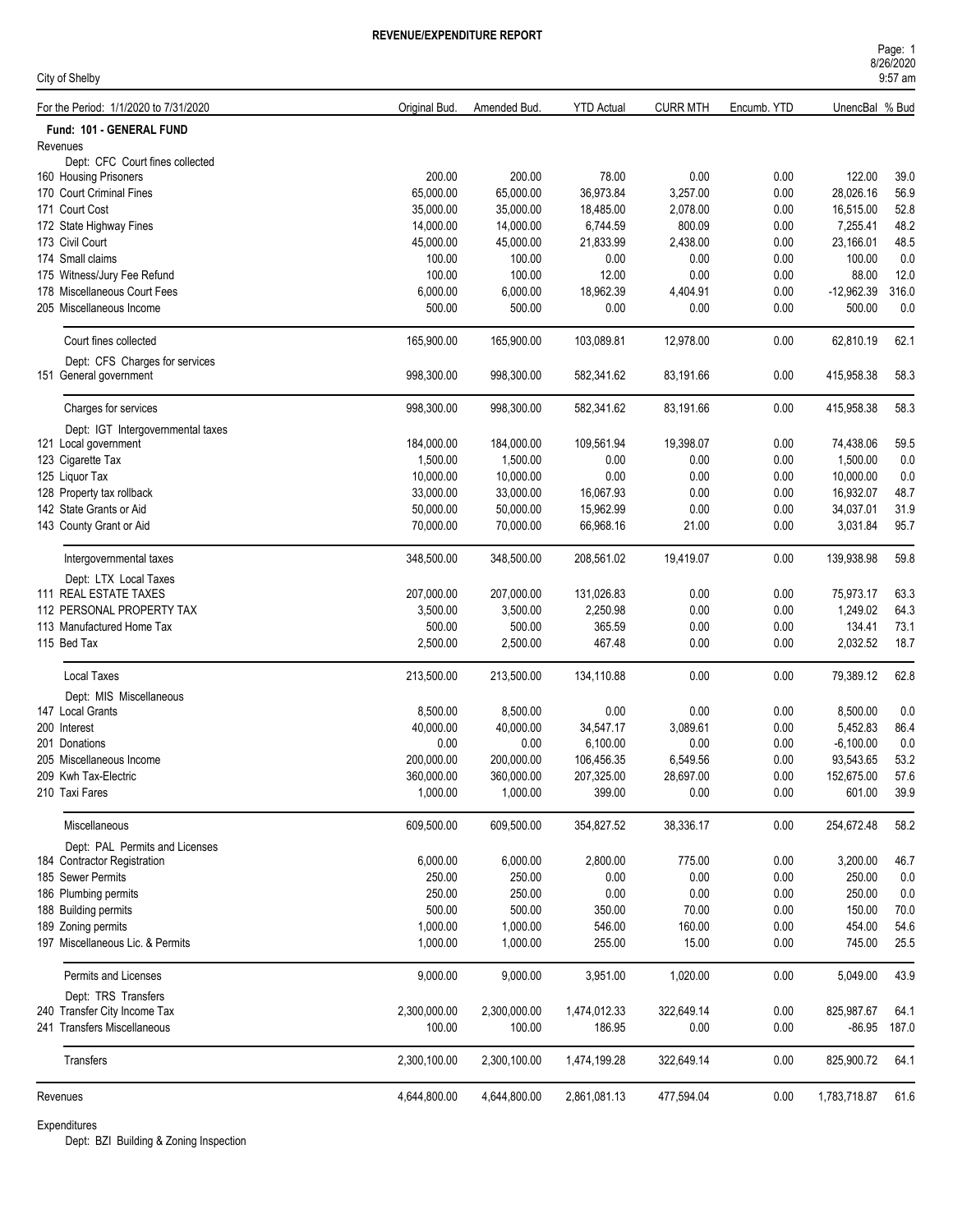| Page: 2   |  |
|-----------|--|
| 8/26/2020 |  |
| $0.57$ am |  |

| City of Shelby                                                          |                    |                    |                   |                 |               |                  | UILUILULU<br>9:57 am |
|-------------------------------------------------------------------------|--------------------|--------------------|-------------------|-----------------|---------------|------------------|----------------------|
| For the Period: 1/1/2020 to 7/31/2020                                   | Original Bud.      | Amended Bud.       | <b>YTD Actual</b> | <b>CURR MTH</b> | Encumb. YTD   | UnencBal % Bud   |                      |
| Fund: 101 - GENERAL FUND                                                |                    |                    |                   |                 |               |                  |                      |
| Expenditures                                                            |                    |                    |                   |                 |               |                  |                      |
| Dept: BZI Building & Zoning Inspection                                  |                    |                    |                   |                 |               |                  |                      |
| 428 Telephone                                                           | 1,000.00<br>350.00 | 1,000.00<br>350.00 | 639.63<br>0.00    | 161.58<br>0.00  | 21.06<br>0.00 | 339.31<br>350.00 | 66.1<br>0.0          |
| 435 Property and Liability Insuran<br>436 Auto Insurance                | 200.00             | 200.00             | 0.00              | 0.00            | 0.00          | 200.00           | 0.0                  |
| 471 Education, Mtgs. & Related Exp.                                     | 50.00              | 50.00              | 0.00              | 0.00            | 0.00          | 50.00            | 0.0                  |
| 472 Supplies                                                            | 50.00              | 50.00              | 0.00              | 0.00            | 0.00          | 50.00            | 0.0                  |
| 473 Office Supplies                                                     | 75.00              | 75.00              | 15.47             | 0.00            | 0.00          | 59.53            | 20.6                 |
| 484 Fuel, Autos-Equipment                                               | 300.00             | 300.00             | 150.00            | 30.00           | 0.00          | 150.00           | 50.0                 |
| 485 Maintenance, Autos                                                  | 50.00              | 50.00              | 0.00              | 0.00            | 0.00          | 50.00            | 0.0                  |
| 486 Maintenance Equipment                                               | 200.00             | 200.00             | 105.07            | 12.70           | 22.00         | 72.93            | 63.5                 |
| 500 Engineering                                                         | 200.00             | 200.00             | 0.00              | 0.00            | 0.00          | 200.00           | 0.0                  |
| 501 Computer support                                                    | 400.00             | 400.00             | 95.00             | 95.00           | 0.00          | 305.00           | 23.8                 |
| 528 Postage                                                             | 250.00             | 250.00             | 130.00            | 0.00            | 75.00         | 45.00            | 82.0                 |
| 529 Small tools and equipment                                           | 20.00              | 20.00              | 0.00              | 0.00            | 0.00          | 20.00            | 0.0                  |
| 531 Miscellaneous                                                       | 300.00             | 300.00             | 18.00             | 0.00            | 0.00          | 282.00           | 6.0                  |
|                                                                         |                    |                    |                   |                 |               |                  |                      |
| Building & Zoning Inspection<br>Dept: CAB City Administration Buildings | 3,445.00           | 3,445.00           | 1,153.17          | 299.28          | 118.06        | 2,173.77         | 36.9                 |
| 425 Natural Gas                                                         | 4,700.00           | 4,700.00           | 881.79            | 155.31          | 0.00          | 3,818.21         | 18.8                 |
| 427 Water and Sewer                                                     | 2,500.00           | 2,500.00           | 508.77            | 0.00            | 127.73        | 1,863.50         | 25.5                 |
| 472 Supplies                                                            | 1,000.00           | 1,000.00           | 392.69            | 0.00            | 75.17         | 532.14           | 46.8                 |
| 507 Maintenance Building/Grounds                                        | 128,000.00         | 128,000.00         | 10,031.48         | 0.00            | 0.00          | 117,968.52       | 7.8                  |
| 531 Miscellaneous                                                       | 250.00             | 250.00             | 0.00              | 0.00            | 0.00          | 250.00           | 0.0                  |
| 617 Leases-Equipment                                                    | 1,500.00           | 1,500.00           | 545.10            | 218.04          | 0.00          | 954.90           | 36.3                 |
| <b>City Administration Buildings</b>                                    | 137,950.00         | 137,950.00         | 12,359.83         | 373.35          | 202.90        | 125,387.27       | 9.1                  |
| Dept: CIV Civil Service                                                 |                    |                    |                   |                 |               |                  |                      |
| 481 Compensation                                                        | 75.00              | 75.00              | 0.00              | 0.00            | 0.00          | 75.00            | 0.0                  |
| 531 Miscellaneous                                                       | 200.00             | 200.00             | 0.00              | 0.00            | 0.00          | 200.00           | 0.0                  |
|                                                                         |                    |                    |                   |                 |               |                  |                      |
| <b>Civil Service</b>                                                    | 275.00             | 275.00             | 0.00              | 0.00            | 0.00          | 275.00           | 0.0                  |
| Dept: CON City Council<br>400 Wages                                     | 39,600.00          | 39,600.00          | 22,777.10         | 3,046.20        | 0.00          | 16,822.90        | 57.5                 |
| 415 Public Employees Retire.System                                      | 5,550.00           | 5,550.00           | 3,161.48          | 426.45          | 426.45        | 1,962.07         | 64.6                 |
| 417 FICA                                                                | 575.00             | 575.00             | 330.22            | 44.10           | 0.00          | 244.78           | 57.4                 |
| 419 Life Insurance                                                      | 720.00             | 720.00             | 420.00            | 60.00           | 60.00         | 240.00           | 66.7                 |
| 420 Workers Compensation                                                | 750.00             | 750.00             | 241.11            | 51.50           | 51.50         | 457.39           | 39.0                 |
| 435 Property and Liability Insuran                                      | 250.00             | 250.00             | 10.00             | 0.00            | 0.00          | 240.00           | 4.0                  |
| 471 Education, Mtgs. & Related Exp.                                     | 600.00             | 600.00             | 87.08             | 0.00            | 0.00          | 512.92           | 14.5                 |
| 473 Office Supplies                                                     | 1,400.00           | 1,400.00           | 839.87            | 0.00            | 47.44         | 512.69           | 63.4                 |
| 480 Legal Advertising                                                   | 4,600.00           | 4,600.00           | 2,025.25          | 728.74          | 1,000.00      | 1,574.75         | 65.8                 |
| 486 Maintenance Equipment                                               | 200.00             | 200.00             | 105.07            | 12.70           | 22.00         | 72.93            | 63.5                 |
| 528 Postage                                                             | 300.00             | 300.00             | 65.00             | 0.00            | 0.00          | 235.00           | 21.7                 |
| 531 Miscellaneous                                                       | 4,200.00           | 5,700.00           | 4,122.58          | 3.75            | 1,317.43      | 259.99           | 95.4                 |
| <b>City Council</b>                                                     | 58,745.00          | 60,245.00          | 34,184.76         | 4,373.44        | 2,924.82      | 23,135.42        | 61.6                 |
| Dept: CRT Municipal Court                                               |                    |                    |                   |                 |               |                  |                      |
| 400 Wages                                                               | 38,600.00          | 38,600.00          | 21,346.20         | 2,846.16        | 0.00          | 17,253.80        | 55.3                 |
| 403 Assistant Judges Wages                                              | 4,000.00           | 4,000.00           | 1,771.82          | 1,487.20        | 0.00          | 2,228.18         | 44.3                 |
| 404 Clerks wages                                                        | 111,000.00         | 111,000.00         | 58,965.72         | 7,865.05        | 0.00          | 52,034.28        | 53.1                 |
| 405 Court Officers Wages                                                | 50,000.00          | 50,000.00          | 17,143.86         | 4,215.59        | 0.00          | 32,856.14        | 34.3                 |
| 415 Public Employees Retire.System                                      | 27,000.00          | 27,000.00          | 13,538.57         | 2,026.14        | 2,089.81      | 11,371.62        | 57.9                 |
| 417 FICA                                                                | 2,800.00           | 2,800.00           | 1,414.39          | 216.45          | 0.00          | 1,385.61         | 50.5                 |
| 418 Hospitalization                                                     | 60,000.00          | 60,000.00          | 38,121.38         | 5,841.59        | 5,841.59      | 16,037.03        | 73.3                 |
| 419 Life Insurance                                                      | 650.00             | 650.00             | 336.00            | 48.00           | 48.00         | 266.00           | 59.1                 |
| 420 Workers Compensation                                                | 3,500.00           | 3,500.00           | 1,071.86          | 241.00          | 240.99        | 2,187.15         | 37.5                 |
| 421 Unemployment                                                        | 4,000.00           | 4,000.00           | 0.00              | $0.00\,$        | 0.00          | 4,000.00         | 0.0                  |
| 425 Natural Gas                                                         | 7,500.00           | 7,500.00           | 3,108.02          | 179.95          | 500.00        | 3,891.98         | 48.1                 |
| 428 Telephone                                                           | 4,750.00           | 4,750.00           | 2,883.18          | 728.06          | 0.00          | 1,866.82         | 60.7                 |
| 435 Property and Liability Insuran                                      | 7,200.00           | 7,200.00           | 155.00            | $0.00\,$        | 0.00          | 7,045.00         | 2.2                  |
|                                                                         |                    |                    |                   |                 |               |                  |                      |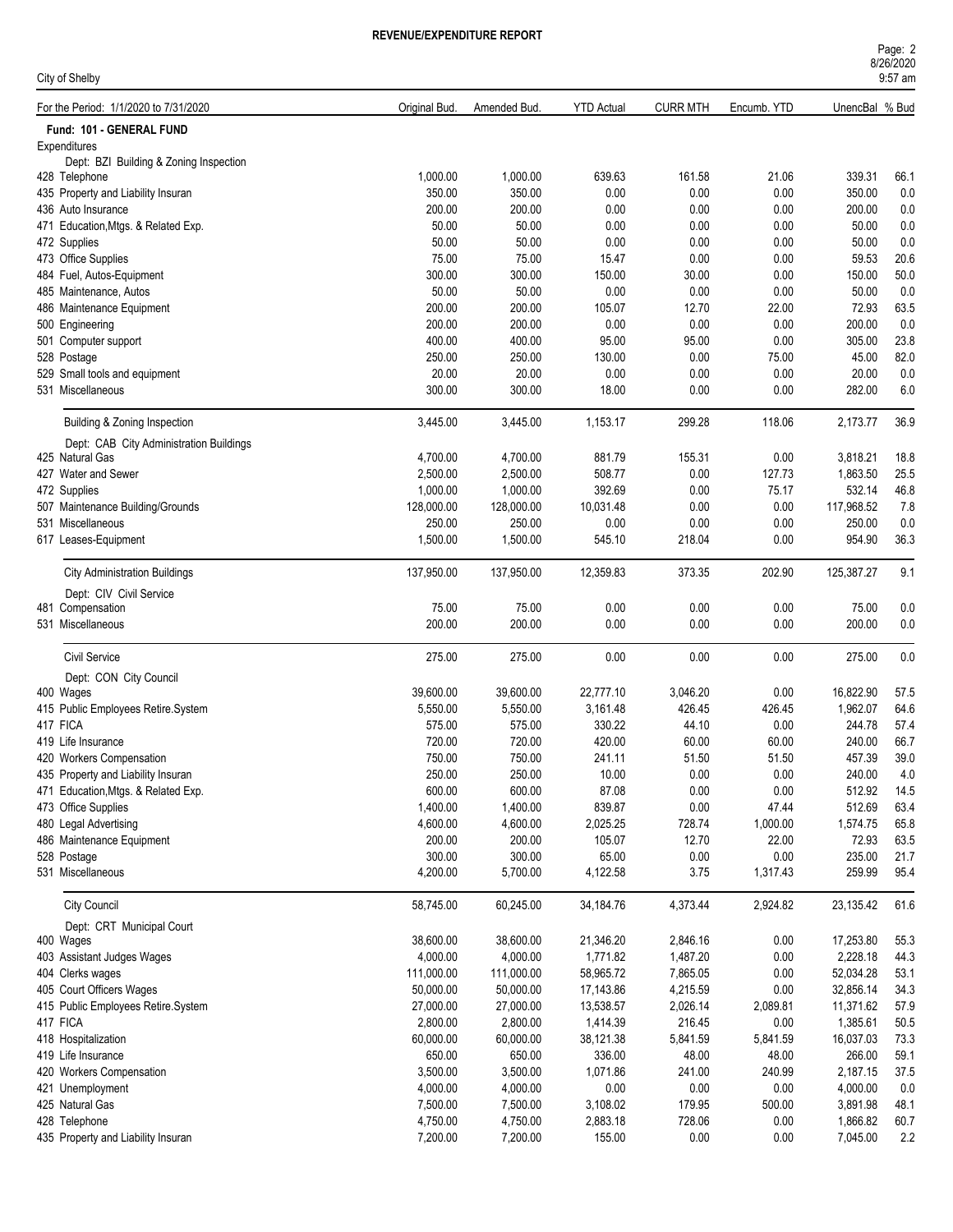| Page: 3   |  |
|-----------|--|
| 8/26/2020 |  |
| $9:57$ am |  |

| City of Shelby                                          |               |              |                   |                 |             |                | 9:57 am |
|---------------------------------------------------------|---------------|--------------|-------------------|-----------------|-------------|----------------|---------|
| For the Period: 1/1/2020 to 7/31/2020                   | Original Bud. | Amended Bud. | <b>YTD Actual</b> | <b>CURR MTH</b> | Encumb. YTD | UnencBal % Bud |         |
| Fund: 101 - GENERAL FUND                                |               |              |                   |                 |             |                |         |
| Expenditures                                            |               |              |                   |                 |             |                |         |
| Dept: CRT Municipal Court                               |               |              |                   |                 |             |                |         |
| 471 Education, Mtgs. & Related Exp.                     | 6,000.00      | 6,000.00     | 795.00            | 0.00            | 0.00        | 5,205.00       | 13.3    |
| 472 Supplies                                            | 2,000.00      | 2,000.00     | 421.07            | 0.00            | 447.22      | 1,131.71       | 43.4    |
| 473 Office Supplies                                     | 13,000.00     | 12,500.00    | 8,507.67          | 235.26          | 847.50      | 3,144.83       | 74.8    |
| 475 Law Books                                           | 1,500.00      | 1,500.00     | 395.00            | 0.00            | $-0.01$     | 1,105.01       | 26.3    |
| 476 Law Library Fees                                    | 10,000.00     | 10,000.00    | 7,512.30          | 0.00            | 0.00        | 2,487.70       | 75.1    |
| 477 Recorder                                            | 500.00        | 500.00       | 0.00              | 0.00            | 0.00        | 500.00         | 0.0     |
| 478 Court appointed attorneys                           | 24,000.00     | 24,000.00    | 11,484.80         | 0.00            | 0.00        | 12,515.20      | 47.9    |
| 479 Jury and witness fees                               | 600.00        | 600.00       | 0.00              | 0.00            | 0.00        | 600.00         | 0.0     |
| 486 Maintenance Equipment                               | 4,000.00      | 4,000.00     | 1,695.01          | 97.12           | 120.00      | 2,184.99       | 45.4    |
| 501 Computer support                                    | 20,000.00     | 20,500.00    | 17,332.59         | 943.10          | 3,831.90    | $-664.49$      | 103.2   |
| 528 Postage                                             | 9,500.00      | 9,500.00     | 4,250.00          | 0.00            | 3,500.00    | 1,750.00       | 81.6    |
| 530 Office Equipment/Furn/Fixtures                      | 7,000.00      | 7,000.00     | 214.98            | 0.00            | 0.00        | 6,785.02       | 3.1     |
| 531 Miscellaneous                                       | 7,500.00      | 7,500.00     | 1,807.25          | 72.05           | 309.94      | 5,382.81       | 28.2    |
| 549 LEADS Computer                                      | 700.00        | 700.00       | 0.00              | 0.00            | 0.00        | 700.00         | 0.0     |
| 617 Leases-Equipment                                    | 750.00        | 750.00       | 124.70            | 0.00            | 70.00       | 555.30         | 26.0    |
| <b>Municipal Court</b>                                  | 428,050.00    | 428,050.00   | 214,396.37        | 27,042.72       | 17,846.94   | 195,806.69     | 54.3    |
| Dept: DOF DIRECTOR OF FINANCE                           |               |              |                   |                 |             |                |         |
| 400 Wages                                               | 58,500.00     | 58,500.00    | 33,650.32         | 4,492.94        | 0.00        | 24,849.68      | 57.5    |
| 401 Assist. Dir. of Finance Wages                       | 63,200.00     | 63,200.00    | 37,407.50         | 4,689.60        | 0.00        | 25,792.50      | 59.2    |
| 404 Clerks wages                                        | 11,500.00     | 11,500.00    | 6,120.00          | 816.00          | 0.00        | 5,380.00       | 53.2    |
| 415 Public Employees Retire.System                      | 19,000.00     | 19,000.00    | 10,420.20         | 1,396.32        | 1,396.32    | 7,183.48       | 62.2    |
| 417 FICA                                                | 2,000.00      | 2,000.00     | 1,119.08          | 144.98          | 0.00        | 880.92         | 56.0    |
| 418 Hospitalization                                     | 41,000.00     | 41,000.00    | 21,985.73         | 3,382.42        | 3,382.42    | 15,631.85      | 61.9    |
| 419 Life Insurance                                      | 300.00        | 300.00       | 168.00            | 24.00           | 24.00       | 108.00         | 64.0    |
| 420 Workers Compensation                                | 2,400.00      | 2,400.00     | 735.46            | 165.50          | 165.50      | 1,499.04       | 37.5    |
| 428 Telephone                                           | 1,250.00      | 1,250.00     | 750.34            | 188.15          | 21.05       | 478.61         | 61.7    |
| 435 Property and Liability Insuran                      | 400.00        | 400.00       | 50.00             | 0.00            | 0.00        | 350.00         | 12.5    |
| 471 Education, Mtgs. & Related Exp.                     | 900.00        | 900.00       | 50.00             | 50.00           | 0.00        | 850.00         | 5.6     |
| 473 Office Supplies                                     | 1,200.00      | 1,200.00     | 841.66            | 0.00            | 7.37        | 350.97         | 70.8    |
| 486 Maintenance Equipment                               | 250.00        | 250.00       | 105.07            | 12.70           | 22.00       | 122.93         | 50.8    |
| 501 Computer support                                    | 4,500.00      | 4,500.00     | 1,785.39          | 846.25          | 0.00        | 2,714.61       | 39.7    |
| 528 Postage                                             | 500.00        | 500.00       | 197.55            | 0.00            | 60.00       | 242.45         | 51.5    |
|                                                         | 500.00        | 500.00       | 0.00              | 0.00            | 0.00        | 500.00         | 0.0     |
| 530 Office Equipment/Furn/Fixtures<br>531 Miscellaneous |               |              |                   |                 |             |                |         |
|                                                         | 2,000.00      | 2,000.00     | 884.00            | 0.00            | 0.00        | 1,116.00       | 44.2    |
| DIRECTOR OF FINANCE                                     | 209,400.00    | 209,400.00   | 116,270.30        | 16,208.86       | 5,078.66    | 88,051.04      | 58.0    |
| Dept: DOL DIRECTOR OF LAW                               |               |              |                   |                 |             |                |         |
| 400 Wages                                               | 48,000.00     | 48,000.00    | 27,571.00         | 3,681.24        | 0.00        | 20,429.00      | 57.4    |
| 402 Secretary Wages                                     | 20,000.00     | 20,000.00    | 10,404.00         | 1,387.20        | 0.00        | 9,596.00       | 52.0    |
| 415 Public Employees Retire.System                      | 9,500.00      | 9,500.00     | 5,297.73          | 709.59          | 709.59      | 3,492.68       | 63.2    |
| 417 FICA                                                | 1,000.00      | 1,000.00     | 511.66            | 67.92           | 0.00        | 488.34         | 51.2    |
| 418 Hospitalization                                     | 25,000.00     | 25,000.00    | 14,526.33         | 2,075.19        | 2,075.19    | 8,398.48       | 66.4    |
| 419 Life Insurance                                      | 150.00        | 150.00       | 84.00             | 12.00           | 12.00       | 54.00          | 64.0    |
| 420 Workers Compensation                                | 1,250.00      | 1,250.00     | 393.02            | 86.00           | 86.00       | 770.98         | 38.3    |
| 435 Property and Liability Insuran                      | 3,000.00      | 3,000.00     | 20.00             | 0.00            | 0.00        | 2,980.00       | 0.7     |
| 471 Education, Mtgs. & Related Exp.                     | 500.00        | 450.00       | 0.00              | 0.00            | 0.00        | 450.00         | 0.0     |
| 473 Office Supplies                                     | 100.00        | 100.00       | 0.00              | 0.00            | 0.00        | 100.00         | 0.0     |
| 474 Special Counsel                                     | 3,000.00      | 3,000.00     | 430.36            | 430.36          | 0.00        | 2,569.64       | 14.3    |
| 475 Law Books                                           | 200.00        | 200.00       | 179.83            | 0.00            | 0.00        | 20.17          | 89.9    |
| 528 Postage                                             | 100.00        | 100.00       | $0.00\,$          | 0.00            | 0.00        | 100.00         | 0.0     |
| 531 Miscellaneous                                       | 200.00        | 250.00       | 211.00            | 0.00            | 0.00        | 39.00          | 84.4    |
| 606 Office Expense                                      | 18,000.00     | 18,000.00    | 10,500.00         | 1,500.00        | 7,500.00    | 0.00           | 100.0   |
| DIRECTOR OF LAW                                         | 130,000.00    | 130,000.00   | 70,128.93         | 9,949.50        | 10,382.78   | 49,488.29      | 61.9    |
| Dept: ECD Economic Development                          |               |              |                   |                 |             |                |         |
| 435 Property and Liability Insuran                      | 200.00        | 200.00       | 0.00              | 0.00            | 0.00        | 200.00         | 0.0     |
| 471 Education, Mtgs. & Related Exp.                     | 1,500.00      | 1,500.00     | $0.00\,$          | 0.00            | 0.00        | 1,500.00       | 0.0     |
| 472 Supplies                                            | 250.00        | 250.00       | 0.00              | 0.00            | 0.00        | 250.00         | 0.0     |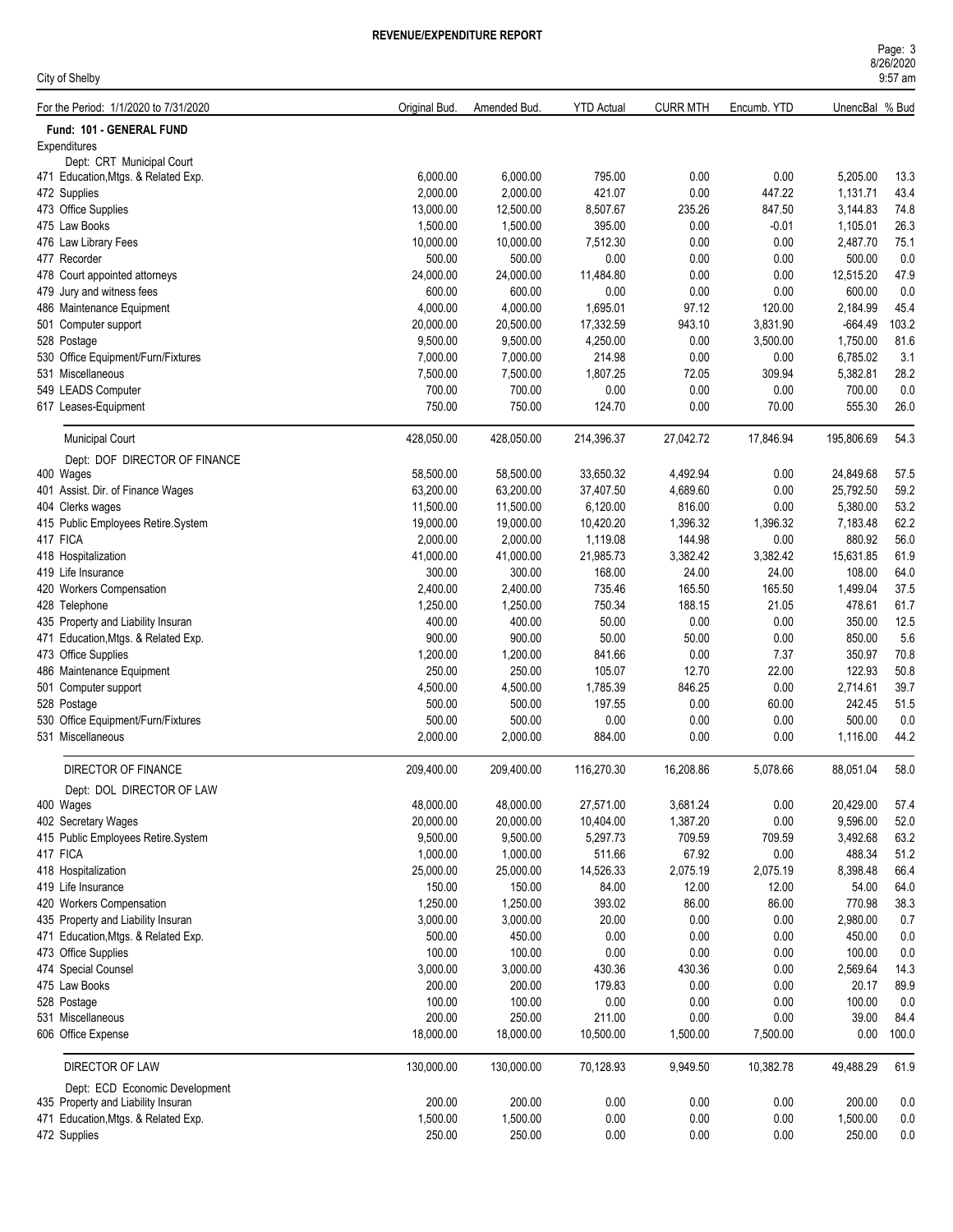| Page: 4   |  |
|-----------|--|
| 8/26/2020 |  |
| $9:57$ am |  |

| City of Shelby                        |               |              |                   |                 |             |                | 9:57 am |
|---------------------------------------|---------------|--------------|-------------------|-----------------|-------------|----------------|---------|
| For the Period: 1/1/2020 to 7/31/2020 | Original Bud. | Amended Bud. | <b>YTD Actual</b> | <b>CURR MTH</b> | Encumb. YTD | UnencBal % Bud |         |
| Fund: 101 - GENERAL FUND              |               |              |                   |                 |             |                |         |
| Expenditures                          |               |              |                   |                 |             |                |         |
| Dept: ECD Economic Development        |               |              |                   |                 |             |                |         |
| 473 Office Supplies                   | 250.00        | 250.00       | 0.00              | 0.00            | 0.00        | 250.00         | 0.0     |
| 484 Fuel, Autos-Equipment             | 100.00        | 100.00       | 0.00              | 0.00            | 0.00        | 100.00         | 0.0     |
| 501 Computer support                  | 500.00        | 500.00       | 118.75            | 118.75          | 0.00        | 381.25         | 23.8    |
| 528 Postage                           | 500.00        | 500.00       | 0.00              | 0.00            | 0.00        | 500.00         | 0.0     |
| 531 Miscellaneous                     | 500.00        | 500.00       | 195.00            | 0.00            | 0.00        | 305.00         | 39.0    |
| 546 Economic Development              | 48,000.00     | 48,000.00    | 35,996.39         | 17,500.00       | 0.00        | 12,003.61      | 75.0    |
| Economic Development                  | 51,800.00     | 51,800.00    | 36,310.14         | 17,618.75       | 0.00        | 15,489.86      | 70.1    |
| Dept: ENG Engineering                 |               |              |                   |                 |             |                |         |
| 400 Wages                             | 64,000.00     | 64,000.00    | 36,307.00         | 4,842.60        | 0.00        | 27,693.00      | 56.7    |
| 415 Public Employees Retire.System    | 9,000.00      | 9,000.00     | 5,152.42          | 674.47          | 674.47      | 3,173.11       | 64.7    |
| 417 FICA                              | 950.00        | 950.00       | 526.45            | 70.22           | 0.00        | 423.55         | 55.4    |
| 418 Hospitalization                   | 20,000.00     | 20,000.00    | 11,838.47         | 1,691.21        | 1,691.21    | 6,470.32       | 67.6    |
| 419 Life Insurance                    | 150.00        | 150.00       | 84.00             | 12.00           | 12.00       | 54.00          | 64.0    |
| 420 Workers Compensation              | 1,200.00      | 1,200.00     | 380.48            | 82.50           | 82.50       | 737.02         | 38.6    |
| 428 Telephone                         | 1,200.00      | 1,200.00     | 760.35            | 191.51          | 0.00        | 439.65         | 63.4    |
| 435 Property and Liability Insuran    | 350.00        | 350.00       | 20.00             | 0.00            | 0.00        | 330.00         | 5.7     |
| 436 Auto Insurance                    | 250.00        | 250.00       | 0.00              | 0.00            | 0.00        | 250.00         | 0.0     |
| 471 Education, Mtgs. & Related Exp.   | 1,250.00      | 1,250.00     | 18.18             | 0.00            | 0.00        | 1,231.82       | 1.5     |
| 473 Office Supplies                   | 300.00        | 300.00       | 185.26            | 91.88           | 0.00        | 114.74         | 61.8    |
| 484 Fuel, Autos-Equipment             | 1,000.00      | 1,000.00     | 280.00            | 30.00           | 0.00        | 720.00         | 28.0    |
| 485 Maintenance, Autos                | 100.00        | 100.00       | 0.00              | 0.00            | 0.00        | 100.00         | 0.0     |
| 486 Maintenance Equipment             | 250.00        | 250.00       | 105.07            | 12.70           | 22.00       | 122.93         | 50.8    |
| 500 Engineering                       | 15,000.00     | 27,000.00    | 8,911.64          | 666.66          | 14,313.36   | 3,775.00       | 86.0    |
| 501 Computer support                  | 600.00        | 600.00       | 444.03            | 297.65          | 0.00        | 155.97         | 74.0    |
| 528 Postage                           | 300.00        | 300.00       | 165.33            | 0.00            | 50.00       | 84.67          | 71.8    |
| 531 Miscellaneous                     | 200.00        | 200.00       | 52.00             | 0.00            | 0.00        | 148.00         | 26.0    |
| Engineering                           | 116,100.00    | 128,100.00   | 65,230.68         | 8,663.40        | 16,845.54   | 46,023.78      | 64.1    |
| Dept: FIR Fire                        |               |              |                   |                 |             |                |         |
| 400 Wages                             | 1,000,000.00  | 1,000,000.00 | 477,022.42        | 62,547.96       | 0.00        | 522,977.58     | 47.7    |
| 408 Part-Pay Fire Wages               | 14,300.00     | 14,300.00    | 5,416.32          | 673.92          | 0.00        | 8,883.68       | 37.9    |
| 415 Public Employees Retire.System    | 1,700.00      | 1,700.00     | 176.50            | 5.25            | 17.49       | 1,506.01       | 11.4    |
| 417 FICA                              | 13,700.00     | 13,700.00    | 6,765.54          | 879.69          | 0.00        | 6,934.46       | 49.4    |
| 418 Hospitalization                   | 241,000.00    | 241,000.00   | 134,511.86        | 19,215.98       | 19,215.98   | 87,272.16      | 63.8    |
| 419 Life Insurance                    | 1,900.00      | 1,900.00     | 1,092.00          | 156.00          | 156.00      | 652.00         | 65.7    |
| 420 Workers Compensation              | 18,500.00     | 18,500.00    | 6,289.14          | 1,275.00        | 1,275.00    | 10,935.86      | 40.9    |
| 425 Natural Gas                       | 5,000.00      | 5,000.00     | 2,945.80          | 188.70          | 600.00      | 1,454.20       | 70.9    |
| 428 Telephone                         | 4,000.00      | 4,000.00     | 2,325.97          | 560.34          | 125.93      | 1,548.10       | 61.3    |
| 435 Property and Liability Insuran    | 8,200.00      | 8,200.00     | 2,090.00          | 0.00            | 0.00        | 6,110.00       | 25.5    |
| 436 Auto Insurance                    | 7,200.00      | 7,200.00     | 0.00              | 0.00            | 0.00        | 7,200.00       | 0.0     |
| 471 Education, Mtgs. & Related Exp.   | 5,000.00      | 5,000.00     | 353.00            | 0.00            | 47.00       | 4,600.00       | $8.0\,$ |
| 472 Supplies                          | 2,500.00      | 2,500.00     | 0.00              | 0.00            | 0.00        | 2,500.00       | 0.0     |
| 473 Office Supplies                   | 1,000.00      | 1,000.00     | 256.43            | 0.00            | 0.00        | 743.57         | 25.6    |
| 484 Fuel, Autos-Equipment             | 9,500.00      | 9,500.00     | 3,741.14          | 618.91          | 0.00        | 5,758.86       | 39.4    |
| 486 Maintenance Equipment             | 1,000.00      | 1,000.00     | $0.00\,$          | 0.00            | 0.01        | 999.99         | 0.0     |
| 489 Volunteer Fire Assessment         | 300.00        | 300.00       | 150.00            | 150.00          | 0.00        | 150.00         | 50.0    |
| 501 Computer support                  | 1,100.00      | 1,100.00     | 1,009.25          | 818.85          | 0.00        | 90.75          | 91.8    |
|                                       |               |              |                   |                 |             |                |         |
| 507 Maintenance Building/Grounds      | 5,500.00      | 5,500.00     | 4,790.00          | 0.00            | 187.76      | 522.24         | 90.5    |
| 528 Postage                           | 250.00        | 250.00       | 127.50            | 0.00            | 55.00       | 67.50          | 73.0    |
| 531 Miscellaneous                     | 7,200.00      | 7,200.00     | 3,214.85          | 714.68          | 298.57      | 3,686.58       | 48.8    |
| 532 Labor Relations                   | 3,000.00      | 3,000.00     | 515.00            | 0.00            | 0.00        | 2,485.00       | 17.2    |
| 575 Safety Related                    | 200.00        | 200.00       | 0.00              | 0.00            | 0.00        | 200.00         | $0.0\,$ |
| Fire                                  | 1,352,050.00  | 1,352,050.00 | 652,792.72        | 87,805.28       | 21,978.74   | 677,278.54     | 49.9    |
| Dept: MAY MAYOR                       |               |              |                   |                 |             |                |         |
| 400 Wages                             | 68,000.00     | 68,000.00    | 38,544.14         | 5,166.86        | 0.00        | 29,455.86      | 56.7    |
| 402 Secretary Wages                   | 23,500.00     | 23,500.00    | 13,872.00         | 1,632.00        | 0.00        | 9,628.00       | 59.0    |
| 415 Public Employees Retire.System    | 13,000.00     | 13,000.00    | 7,131.20          | 951.85          | 951.85      | 4,916.95       | 62.2    |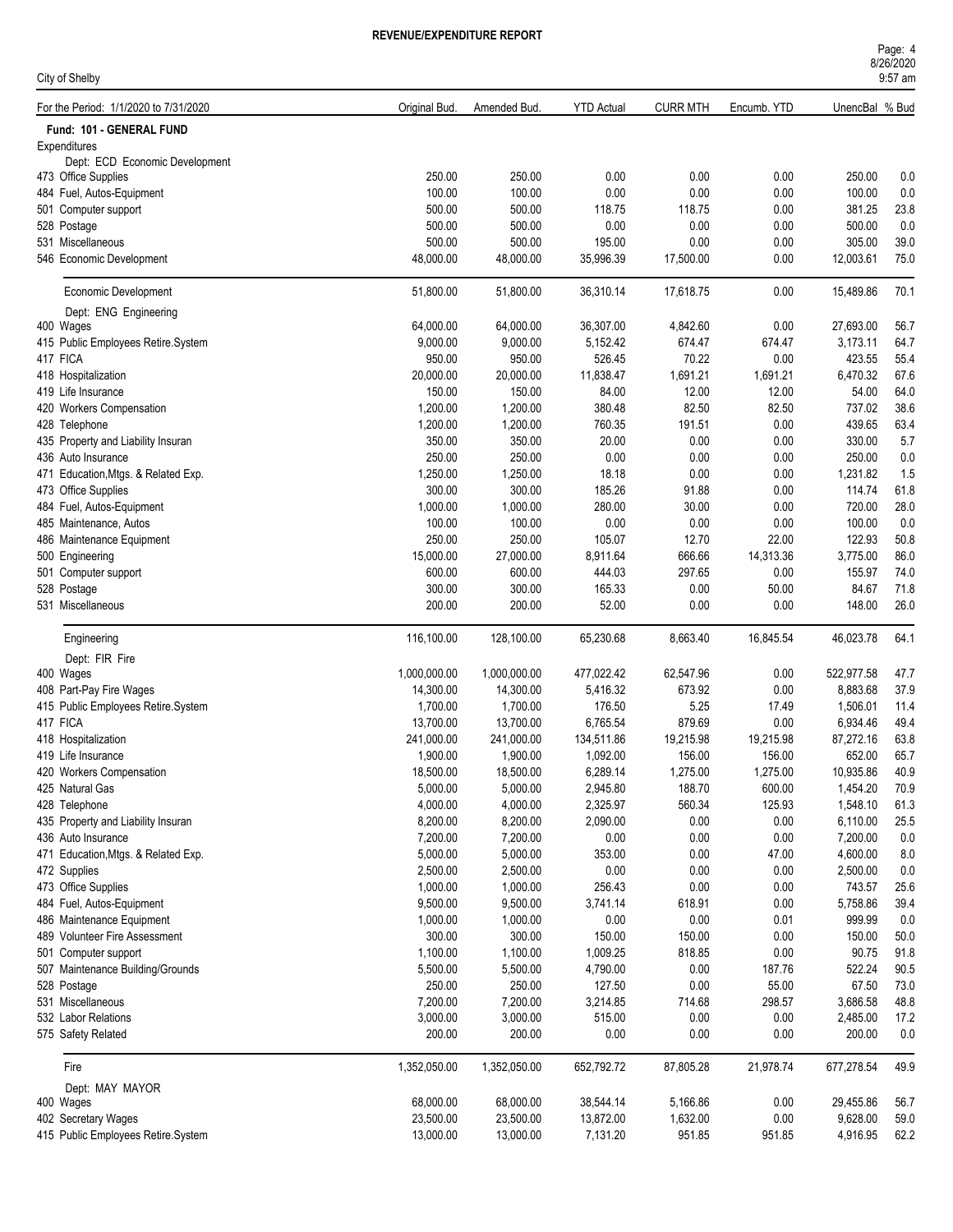| City of Shelby                        |               |              |                   |                 |             |                | 9:57 am |
|---------------------------------------|---------------|--------------|-------------------|-----------------|-------------|----------------|---------|
| For the Period: 1/1/2020 to 7/31/2020 | Original Bud. | Amended Bud. | <b>YTD Actual</b> | <b>CURR MTH</b> | Encumb. YTD | UnencBal % Bud |         |
| Fund: 101 - GENERAL FUND              |               |              |                   |                 |             |                |         |
| Expenditures                          |               |              |                   |                 |             |                |         |
| Dept: MAY MAYOR                       |               |              |                   |                 |             |                |         |
| 417 FICA                              | 1,350.00      | 1,350.00     | 760.04            | 98.58           | 0.00        | 589.96         | 56.3    |
| 418 Hospitalization                   | 41,000.00     | 41,000.00    | 23,676.94         | 3,382.42        | 3,382.42    | 13,940.64      | 66.0    |
| 419 Life Insurance                    | 300.00        | 300.00       | 168.00            | 24.00           | 24.00       | 108.00         | 64.0    |
| 420 Workers Compensation              | 1,600.00      | 1,600.00     | 423.31            | 110.00          | 110.00      | 1,066.69       | 33.3    |
| 428 Telephone                         | 1,200.00      | 1,200.00     | 759.98            | 188.15          | 21.05       | 418.97         | 65.1    |
| 435 Property and Liability Insuran    | 250.00        | 250.00       | 20.00             | 0.00            | 0.00        | 230.00         | 8.0     |
| 436 Auto Insurance                    | 150.00        | 150.00       | 0.00              | 0.00            | 0.00        | 150.00         | 0.0     |
| 471 Education, Mtgs. & Related Exp.   | 200.00        | 200.00       | 0.00              | 0.00            | 60.00       | 140.00         | 30.0    |
| 473 Office Supplies                   | 500.00        | 800.00       | 707.68            | 0.00            | 0.00        | 92.32          | 88.5    |
| 486 Maintenance Equipment             | 300.00        | 350.00       | 331.23            | 12.70           | 22.00       | $-3.23$        | 100.9   |
| 501 Computer support                  | 500.00        | 700.00       | 687.35            | 187.35          | 0.00        | 12.65          | 98.2    |
| 528 Postage                           | 500.00        | 500.00       | 100.05            | 0.00            | 0.00        | 399.95         | 20.0    |
| 531 Miscellaneous                     | 500.00        | 1,600.00     | 1,509.60          | 0.00            | 0.00        | 90.40          | 94.4    |
| <b>MAYOR</b>                          | 152,850.00    | 154,500.00   | 88,691.52         | 11,753.91       | 4,571.32    | 61,237.16      | 60.4    |
| Dept: MIS Miscellaneous               |               |              |                   |                 |             |                |         |
| 441 Auditor Fees                      | 6,000.00      | 6,000.00     | 2,185.71          | 0.00            | 0.00        | 3,814.29       | 36.4    |
| 442 Election Fees                     | 0.00          | 1,000.00     | 746.90            | 0.00            | 0.00        | 253.10         | 74.7    |
| 443 DRETAC Fees                       | 1,200.00      | 1,500.00     | 1,374.04          | 0.00            | 0.00        | 125.96         | 91.6    |
| 483 State Audit                       | 4,000.00      | 4,000.00     | 891.53            | 0.00            | 0.00        | 3,108.47       | 22.3    |
| 484 Fuel, Autos-Equipment             | 1,500.00      | 1,500.00     | 125.00            | 25.00           | 0.00        | 1,375.00       | 8.3     |
| 485 Maintenance, Autos                | 600.00        | 900.00       | 395.00            | 95.16           | 375.01      | 129.99         | 85.6    |
| 508 Real estate taxes                 | 2,500.00      | 2,500.00     | 0.00              | 0.00            | 0.00        | 2,500.00       | 0.0     |
| 531 Miscellaneous                     | 45,000.00     | 40,150.00    | 28,226.05         | 9,511.18        | 1,446.78    | 10,477.17      | 73.9    |
| 584 GAAP Conversion                   | 1,900.00      | 2,000.00     | 2,352.00          | 432.00          | 0.00        | $-352.00$      | 117.6   |
| 624 Revenue Sharing                   | 7,000.00      | 7,000.00     | 0.00              | 0.00            | 0.00        | 7,000.00       | 0.0     |
| 652 Historic Preservation             | 26,000.00     | 26,000.00    | 1,394.00          | 0.00            | 0.00        | 24,606.00      | 5.4     |
| Miscellaneous                         | 95,700.00     | 92,550.00    | 37,690.23         | 10,063.34       | 1,821.79    | 53,037.98      | 42.7    |
| Dept: POL Police                      |               |              |                   |                 |             |                |         |
| 400 Wages                             | 1,265,000.00  | 1,265,000.00 | 651,505.58        | 95,644.70       | 0.00        | 613,494.42     | 51.5    |
| 406 Dispatcher Wages                  | 203,600.00    | 203,600.00   | 87,727.28         | 13,485.40       | 0.00        | 115,872.72     | 43.1    |
| 407 Auxiliary Police Wages            | 1,000.00      | 1,000.00     | 0.00              | 0.00            | 0.00        | 1,000.00       | 0.0     |
| 415 Public Employees Retire.System    | 29,000.00     | 29,000.00    | 12,095.73         | 1,688.82        | 1,679.76    | 15,224.51      | 47.5    |
| 417 FICA                              | 20,000.00     | 20,000.00    | 10,697.30         | 1,560.82        | 0.00        | 9,302.70       | 53.5    |
| 418 Hospitalization                   | 411,000.00    | 411,000.00   | 221,850.60        | 32,900.95       | 32,900.95   | 156,248.45     | 62.0    |
| 419 Life Insurance                    | 3,100.00      | 3,100.00     | 1,632.00          | 240.00          | 240.00      | 1,228.00       | 60.4    |
| 420 Workers Compensation              | 25,000.00     | 25,000.00    | 8,519.33          | 1,722.87        | 1,722.87    | 14,757.80      | 41.0    |
| 421 Unemployment                      | 8,900.00      | 8,900.00     | $0.00\,$          | 0.00            | 0.00        | 8,900.00       | 0.0     |
| 425 Natural Gas                       | 7,500.00      | 7,500.00     | 3,108.03          | 179.95          | 500.00      | 3,891.97       | 48.1    |
| 428 Telephone                         | 6,500.00      | 6,500.00     | 2,997.81          | 757.28          | 0.00        | 3,502.19       | 46.1    |
| 435 Property and Liability Insuran    | 5,200.00      | 5,200.00     | 250.00            | 0.00            | 0.00        | 4,950.00       | 4.8     |
| 436 Auto Insurance                    | 7,700.00      | 7,700.00     | 314.00            | 0.00            | 0.00        | 7,386.00       | 4.1     |
| 471 Education, Mtgs. & Related Exp.   | 9,500.00      | 9,500.00     | 195.00            | 0.00            | 2,760.00    | 6,545.00       | 31.1    |
| 472 Supplies                          | 4,500.00      | 6,500.00     | 3,592.83          | 124.82          | 2,172.59    | 734.58         | 88.7    |
| 473 Office Supplies                   | 3,400.00      | 3,400.00     | 765.88            | 123.93          | 1,275.01    | 1,359.11       | 60.0    |
| 484 Fuel, Autos-Equipment             | 24,000.00     | 24,000.00    | 8,720.11          | 1,600.00        | 0.00        | 15,279.89      | 36.3    |
| 485 Maintenance, Autos                | 15,000.00     | 15,000.00    | 2,995.38          | 310.01          | 4,066.95    | 7,937.67       | 47.1    |
| 486 Maintenance Equipment             | 4,000.00      | 4,000.00     | 1,418.77          | 1,326.40        | 243.96      | 2,337.27       | 41.6    |
| 487 Prisoner supplies                 | 28,500.00     | 28,500.00    | 5,899.08          | 521.45          | 9,272.45    | 13,328.47      | 53.2    |
| 488 Special Investigation             | 2,000.00      | 2,000.00     | $0.00\,$          | 0.00            | 0.00        | 2,000.00       | $0.0\,$ |
| 501 Computer support                  | 56,500.00     | 56,500.00    | 20,738.10         | 344.88          | 10,956.73   | 24,805.17      | 56.1    |
| 507 Maintenance Building/Grounds      | 20,000.00     | 20,000.00    | 9,236.38          | 950.00          | 6,668.84    | 4,094.78       | 79.5    |
| 528 Postage                           | 500.00        | 500.00       | 127.50            | 0.00            | 0.00        | 372.50         | 25.5    |
| 530 Office Equipment/Furn/Fixtures    | 3,600.00      | 3,600.00     | $0.00\,$          | 0.00            | 0.00        | 3,600.00       | $0.0\,$ |
| 531 Miscellaneous                     | 24,000.00     | 22,000.00    | 7,583.75          | 471.23          | 5,104.72    | 9,311.53       | 57.7    |
| 532 Labor Relations                   | 19,100.00     | 19,100.00    | 1,299.77          | 0.00            | 0.00        | 17,800.23      | 6.8     |
| 549 LEADS Computer                    | 7,200.00      | 7,200.00     | 5,400.00          | 1,800.00        | 0.00        | 1,800.00       | 75.0    |
| 575 Safety Related                    | 300.00        | 300.00       | 0.00              | 0.00            | 0.00        | 300.00         | $0.0\,$ |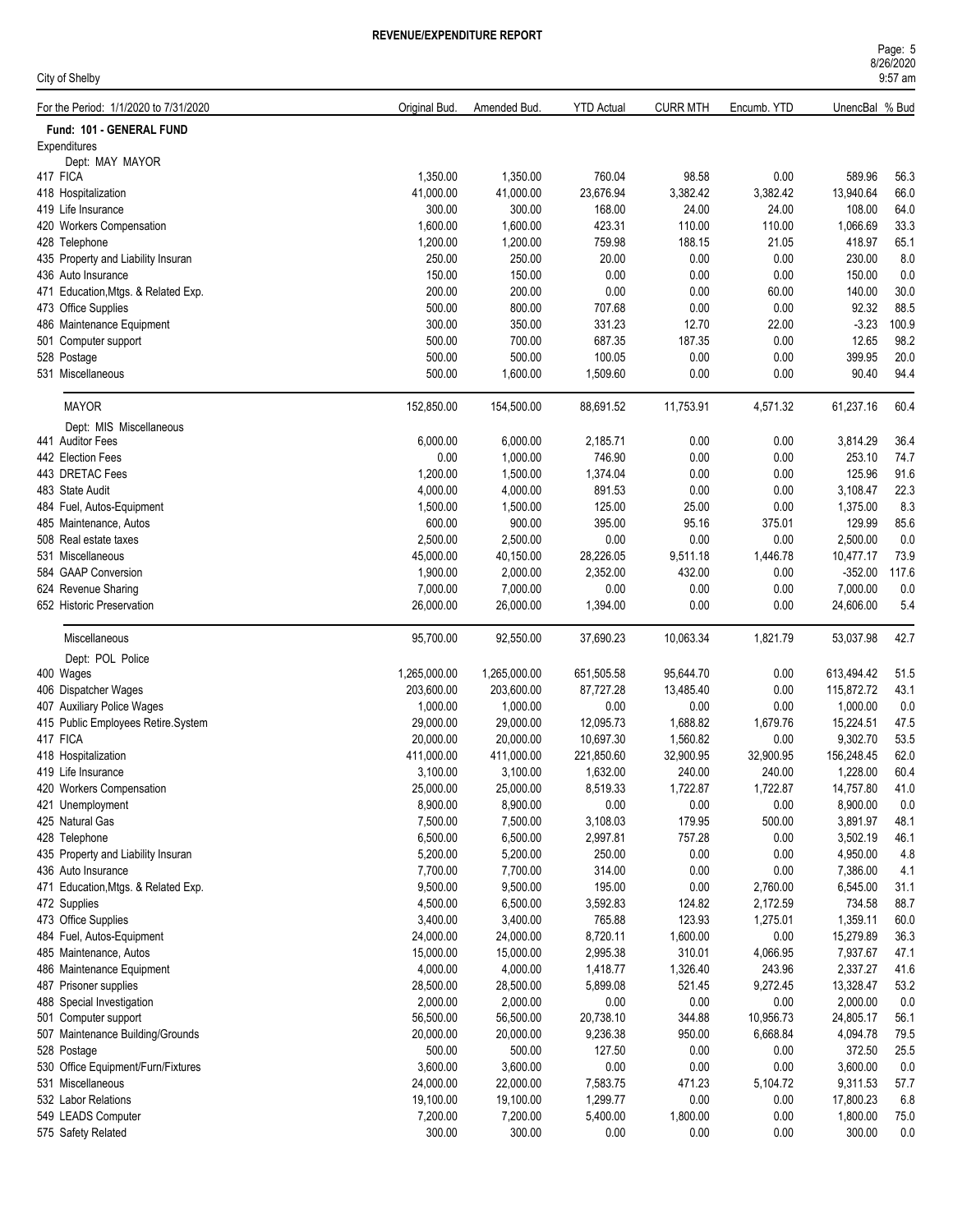#### 8/26/2020 Page: 6 9:57 am

| City of Shelby                                         |               |               |                          |                 |             |                | 9:57 am |
|--------------------------------------------------------|---------------|---------------|--------------------------|-----------------|-------------|----------------|---------|
| For the Period: 1/1/2020 to 7/31/2020                  | Original Bud. | Amended Bud.  | <b>YTD Actual</b>        | <b>CURR MTH</b> | Encumb. YTD | UnencBal % Bud |         |
| Fund: 101 - GENERAL FUND                               |               |               |                          |                 |             |                |         |
| Expenditures                                           |               |               |                          |                 |             |                |         |
| Dept: POL Police                                       |               |               |                          |                 |             |                |         |
| 600 Prisoner Housing/Treatment                         | 103,000.00    | 103,000.00    | 26,282.15                | 527.67          | 19,690.81   | 57,027.04      | 44.6    |
| 617 Leases-Equipment                                   | 6,400.00      | 6,400.00      | 2,829.61                 | 329.89          | 500.00      | 3,070.39       | 52.0    |
| 626 Prisoner Medical                                   | 4,200.00      | 4,200.00      | 859.42                   | 269.92          | 300.00      | 3,040.58       | 27.6    |
| Police                                                 | 2,329,200.00  | 2,329,200.00  | 1,098,641.39             | 156,880.99      | 100,055.64  | 1,130,502.97   | 51.5    |
| Dept: TRA Transportation                               |               |               |                          |                 |             |                |         |
| 428 Telephone                                          | 500.00        | 500.00        | 150.27                   | 21.63           | 0.00        | 349.73         | 30.1    |
| 436 Auto Insurance                                     | 450.00        | 450.00        | 0.00                     | 0.00            | 0.00        | 450.00         | 0.0     |
| 484 Fuel, Autos-Equipment                              | 3,000.00      | 3,000.00      | 488.20                   | 0.00            | 0.00        | 2,511.80       | 16.3    |
| 485 Maintenance, Autos                                 | 3,000.00      | 3,000.00      | 403.07                   | 211.81          | 125.00      | 2,471.93       | 17.6    |
| 531 Miscellaneous                                      | 6,500.00      | 6,500.00      | 3,366.50                 | 0.00            | 0.00        | 3,133.50       | 51.8    |
| 604 Temporary Labor Services                           | 26,000.00     | 26,000.00     | 5,728.46                 | 0.00            | 7,500.00    | 12,771.54      | 50.9    |
| Transportation                                         | 39,450.00     | 39,450.00     | 10,136.50                | 233.44          | 7,625.00    | 21,688.50      | 45.0    |
| Dept: TRS Transfers                                    |               |               |                          |                 |             |                |         |
| 452 Transfer-Police Pension Fund                       | 180,000.00    | 180,000.00    | 105,000.00               | 15,000.00       | 0.00        | 75,000.00      | 58.3    |
| 453 Transfer-Fire Pension Fund                         | 180,000.00    | 180,000.00    | 90,000.00                | 15,000.00       | 0.00        | 90.000.00      | 50.0    |
| 456 Transfer-Police Equipment                          | 55,000.00     | 55,000.00     | 70,000.00                | 23,000.00       | 0.00        | $-15,000.00$   | 127.3   |
| Transfers                                              | 415,000.00    | 415,000.00    | 265,000.00               | 53,000.00       | 0.00        | 150,000.00     | 63.9    |
| Expenditures                                           | 5,520,015.00  | 5,532,015.00  | 2,702,986.54             | 404,266.26      | 189,452.19  | 2,639,576.27   | 52.3    |
|                                                        |               |               |                          |                 |             |                |         |
| Net Effect for GENERAL FUND<br>Change in Fund Balance: | $-875,215.00$ | $-887,215.00$ | 158,094.59<br>158,094.59 | 73,327.78       | 189,452.19  | $-855, 857.40$ | 3.5     |
|                                                        |               |               |                          |                 |             |                |         |
| Fund: 200 - STREET FUND                                |               |               |                          |                 |             |                |         |
| Revenues                                               |               |               |                          |                 |             |                |         |
| Dept: IGT Intergovernmental taxes                      |               |               |                          |                 |             |                |         |
| 116 License Tax                                        | 54,000.00     | 54,000.00     | 34,296.62                | 9,313.31        | 0.00        | 19,703.38      | 63.5    |
| 117 License Tax(Local Permissive)                      | 67,500.00     | 67,500.00     | 36,356.57                | 7,476.24        | 0.00        | 31,143.43      | 53.9    |
| 126 Gasoline Tax                                       | 468,000.00    | 468,000.00    | 246,533.01               | 33,992.69       | 0.00        | 221,466.99     | 52.7    |
| 142 State Grants or Aid                                | 0.00          | 140,000.00    | 0.00                     | 0.00            | 0.00        | 140,000.00     | 0.0     |
| Intergovernmental taxes                                | 589,500.00    | 729,500.00    | 317,186.20               | 50,782.24       | 0.00        | 412,313.80     | 43.5    |
| Dept: MIS Miscellaneous                                |               |               |                          |                 |             |                |         |
| 204 Sale of Scrap                                      | 300.00        | 300.00        | 0.00                     | 0.00            | 0.00        | 300.00         | 0.0     |
| 205 Miscellaneous Income                               | 11,500.00     | 11,500.00     | 3,838.98                 | 144.00          | 0.00        | 7,661.02       | 33.4    |
| Miscellaneous                                          | 11,800.00     | 11,800.00     | 3,838.98                 | 144.00          | 0.00        | 7,961.02       | 32.5    |
| Revenues                                               | 601,300.00    | 741,300.00    | 321,025.18               | 50,926.24       | 0.00        | 420,274.82     | 43.3    |
| Expenditures                                           |               |               |                          |                 |             |                |         |
| Dept: STR Street Department                            |               |               |                          |                 |             |                |         |
| 400 Wages                                              | 236,000.00    | 236,000.00    | 107,813.76               | 16,241.27       | 0.00        | 128,186.24     | 45.7    |
| 415 Public Employees Retire.System                     | 29,000.00     | 29,000.00     | 13,813.06                | 2,140.69        | 2,140.69    | 13,046.25      | 55.0    |
| 417 FICA                                               | 3,500.00      | 3,500.00      | 1,563.22                 | 235.51          | 0.00        | 1,936.78       | 44.7    |
| 418 Hospitalization                                    | 50,000.00     | 50,000.00     | 24,032.12                | 3,433.16        | 3,433.16    | 22,534.72      | 54.9    |
| 419 Life Insurance                                     | 600.00        | 600.00        | 388.92                   | 55.56           | 55.56       | 155.52         | 74.1    |
| 420 Workers Compensation                               | 3,600.00      | 3,600.00      | 1,173.95                 | 248.00          | 248.00      | 2,178.05       | 39.5    |
| 421 Unemployment                                       | 1,000.00      | 1,000.00      | $0.00\,$                 | 0.00            | 0.00        | 1,000.00       | 0.0     |
| 425 Natural Gas                                        | 2,500.00      | 2,500.00      | 1,363.97                 | 51.30           | 0.00        | 1,136.03       | 54.6    |
| 428 Telephone                                          | 800.00        | 800.00        | 535.78                   | 128.36          | 90.33       | 173.89         | 78.3    |
| 435 Property and Liability Insuran                     | 10,200.00     | 10,200.00     | 0.00                     | 0.00            | 0.00        | 10,200.00      | 0.0     |
| 436 Auto Insurance                                     | 4,500.00      | 4,500.00      | 385.00                   | 0.00            | 0.00        | 4,115.00       | 8.6     |
| 471 Education, Mtgs. & Related Exp.                    | 1,200.00      | 1,200.00      | $0.00\,$                 | 0.00            | 0.00        | 1,200.00       | 0.0     |
| 472 Supplies                                           | 1,500.00      | 1,500.00      | 1,039.96                 | 29.29           | 184.77      | 275.27         | 81.6    |
| 473 Office Supplies                                    | 200.00        | 300.00        | 244.16                   | 0.00            | 0.00        | 55.84          | 81.4    |
| 483 State Audit                                        | 900.00        | 900.00        | 186.27                   | 0.00            | 0.00        | 713.73         | 20.7    |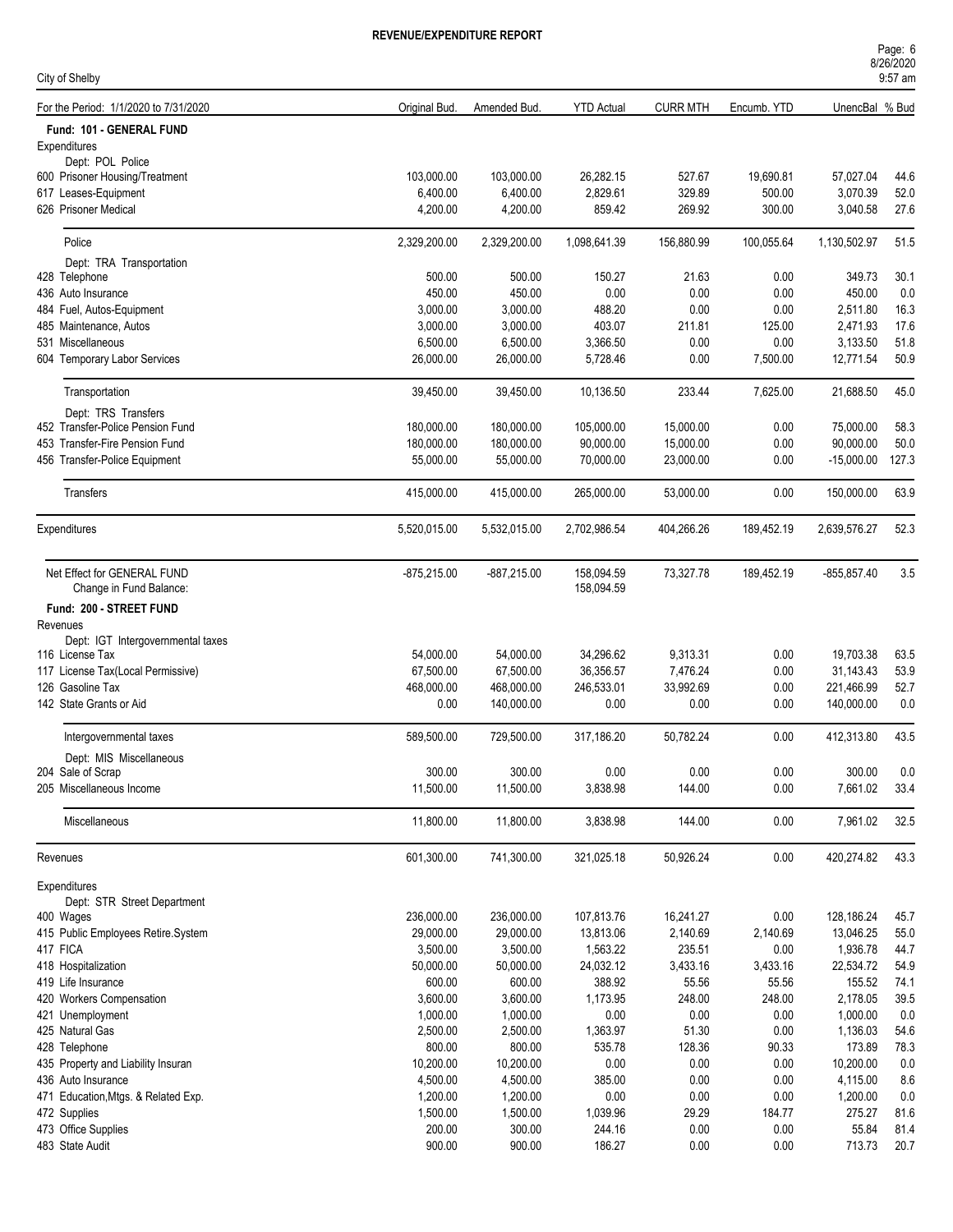| Page: 7   |  |
|-----------|--|
| 8/26/2020 |  |
| $9:57$ am |  |

| City of Shelby                                               |               |              |                            |                 |             |                  | <b>UILUILULU</b><br>9:57 am |
|--------------------------------------------------------------|---------------|--------------|----------------------------|-----------------|-------------|------------------|-----------------------------|
| For the Period: 1/1/2020 to 7/31/2020                        | Original Bud. | Amended Bud. | <b>YTD Actual</b>          | <b>CURR MTH</b> | Encumb. YTD | UnencBal % Bud   |                             |
| Fund: 200 - STREET FUND                                      |               |              |                            |                 |             |                  |                             |
| Expenditures                                                 |               |              |                            |                 |             |                  |                             |
| Dept: STR Street Department                                  |               |              |                            |                 |             |                  |                             |
| 484 Fuel, Autos-Equipment                                    | 20,000.00     | 20,000.00    | 8,121.17                   | 1,507.07        | 0.00        | 11,878.83        | 40.6                        |
| 485 Maintenance, Autos                                       | 4,000.00      | 4,000.00     | 1,848.55                   | 151.88          | 300.00      | 1,851.45         | 53.7                        |
| 486 Maintenance Equipment                                    | 18,000.00     | 18,000.00    | 5,824.39                   | 686.38          | 2,810.42    | 9,365.19         | 48.0                        |
| 491 Marking Supplies                                         | 1,000.00      | 1,000.00     | 674.30                     | 0.00            | 325.70      | 0.00             | 100.0                       |
| 492 Administrative Costs                                     | 23,000.00     | 23,000.00    | 13,416.69                  | 1,916.67        | 9,583.31    | 0.00             | 100.0                       |
| 499 Salt                                                     | 70,000.00     | 70,000.00    | 6,875.73                   | 0.00            | 0.00        | 63,124.27        | 9.8                         |
| 500 Engineering                                              | 13,000.00     | 153,000.00   | 5,474.68                   | 5,474.68        | 7,525.32    | 140,000.00       | 8.5                         |
| 507 Maintenance Building/Grounds                             | 5,000.00      | 5,000.00     | 593.76                     | 0.00            | 103.44      | 4,302.80         | 13.9                        |
| 510 Clothing Allowance                                       | 5,500.00      | 5,500.00     | 1,720.20                   | 0.00            | 0.00        | 3,779.80         | 31.3                        |
| 515 Equipment                                                | 10,000.00     | 10,000.00    | 6,200.87                   | 0.00            | 0.00        | 3,799.13         | 62.0                        |
| 528 Postage                                                  | 400.00        | 400.00       | 305.00                     | 0.00            | 5.00        | 90.00            | 77.5                        |
| 529 Small tools and equipment                                | 1,500.00      | 1,500.00     | 0.00                       | 0.00            | 0.00        | 1,500.00         | 0.0                         |
| 530 Office Equipment/Furn/Fixtures                           | 600.00        | 600.00       | 289.50                     | 0.00            | 0.00        | 310.50           | 48.3                        |
| 531 Miscellaneous                                            | 3,500.00      | 3,400.00     | 2,319.62                   | 346.21          | 36.39       | 1,043.99         | 69.3                        |
| 532 Labor Relations                                          | 1,000.00      | 1,000.00     | 515.00                     | 0.00            | 0.00        | 485.00           | 51.5                        |
| 534 Street Materials                                         | 40,000.00     | 40,000.00    | 14,102.57                  | 5,817.00        | 18,028.00   | 7,869.43         | 80.3                        |
| 535 Street Resurfacing                                       | 75,000.00     | 75,000.00    | 11,100.00                  | 11,100.00       | 27,900.00   | 36,000.00        | 52.0                        |
| 536 Construction                                             | 5,000.00      | 5,000.00     | 0.00                       | 0.00            | 1,200.00    | 3,800.00         | 24.0                        |
| 575 Safety Related                                           | 1,000.00      | 1,000.00     | 883.62                     | 0.00            | 0.00        | 116.38           | 88.4                        |
| 584 GAAP Conversion                                          | 600.00        | 600.00       | 635.00                     | 117.00          | 0.00        | $-35.00$         | 105.8                       |
| <b>Street Department</b>                                     | 643,600.00    | 783,600.00   | 233,440.82                 | 49,680.03       | 73,970.09   | 476,189.09       | 39.2                        |
| Expenditures                                                 | 643,600.00    | 783,600.00   | 233,440.82                 | 49,680.03       | 73,970.09   | 476,189.09       | 39.2                        |
| Net Effect for STREET FUND                                   | $-42,300.00$  | $-42,300.00$ | 87,584.36                  | 1,246.21        | 73,970.09   | $-55,914.27$     | $-32.2$                     |
| Change in Fund Balance:                                      |               |              | 87,584.36                  |                 |             |                  |                             |
|                                                              |               |              |                            |                 |             |                  |                             |
| Fund: 205 - State Highway Fund                               |               |              |                            |                 |             |                  |                             |
| Revenues                                                     |               |              |                            |                 |             |                  |                             |
| Dept: IGT Intergovernmental taxes<br>116 License Tax         | 4,400.00      | 4,400.00     | 2,780.80                   | 755.13          | 0.00        | 1,619.20         | 63.2                        |
| 126 Gasoline Tax                                             | 37,200.00     | 37,200.00    | 19,989.15                  | 2,756.16        | 0.00        | 17,210.85        | 53.7                        |
|                                                              |               |              |                            |                 |             |                  |                             |
| Intergovernmental taxes                                      | 41,600.00     | 41,600.00    | 22,769.95                  | 3,511.29        | 0.00        | 18,830.05        | 54.7                        |
| Dept: MIS Miscellaneous                                      |               |              |                            |                 |             |                  |                             |
| 205 Miscellaneous Income                                     | 100.00        | 100.00       | 95.00                      | 0.00            | 0.00        | 5.00             | 95.0                        |
| Miscellaneous                                                | 100.00        | 100.00       | 95.00                      | 0.00            | 0.00        | 5.00             | 95.0                        |
| Revenues                                                     | 41,700.00     | 41,700.00    | 22,864.95                  | 3,511.29        | 0.00        | 18,835.05        | 54.8                        |
| Expenditures                                                 |               |              |                            |                 |             |                  |                             |
| Dept: STH State Highway                                      |               |              |                            |                 |             |                  |                             |
| 400 Wages                                                    | 15,000.00     | 15,000.00    | 14,412.80                  | 0.00            | 0.00        | 587.20           | 96.1                        |
| 415 Public Employees Retire.System                           | 2,800.00      | 2,800.00     | 2,774.52                   | 0.00            | 0.00        | 25.48            | 99.1                        |
| 417 FICA                                                     | 225.00        | 225.00       | 208.99                     | 0.00            | 0.00        | 16.01            | 92.9                        |
| 418 Hospitalization                                          | 15,000.00     | 15,000.00    | 11,838.47                  | 1,691.21        | 1,691.21    | 1,470.32         | 90.2                        |
| 419 Life Insurance                                           | 300.00        | 300.00       | 84.00                      | 12.00           | 12.00       | 204.00           | 32.0                        |
| 420 Workers Compensation                                     | 300.00        | 300.00       | 79.75                      | 20.50           | 20.50       | 199.75           | 33.4                        |
|                                                              |               |              |                            |                 |             |                  |                             |
| State Highway                                                | 33,625.00     | 33,625.00    | 29,398.53                  | 1,723.71        | 1,723.71    | 2,502.76         | 92.6                        |
| Expenditures                                                 | 33,625.00     | 33,625.00    | 29,398.53                  | 1,723.71        | 1,723.71    | 2,502.76         | 92.6                        |
| Net Effect for State Highway Fund<br>Change in Fund Balance: | 8,075.00      | 8,075.00     | $-6,533.58$<br>$-6,533.58$ | 1,787.58        | 1,723.71    | 16,332.29 -102.3 |                             |
|                                                              |               |              |                            |                 |             |                  |                             |

**Fund: 210 - Street Sales Tax Fund**

Revenues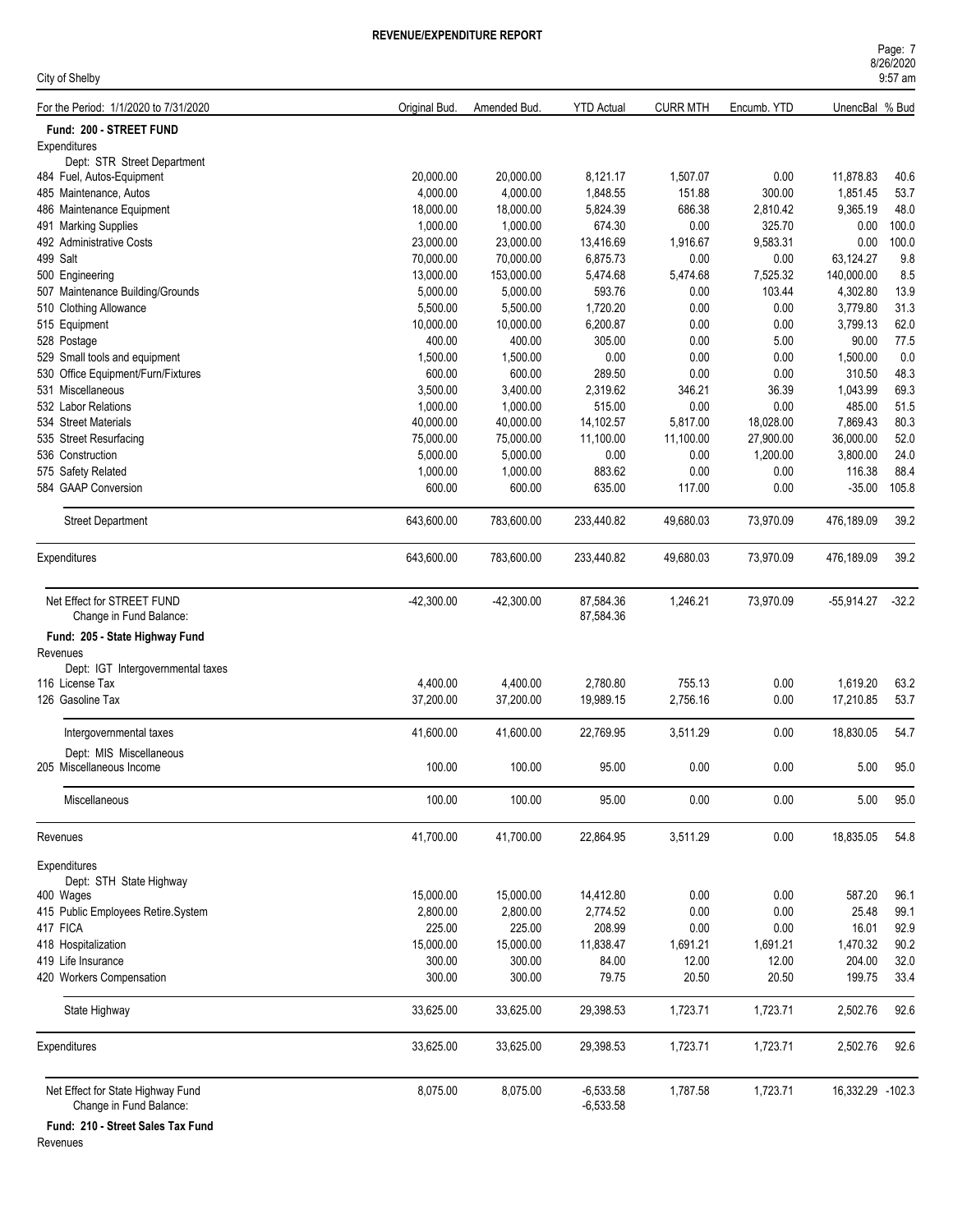| City of Shelby                                      |               |              |                   |                 |             |                   | Page: 8<br>8/26/2020<br>9:57 am |
|-----------------------------------------------------|---------------|--------------|-------------------|-----------------|-------------|-------------------|---------------------------------|
| For the Period: 1/1/2020 to 7/31/2020               | Original Bud. | Amended Bud. | <b>YTD Actual</b> | <b>CURR MTH</b> | Encumb. YTD | UnencBal % Bud    |                                 |
| Fund: 210 - Street Sales Tax Fund                   |               |              |                   |                 |             |                   |                                 |
| Revenues                                            |               |              |                   |                 |             |                   |                                 |
| Dept: IGT Intergovernmental taxes                   |               |              |                   |                 |             |                   |                                 |
| 144 County Sales Tax                                | 81,000.00     | 81,000.00    | 46,705.61         | 13,344.46       | 0.00        | 34,294.39         | 57.7                            |
| Intergovernmental taxes                             | 81,000.00     | 81,000.00    | 46,705.61         | 13,344.46       | 0.00        | 34,294.39         | 57.7                            |
| Revenues                                            | 81,000.00     | 81,000.00    | 46,705.61         | 13,344.46       | 0.00        | 34,294.39         | 57.7                            |
| Expenditures                                        |               |              |                   |                 |             |                   |                                 |
| Dept: SST Street Sales Tax                          |               |              |                   |                 |             |                   |                                 |
| 491 Marking Supplies                                | 6,000.00      | 6,000.00     | 979.65            | 0.00            | 1,929.30    | 3,091.05          | 48.5                            |
| 492 Administrative Costs                            | 4,250.00      | 4,250.00     | 2,479.19          | 354.17          | 1,770.81    | 0.00              | 100.0                           |
| 499 Salt                                            | 60,000.00     | 60,000.00    | 10,246.68         | 0.00            | 0.00        | 49,753.32         | 17.1                            |
| 531 Miscellaneous                                   | 500.00        | 500.00       | 0.00              | 0.00            | 0.00        | 500.00            | 0.0                             |
| 534 Street Materials                                | 7,500.00      | 7,500.00     | 0.00              | 0.00            | 0.00        | 7,500.00          | 0.0                             |
| 535 Street Resurfacing                              | 15,000.00     | 15,000.00    | 0.00              | 0.00            | 0.00        | 15,000.00         | 0.0                             |
|                                                     |               |              |                   |                 |             |                   |                                 |
| <b>Street Sales Tax</b>                             | 93,250.00     | 93,250.00    | 13,705.52         | 354.17          | 3,700.11    | 75,844.37         | 18.7                            |
| Expenditures                                        | 93.250.00     | 93,250.00    | 13,705.52         | 354.17          | 3,700.11    | 75,844.37         | 18.7                            |
| Net Effect for Street Sales Tax Fund                | $-12,250.00$  | $-12,250.00$ | 33,000.09         | 12,990.29       | 3,700.11    | -41,549.98 -239.2 |                                 |
| Change in Fund Balance:                             |               |              | 33,000.09         |                 |             |                   |                                 |
| Fund: 220 - City Income Tax Fund                    |               |              |                   |                 |             |                   |                                 |
| Revenues                                            |               |              |                   |                 |             |                   |                                 |
| Dept: LTX Local Taxes<br>114 Income Tax             | 3,940,000.00  | 3,940,000.00 | 2,489,607.28      | 531,283.59      | 0.00        | 1,450,392.72      | 63.2                            |
|                                                     |               |              |                   |                 |             |                   |                                 |
| <b>Local Taxes</b>                                  | 3,940,000.00  | 3,940,000.00 | 2,489,607.28      | 531,283.59      | 0.00        | 1,450,392.72      | 63.2                            |
| Dept: MIS Miscellaneous<br>205 Miscellaneous Income | 2,000.00      | 2,000.00     | 1,010.00          | 0.00            | 0.00        | 990.00            | 50.5                            |
|                                                     |               |              |                   |                 |             |                   |                                 |
| <b>Miscellaneous</b>                                | 2,000.00      | 2,000.00     | 1,010.00          | 0.00            | 0.00        | 990.00            | 50.5                            |
| Revenues                                            | 3,942,000.00  | 3,942,000.00 | 2,490,617.28      | 531,283.59      | 0.00        | 1,451,382.72      | 63.2                            |
| Expenditures                                        |               |              |                   |                 |             |                   |                                 |
| Dept: CIT City Income Tax                           |               |              |                   |                 |             |                   |                                 |
| 400 Wages                                           | 86,000.00     | 86,000.00    | 46,669.98         | 6,407.19        | 0.00        | 39,330.02         | 54.3                            |
| 415 Public Employees Retire.System                  | 12,000.00     | 12,000.00    | 6,671.27          | 873.67          | 897.02      | 4,431.71          | 63.1                            |
| 417 FICA                                            | 1,300.00      | 1,300.00     | 676.72            | 92.91           | 0.00        | 623.28            | 52.1                            |
| 418 Hospitalization                                 | 25,000.00     | 25,000.00    | 17,757.74         | 2,536.82        | 2,536.82    | 4,705.44          | 81.2                            |
| 419 Life Insurance                                  | 300.00        | 300.00       | 168.00            | 24.00           | 24.00       | 108.00            | 64.0                            |
| 420 Workers Compensation                            | 2,200.00      | 2,200.00     | 680.30            | 151.50          | 151.51      | 1,368.19          | 37.8                            |
| 428 Telephone                                       | 1,200.00      | 1,200.00     | 776.17            | 193.77          | 21.05       | 402.78            | 66.4                            |
| 435 Property and Liability Insuran                  | 2,000.00      | 2,000.00     | 250.00            | 0.00            | 0.00        | 1,750.00          | 12.5                            |
| 471 Education, Mtgs. & Related Exp.                 | 1,000.00      | 1,000.00     | 0.00              | 0.00            | 0.00        | 1,000.00          | 0.0                             |
| 473 Office Supplies                                 | 3,000.00      | 3,000.00     | 1,104.99          | 91.88           | 0.00        | 1,895.01          | 36.8                            |
| 483 State Audit                                     | 1,000.00      | 1,000.00     | 217.80            | 0.00            | 0.00        | 782.20            | 21.8                            |
| 486 Maintenance Equipment                           | 300.00        | 300.00       | 105.07            | 12.70           | 22.00       | 172.93            | 42.4                            |
| 492 Administrative Costs                            | 100,000.00    | 100,000.00   | 58,333.31         | 8,333.33        | 41,666.69   | 0.00              | 100.0                           |
| 501 Computer support                                | 6,000.00      | 6,000.00     | 4,244.73          | 621.97          | 0.00        | 1,755.27          | 70.7                            |
| 506 Refunds                                         | 75,000.00     | 75,000.00    | 32,650.57         | 4,453.41        | 400.00      | 41,949.43         | 44.1                            |
| 528 Postage                                         | 7,000.00      | 7,000.00     | 1,597.83          | 0.00            | 135.83      | 5,266.34          | 24.8                            |
| 530 Office Equipment/Furn/Fixtures                  | 1,000.00      | 1,000.00     | 0.00              | 0.00            | 0.00        | 1,000.00          | 0.0                             |
| 531 Miscellaneous                                   | 2,000.00      | 2,000.00     | 1,498.00          | 321.00          | 0.00        | 502.00            |                                 |
| 584 GAAP Conversion                                 | 1,200.00      | 1,200.00     | 1,406.00          | 258.00          | 0.00        | $-206.00$         | 74.9<br>117.2                   |
| City Income Tax                                     | 327,500.00    | 327,500.00   | 174,808.48        | 24,372.15       | 45,854.92   | 106,836.60        | 67.4                            |
| Dept: TRS Transfers                                 |               |              |                   |                 |             |                   |                                 |
| 446 Transfer-General Fund                           | 2,300,000.00  | 2,300,000.00 | 1,474,012.33      | 322,649.14      | 0.00        | 825,987.67        | 64.1                            |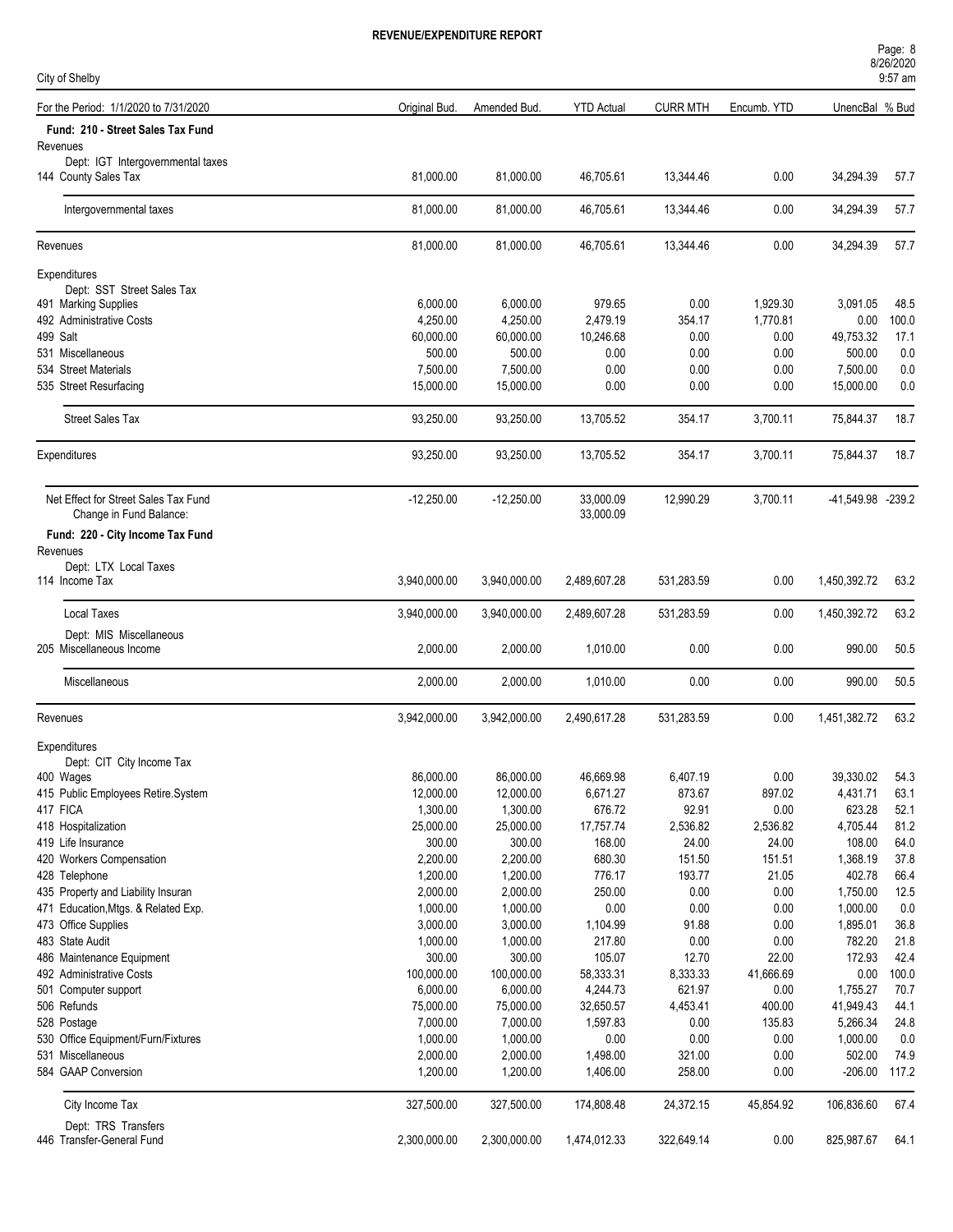| Page: 9   |  |  |  |
|-----------|--|--|--|
| 8/26/2020 |  |  |  |
| $9:57$ am |  |  |  |

| City of Shelby                                                 |                         |                         |                        |                       |                   |                       | 9:57 am      |
|----------------------------------------------------------------|-------------------------|-------------------------|------------------------|-----------------------|-------------------|-----------------------|--------------|
| For the Period: 1/1/2020 to 7/31/2020                          | Original Bud.           | Amended Bud.            | <b>YTD Actual</b>      | <b>CURR MTH</b>       | Encumb. YTD       | UnencBal % Bud        |              |
| Fund: 220 - City Income Tax Fund                               |                         |                         |                        |                       |                   |                       |              |
| Expenditures                                                   |                         |                         |                        |                       |                   |                       |              |
| Dept: TRS Transfers                                            |                         |                         |                        |                       |                   |                       |              |
| 447 Transfer-Capital Improvement                               | 121,000.00              | 121,000.00              | 77,579.58              | 16,981.53             | 0.00              | 43,420.42             | 64.1         |
| 465 Transfer-Sidewalks (3%)                                    | 14,500.00               | 14,500.00               | 9,031.65               | 1,976.95              | 0.00              | 5,468.35              | 62.3         |
| 466 Trans Streets, Alleys & Basins                             | 456,000.00              | 456,000.00              | 292,023.49             | 63,921.53             | 0.00              | 163,976.51            | 64.0         |
| 467 Transfer Police/Court Const                                | 723,000.00              | 723,000.00              | 463,161.75             | 101,382.29            | 0.00              | 259,838.25            | 64.1         |
| Transfers                                                      | 3,614,500.00            | 3,614,500.00            | 2,315,808.80           | 506,911.44            | 0.00              | 1,298,691.20          | 64.1         |
| Expenditures                                                   | 3,942,000.00            | 3,942,000.00            | 2,490,617.28           | 531,283.59            | 45,854.92         | 1,405,527.80          | 64.3         |
| Net Effect for City Income Tax Fund<br>Change in Fund Balance: | 0.00                    | 0.00                    | 0.00<br>0.00           | 0.00                  | 45,854.92         | 45,854.92             | 0.0          |
| Fund: 225 - Health Fund                                        |                         |                         |                        |                       |                   |                       |              |
| Revenues                                                       |                         |                         |                        |                       |                   |                       |              |
| Dept: IGT Intergovernmental taxes                              |                         |                         |                        |                       |                   |                       |              |
| 128 Property tax rollback                                      | 30,000.00               | 30,000.00               | 14,564.95              | 0.00                  | 0.00              | 15,435.05             | 48.5         |
| 142 State Grants or Aid                                        | 320,000.00              | 320.000.00              | 8,200.01               | 0.00                  | 0.00              | 311,799.99            | 2.6          |
| 143 County Grant or Aid                                        | 4,000.00                | 4,000.00                | 290.00                 | 0.00                  | 0.00              | 3,710.00              | 7.3          |
|                                                                |                         |                         |                        |                       |                   |                       |              |
| Intergovernmental taxes                                        | 354,000.00              | 354,000.00              | 23,054.96              | 0.00                  | 0.00              | 330,945.04            | 6.5          |
| Dept: LTX Local Taxes<br>111 REAL ESTATE TAXES                 | 188,000.00              | 188,000.00              | 116,874.57             | 0.00                  | 0.00              | 71,125.43             | 62.2         |
| 112 PERSONAL PROPERTY TAX                                      | 3,500.00                | 3,500.00                | 2,138.43               | 0.00                  | 0.00              | 1,361.57              | 61.1         |
| 113 Manufactured Home Tax                                      | 500.00                  | 500.00                  | 332.41                 | 0.00                  | 0.00              | 167.59                | 66.5         |
|                                                                |                         |                         |                        |                       |                   |                       |              |
| <b>Local Taxes</b>                                             | 192,000.00              | 192,000.00              | 119,345.41             | 0.00                  | 0.00              | 72,654.59             | 62.2         |
| Dept: MIS Miscellaneous<br>205 Miscellaneous Income            | 2,000.00                | 2,000.00                | 1,297.00               | 25.00                 | 0.00              | 703.00                | 64.9         |
| Miscellaneous                                                  | 2,000.00                | 2,000.00                | 1,297.00               | 25.00                 | 0.00              | 703.00                | 64.9         |
| Dept: PAL Permits and Licenses                                 |                         |                         |                        |                       |                   |                       |              |
| 190 Pool license fees                                          | 650.00                  | 650.00                  | 640.00                 | 0.00                  | 0.00              | 10.00                 | 98.5         |
| 192 Mobile Food License                                        | 600.00                  | 600.00                  | 351.00                 | 0.00                  | 0.00              | 249.00                | 58.5         |
| 193 Vending Licenses                                           | 300.00                  | 300.00                  | 217.50                 | 0.00                  | 0.00              | 82.50                 | 72.5         |
| 194 Commercial Food Licenses                                   | 15,000.00               | 15,000.00               | 14,518.38              | 0.00                  | 0.00              | 481.62                | 96.8         |
| 195 Burial Permits                                             | 1,000.00                | 1,000.00                | 255.00                 | 60.00                 | 0.00              | 745.00                | 25.5         |
| 196 Birth & Death Certificates                                 | 24,000.00               | 24,000.00               | 13,425.00              | 2,550.00              | 0.00              | 10,575.00             | 55.9         |
| 197 Miscellaneous Lic. & Permits                               | 1,500.00                | 1,500.00                | 626.25                 | 100.00                | 0.00              | 873.75                | 41.8         |
|                                                                |                         |                         |                        |                       |                   |                       |              |
| Permits and Licenses                                           | 43,050.00               | 43,050.00               | 30,033.13              | 2,710.00              | 0.00              | 13,016.87             | 69.8         |
| Revenues                                                       | 591,050.00              | 591,050.00              | 173,730.50             | 2,735.00              | 0.00              | 417,319.50            | 29.4         |
| Expenditures                                                   |                         |                         |                        |                       |                   |                       |              |
| Dept: HEA Health                                               |                         |                         |                        |                       |                   |                       |              |
| 400 Wages<br>415 Public Employees Retire.System                | 130,000.00<br>18,500.00 | 130,000.00<br>18,500.00 | 74,980.87<br>10,158.25 | 10,101.24<br>1,407.19 | 0.00              | 55,019.13<br>6,934.56 | 57.7<br>62.5 |
| 417 FICA                                                       | 1,900.00                | 1,900.00                | 1,087.21               | 146.47                | 1,407.19<br>0.00  | 812.79                | 57.2         |
| 418 Hospitalization                                            | 38,000.00               |                         |                        |                       |                   |                       | 71.2         |
| 419 Life Insurance                                             | 300.00                  | 38,000.00<br>300.00     | 23,676.94<br>168.00    | 3,382.42<br>24.00     | 3,382.42<br>24.00 | 10,940.64<br>108.00   | 64.0         |
| 420 Workers Compensation                                       |                         |                         |                        |                       |                   |                       | 40.1         |
| 428 Telephone                                                  | 1,850.00<br>1,200.00    | 1,850.00<br>1,200.00    | 614.01<br>783.73       | 127.50<br>194.85      | 127.50<br>31.12   | 1,108.49<br>385.15    | 67.9         |
|                                                                |                         |                         |                        |                       |                   |                       |              |
| 435 Property and Liability Insuran                             | 6,400.00                | 6,400.00                | 250.00                 | 0.00                  | 0.00              | 6,150.00              | 3.9          |
| 436 Auto Insurance                                             | 1,000.00                | 1,000.00                | 0.00                   | 0.00                  | 0.00              | 1,000.00              | 0.0          |
| 440 State Admin. Tax Coll. Fee                                 | 100.00                  | 100.00                  | 0.00                   | 0.00                  | 0.00              | 100.00                | 0.0          |
| 441 Auditor Fees                                               | 4,500.00                | 4,500.00                | 1,854.61               | 0.00                  | 0.00              | 2,645.39              | 41.2         |
| 442 Election Fees                                              | 1,000.00                | 1,000.00                | 746.90                 | 0.00                  | 0.00              | 253.10                | 74.7         |
| 443 DRETAC Fees                                                | 1,000.00                | 1,300.00                | 1,212.42               | 0.00                  | 0.00              | 87.58                 | 93.3         |
| 471 Education, Mtgs. & Related Exp.                            | 6,000.00                | 6,000.00                | 937.78                 | 27.98                 | 347.30            | 4,714.92              | 21.4         |
| 472 Supplies                                                   | 5,000.00                | 5,000.00                | 331.37                 | 38.23                 | 150.00            | 4,518.63              | 9.6          |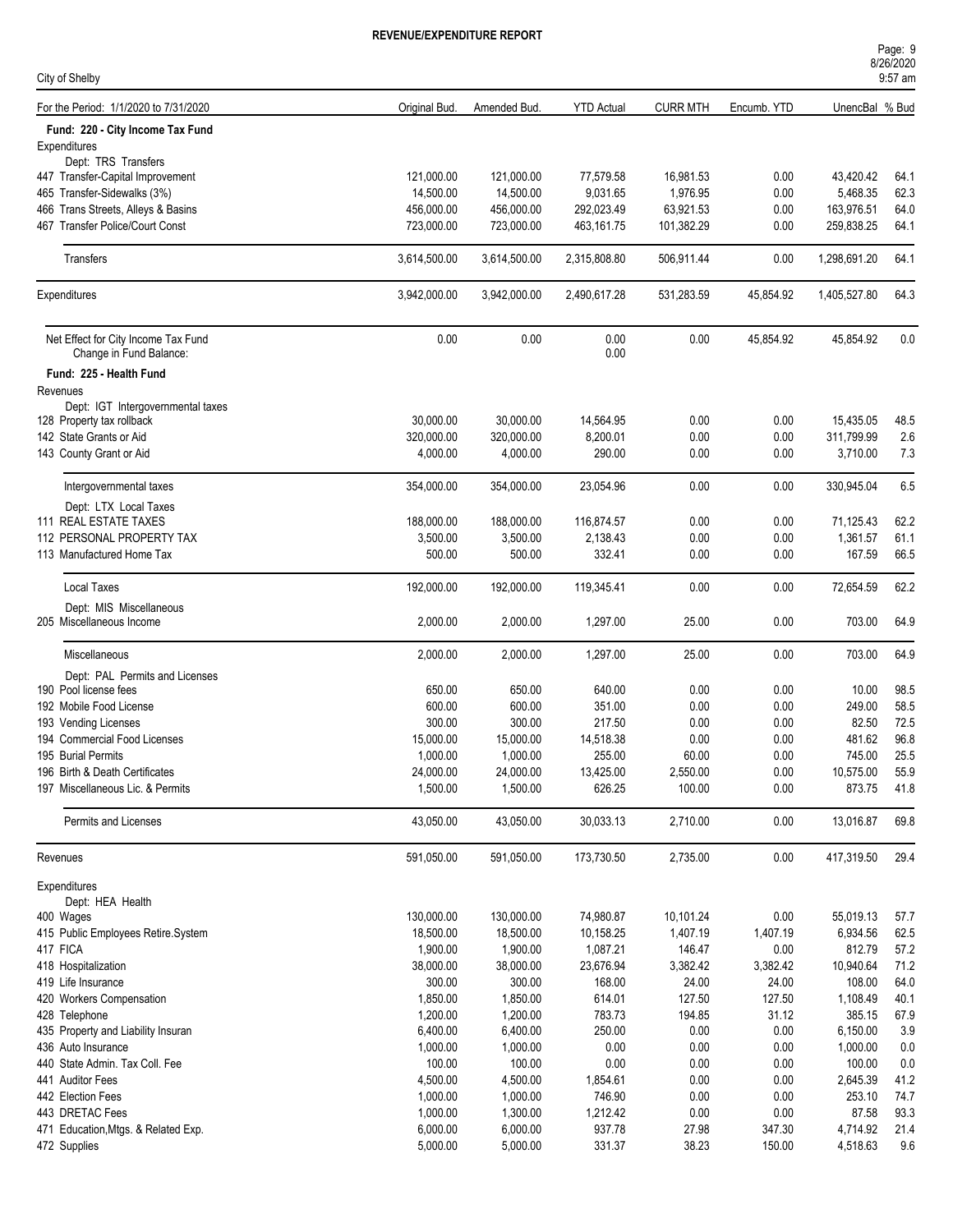City of Shelby

| For the Period: 1/1/2020 to 7/31/2020 |                                   | Original Bud.  | Amended Bud.   | <b>YTD Actual</b> | <b>CURR MTH</b> | Encumb. YTD | UnencBal % Bud |       |
|---------------------------------------|-----------------------------------|----------------|----------------|-------------------|-----------------|-------------|----------------|-------|
| Fund: 225 - Health Fund               |                                   |                |                |                   |                 |             |                |       |
| Expenditures                          |                                   |                |                |                   |                 |             |                |       |
| Dept: HEA Health                      |                                   |                |                |                   |                 |             |                |       |
| 473 Office Supplies                   |                                   | 1,500.00       | 1,500.00       | 643.37            | 91.88           | 0.00        | 856.63         | 42.9  |
| 483 State Audit                       |                                   | 3,500.00       | 3,500.00       | 310.94            | 0.00            | 0.00        | 3,189.06       | 8.9   |
| 484 Fuel, Autos-Equipment             |                                   | 2,000.00       | 2,000.00       | 820.00            | 100.00          | 0.00        | 1,180.00       | 41.0  |
| 485 Maintenance, Autos                |                                   | 1,000.00       | 1,000.00       | 192.22            | 38.43           | 205.00      | 602.78         | 39.7  |
| 486 Maintenance Equipment             |                                   | 1,000.00       | 1,000.00       | 373.20            | 54.12           | 132.49      | 494.31         | 50.6  |
| 492 Administrative Costs              |                                   | 20,000.00      | 20,000.00      | 11,666.69         | 1,666.67        | 8,333.31    | 0.00           | 100.0 |
| 493 Health Contract                   |                                   | 12,000.00      | 12,000.00      | 502.63            | 0.00            | 3,212.37    | 8,285.00       | 31.0  |
| 494 Medical Advisor                   |                                   | 6,000.00       | 6,000.00       | 0.00              | 0.00            | 0.00        | 6,000.00       | 0.0   |
| 496 State License Fees                |                                   | 2,500.00       | 2,500.00       | 1,999.00          | 0.00            | 0.00        | 501.00         | 80.0  |
| 497 BC & DC State Fee                 |                                   | 13,000.00      | 13,000.00      | 9,338.64          | 2,351.36        | 0.00        | 3,661.36       | 71.8  |
| 498 Burial Permits State Fee          |                                   | 1,000.00       | 1,000.00       | 210.00            | 32.50           | 390.00      | 400.00         | 60.0  |
| 501 Computer support                  |                                   | 6,000.00       | 6,000.00       | 3,147.17          | 1,208.03        | 0.00        | 2,852.83       | 52.5  |
| 507 Maintenance Building/Grounds      |                                   | 500.00         | 500.00         | 0.00              | 0.00            | 0.00        | 500.00         | 0.0   |
| 528 Postage                           |                                   | 500.00         | 500.00         | 157.83            | 0.00            | 150.00      | 192.17         | 61.6  |
| 529 Small tools and equipment         |                                   | 500.00         | 500.00         | 77.11             | 0.00            | 0.00        | 422.89         | 15.4  |
| 530 Office Equipment/Furn/Fixtures    |                                   | 3,000.00       | 3,000.00       | 167.40            | 0.00            | 0.00        | 2,832.60       | 5.6   |
| 531 Miscellaneous                     |                                   | 80,000.00      | 79,600.00      | 13,724.94         | 5,416.65        | 20,775.35   | 45,099.71      | 43.3  |
| 584 GAAP Conversion                   |                                   | 1,900.00       | 2,000.00       | 2,353.00          | 432.00          | 0.00        | $-353.00$      | 117.7 |
| 603 Public Education/Services         |                                   | 2.000.00       | 2,000.00       | 0.00              | 0.00            | 0.00        | 2,000.00       | 0.0   |
| 625 Nuisance Abatement                |                                   | 6,000.00       | 16,000.00      | 991.25            | 991.25          | 9,500.00    | 5,508.75       | 65.6  |
|                                       |                                   |                |                |                   |                 |             |                |       |
| Health                                |                                   | 380,650.00     | 390,650.00     | 163,477.48        | 27,832.77       | 48,168.05   | 179,004.47     | 54.2  |
| Dept: HSA Health Sanitarian           |                                   |                |                |                   |                 |             |                |       |
| 471 Education, Mtgs. & Related Exp.   |                                   | 200.00         | 200.00         | 0.00              | 0.00            | 0.00        | 200.00         | 0.0   |
| 472 Supplies                          |                                   | 350.00         | 350.00         | 0.00              | 0.00            | 0.00        | 350.00         | 0.0   |
| 530 Office Equipment/Furn/Fixtures    |                                   | 1,000.00       | 1,000.00       | 0.00              | 0.00            | 0.00        | 1,000.00       | 0.0   |
| 531 Miscellaneous                     |                                   | 325,000.00     | 325,000.00     | 5,600.00          | 5,600.00        | 0.00        | 319,400.00     | 1.7   |
|                                       |                                   |                |                |                   |                 |             |                |       |
| Health Sanitarian                     |                                   | 326,550.00     | 326,550.00     | 5,600.00          | 5,600.00        | 0.00        | 320,950.00     | 1.7   |
| Expenditures                          |                                   | 707,200.00     | 717,200.00     | 169,077.48        | 33,432.77       | 48,168.05   | 499,954.47     | 30.3  |
|                                       |                                   |                |                |                   |                 |             |                |       |
| Net Effect for Health Fund            |                                   | $-116, 150.00$ | $-126, 150.00$ | 4,653.02          | $-30,697.77$    | 48,168.05   | $-82,634.97$   | 34.5  |
| Change in Fund Balance:               |                                   |                |                | 4,653.02          |                 |             |                |       |
| Fund: 230 - Park Fund                 |                                   |                |                |                   |                 |             |                |       |
| Revenues                              |                                   |                |                |                   |                 |             |                |       |
|                                       | Dept: CFS Charges for services    |                |                |                   |                 |             |                |       |
| 153 Recreation                        |                                   | 60,000.00      | 60,000.00      | 40,595.70         | 18,989.00       | 0.00        | 19,404.30      | 67.7  |
|                                       |                                   |                |                |                   |                 |             |                |       |
| Charges for services                  |                                   | 60,000.00      | 60,000.00      | 40,595.70         | 18,989.00       | 0.00        | 19,404.30      | 67.7  |
|                                       | Dept: IGT Intergovernmental taxes |                |                |                   |                 |             |                |       |
| 128 Property tax rollback             |                                   | 25,000.00      | 25,000.00      | 11,887.90         | 0.00            | 0.00        | 13,112.10      | 47.6  |
| 142 State Grants or Aid               |                                   | 75,000.00      | 75,000.00      | 67,500.00         | 0.00            | 0.00        | 7,500.00       | 90.0  |
|                                       |                                   |                |                |                   |                 |             |                |       |
| Intergovernmental taxes               |                                   | 100,000.00     | 100,000.00     | 79,387.90         | 0.00            | 0.00        | 20,612.10      | 79.4  |
| Dept: LTX Local Taxes                 |                                   |                |                |                   |                 |             |                |       |
| 111 REAL ESTATE TAXES                 |                                   | 152,000.00     | 152,000.00     | 94,469.79         | 0.00            | 0.00        | 57,530.21      | 62.2  |
| 112 PERSONAL PROPERTY TAX             |                                   | 2,500.00       | 2,500.00       | 1,688.25          | 0.00            | 0.00        | 811.75         | 67.5  |
| 113 Manufactured Home Tax             |                                   | 500.00         | 500.00         | 270.73            | 0.00            | 0.00        | 229.27         | 54.1  |
|                                       |                                   |                |                |                   |                 |             |                |       |
| Local Taxes                           |                                   | 155,000.00     | 155,000.00     | 96,428.77         | 0.00            | 0.00        | 58,571.23      | 62.2  |
| Dept: MIS Miscellaneous               |                                   |                |                |                   |                 |             |                |       |
| 200 Interest                          |                                   | 100.00         | 100.00         | 8.80              | 1.04            | 0.00        | 91.20          | 8.8   |
| 201 Donations                         |                                   | 50,000.00      | 50,000.00      | 180.00            | 0.00            | 0.00        | 49,820.00      | 0.4   |
| 202 Rent                              |                                   | 3,600.00       | 3,600.00       | 1,890.00          | 325.00          | 0.00        | 1,710.00       | 52.5  |
| 204 Sale of Scrap                     |                                   | 25.00          | 25.00          | 39.30             | 39.30           | 0.00        | $-14.30$       | 157.2 |
| 205 Miscellaneous Income              |                                   | 5,000.00       | 5,000.00       | 245.00            | 0.00            | 0.00        | 4,755.00       | 4.9   |
|                                       |                                   |                |                |                   |                 |             |                |       |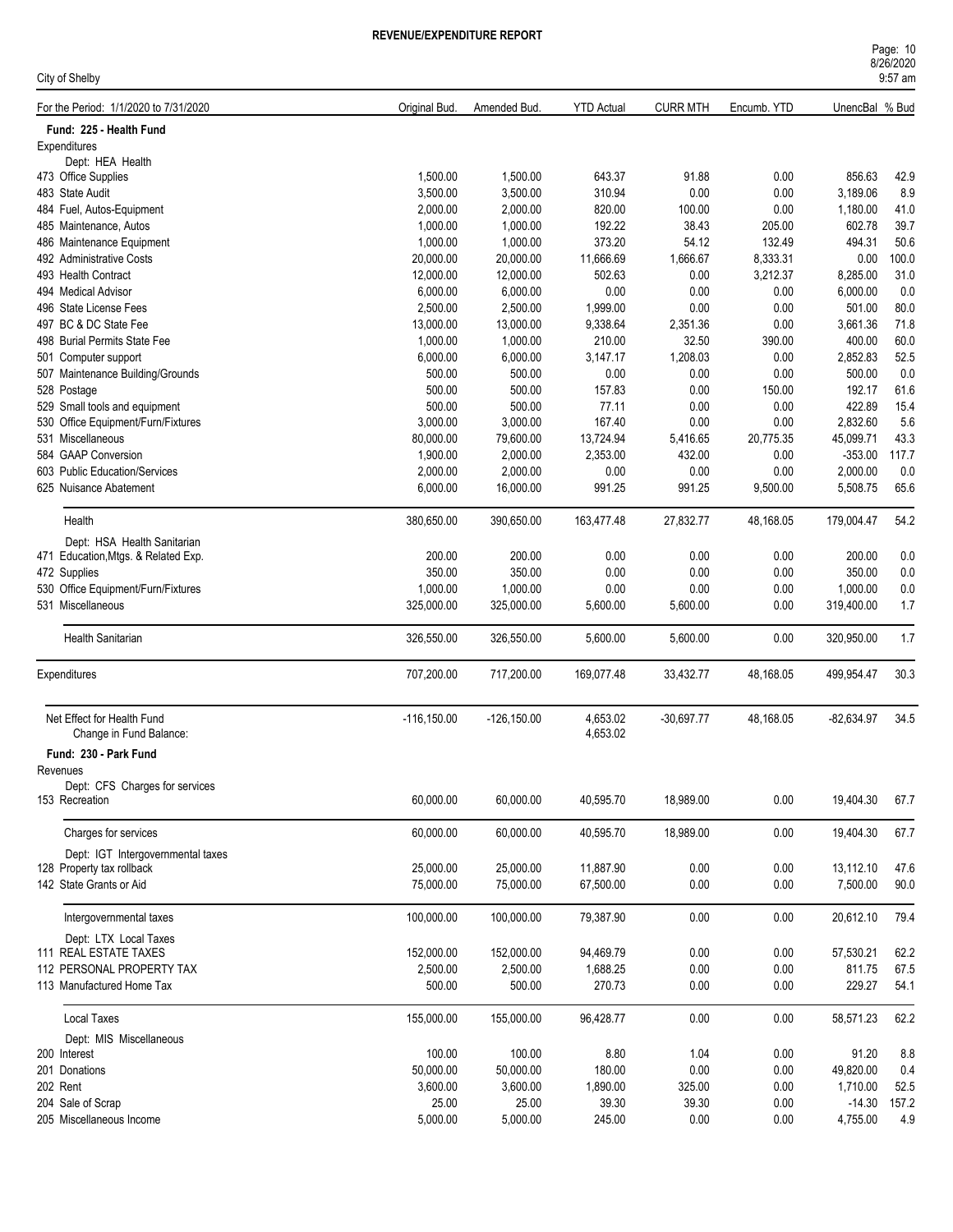| City of Shelby                                       |                      |                      |                    |                 |              |                    | 9:57 am      |
|------------------------------------------------------|----------------------|----------------------|--------------------|-----------------|--------------|--------------------|--------------|
| For the Period: 1/1/2020 to 7/31/2020                | Original Bud.        | Amended Bud.         | <b>YTD Actual</b>  | <b>CURR MTH</b> | Encumb. YTD  | UnencBal % Bud     |              |
| Fund: 230 - Park Fund<br>Revenues                    |                      |                      |                    |                 |              |                    |              |
| Miscellaneous                                        | 58,725.00            | 58,725.00            | 2,363.10           | 365.34          | 0.00         | 56,361.90          | 4.0          |
| Revenues                                             | 373,725.00           | 373,725.00           | 218,775.47         | 19,354.34       | 0.00         | 154,949.53         | 58.5         |
| Expenditures                                         |                      |                      |                    |                 |              |                    |              |
| Dept: CAP Capital Projects                           |                      |                      |                    |                 |              |                    |              |
| 500 Engineering                                      | 2,500.00             | 2,500.00             | 0.00               | 0.00            | 0.00         | 2,500.00           | 0.0          |
| 515 Equipment                                        | 42,000.00            | 42,000.00            | 23,307.76          | 0.00            | 0.00         | 18,692.24          | 55.5         |
| 587 Seltzer Park Rehabilitation                      | 2,500.00             | 2,500.00             | 0.00               | 0.00            | 0.00         | 2,500.00           | 0.0          |
| 593 Veterans Park Rehab                              | 2,500.00             | 2,500.00             | 0.00               | 0.00            | 0.00         | 2,500.00           | 0.0          |
| 594 McBride Park Rehab                               | 3,000.00             | 3,000.00             | 0.00               | 0.00            | 0.00         | 3,000.00           | 0.0          |
| 627 Easterling Park                                  | 500.00               | 500.00               | 0.00               | 0.00            | 0.00         | 500.00             | 0.0          |
| 628 Rabold Park                                      | 10,000.00            | 10,000.00            | 3,375.00           | 0.00            | 0.00         | 6,625.00           | 33.8         |
| 645 Pool Capital                                     | 4,000.00             | 2,000.00             | 0.00               | 0.00            | 0.00         | 2,000.00           | 0.0          |
| 647 Blackfork Park                                   | 61,000.00            | 61,000.00            | 20,176.00          | 3,675.00        | 0.00         | 40,824.00          | 33.1         |
| Capital Projects                                     | 128,000.00           | 126,000.00           | 46,858.76          | 3,675.00        | 0.00         | 79.141.24          | 37.2         |
| Dept: DBT Debt Payment                               |                      |                      |                    |                 |              |                    |              |
| 503 Note/Loan Payment                                | 84,000.00            | 84,000.00            | 83,333.33          | 0.00            | 0.00         | 666.67             | 99.2         |
| 505 Interest Expense                                 | 3,500.00             | 3,500.00             | 851.18             | 0.00            | 0.00         | 2,648.82           | 24.3         |
| Debt Payment                                         | 87,500.00            | 87,500.00            | 84,184.51          | 0.00            | 0.00         | 3,315.49           | 96.2         |
| Dept: PRK Park Department                            |                      |                      |                    |                 |              |                    |              |
| 400 Wages                                            | 25,000.00            | 25,000.00            | 13,849.00          | 1,896.60        | 0.00         | 11,151.00          | 55.4         |
| 415 Public Employees Retire.System                   | 3,750.00             | 3,750.00             | 1,894.56           | 260.63          | 260.63       | 1,594.81           | 57.5         |
| 417 FICA                                             | 400.00               | 400.00               | 200.81             | 27.50           | 0.00         | 199.19             | 50.2         |
| 419 Life Insurance                                   | 100.00               | 100.00               | 42.00              | 6.00            | 6.00         | 52.00              | 48.0         |
| 420 Workers Compensation                             | 500.00               | 500.00               | 131.91             | 34.50           | 34.50        | 333.59             | 33.3<br>66.8 |
| 428 Telephone                                        | 1,800.00<br>3,000.00 | 1,800.00<br>3,000.00 | 1,201.90<br>325.00 | 305.05<br>0.00  | 0.00<br>0.00 | 598.10<br>2,675.00 | 10.8         |
| 435 Property and Liability Insuran                   |                      |                      |                    |                 |              |                    | 18.6         |
| 436 Auto Insurance<br>440 State Admin, Tax Coll, Fee | 1,000.00<br>100.00   | 1,000.00<br>100.00   | 186.00<br>0.00     | 0.00<br>0.00    | 0.00<br>0.00 | 814.00<br>100.00   | 0.0          |
| 441 Auditor Fees                                     | 2,700.00             | 2,700.00             |                    | 0.00            | 0.00         | 1,199.59           | 55.6         |
| 442 Election Fees                                    | 1,000.00             | 1,000.00             | 1,500.41<br>746.89 | 0.00            | 0.00         | 253.11             | 74.7         |
| 443 DRETAC Fees                                      | 800.00               | 1,000.00             | 973.46             | 0.00            | 0.00         | 26.54              | 97.3         |
| 471 Education, Mtgs. & Related Exp.                  | 250.00               | 250.00               | 0.00               | 0.00            | 0.00         | 250.00             | 0.0          |
| 472 Supplies                                         | 4,000.00             | 4,000.00             | 1,538.68           | 526.09          | 828.62       | 1,632.70           | 59.2         |
| 473 Office Supplies                                  | 500.00               | 500.00               | 324.41             | 199.83          | 167.02       | 8.57               | 98.3         |
| 483 State Audit                                      | 1,700.00             | 1,700.00             | 363.00             | 0.00            | 0.00         | 1,337.00           | 21.4         |
| 484 Fuel, Autos-Equipment                            | 2,500.00             | 2,500.00             | 441.04             | 0.00            | 358.96       | 1,700.00           | 32.0         |
| 485 Maintenance, Autos                               | 2,000.00             | 2,000.00             | 326.92             | 325.82          | 173.08       | 1,500.00           | 25.0         |
| 486 Maintenance Equipment                            | 2,500.00             | 2,500.00             | 381.20             | 131.71          | 1,928.32     | 190.48             | 92.4         |
| 492 Administrative Costs                             | 13,000.00            | 13,000.00            | 7,583.31           | 1,083.33        | 5,416.69     | 0.00               | 100.0        |
| 507 Maintenance Building/Grounds                     | 4,000.00             | 4,000.00             | 1,725.00           | 0.00            | 1,700.00     | 575.00             | 85.6         |
| 511 Tree planting                                    | 3,000.00             | 3,000.00             | $0.00\,$           | 0.00            | 0.00         | 3,000.00           | 0.0          |
| 512 Tree trimming/removal                            | 3,000.00             | 3,000.00             | 0.00               | 0.00            | 300.00       | 2,700.00           | 10.0         |
| 526 Diesel Fuel                                      | 2,000.00             | 2,000.00             | 244.08             | 0.00            | 455.92       | 1,300.00           | 35.0         |
| 528 Postage                                          | 50.00                | 50.00                | 50.00              | 0.00            | 0.00         | 0.00               | 100.0        |
| 529 Small tools and equipment                        | 2,000.00             | 2,500.00             | 1,691.01           | 41.97           | 280.70       | 528.29             | 78.9         |
| 531 Miscellaneous                                    | 7,500.00             | 6,800.00             | 1,518.74           | 614.49          | 19.39        | 5,261.87           | 22.6         |
| 533 Maintenance-Parks                                | 4,000.00             | 4,000.00             | 2,975.01           | 211.44          | 677.26       | 347.73             | 91.3         |
| 584 GAAP Conversion                                  | 1,000.00             | 1,000.00             | 1,165.00           | 214.00          | 0.00         | $-165.00$          | 116.5        |
| 604 Temporary Labor Services                         | 62,000.00            | 62,000.00            | 26,107.83          | 9,102.77        | 32,898.37    | 2,993.80           | 95.2         |
| Park Department                                      | 155,150.00           | 155,150.00           | 67,487.17          | 14,981.73       | 45,505.46    | 42,157.37          | 72.8         |
| Dept: SWM Swimming Pool                              |                      |                      |                    |                 |              |                    |              |
| 428 Telephone                                        | 850.00               | 850.00               | 540.10             | 138.08          | 0.00         | 309.90             | 63.5         |
| 435 Property and Liability Insuran                   | 2,300.00             | 2,300.00             | 0.00               | 0.00            | 0.00         | 2,300.00           | 0.0          |
| 472 Supplies                                         | 200.00               | 200.00               | 13.08              | 8.97            | 111.92       | 75.00              | 62.5         |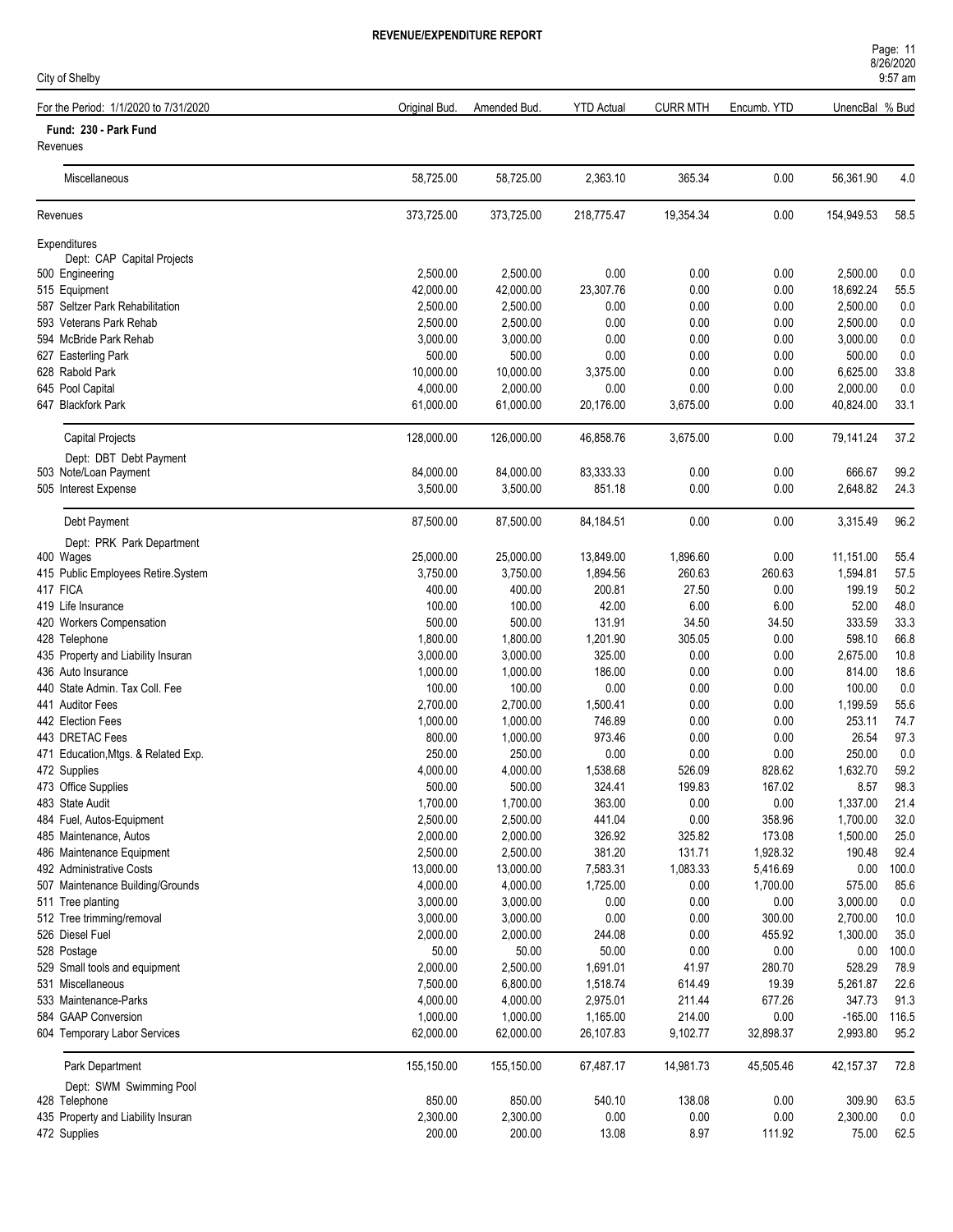| City of Shelby                               |               |              |                   |                 |             |                 | 9:57 am |
|----------------------------------------------|---------------|--------------|-------------------|-----------------|-------------|-----------------|---------|
| For the Period: 1/1/2020 to 7/31/2020        | Original Bud. | Amended Bud  | <b>YTD Actual</b> | <b>CURR MTH</b> | Encumb. YTD | UnencBal % Bud  |         |
| Fund: 230 - Park Fund                        |               |              |                   |                 |             |                 |         |
| Expenditures                                 |               |              |                   |                 |             |                 |         |
| Dept: SWM Swimming Pool                      |               |              |                   |                 |             |                 |         |
| 473 Office Supplies                          | 100.00        | 100.00       | 0.00              | 0.00            | 0.00        | 100.00          | 0.0     |
| 486 Maintenance Equipment                    | 2,500.00      | 4,500.00     | 3,932.88          | 2,618.60        | 264.48      | 302.64          | 93.3    |
| 492 Administrative Costs                     | 2,000.00      | 2,000.00     | 1,166.69          | 166.67          | 833.31      | 0.00            | 100.0   |
| 507 Maintenance Building/Grounds             | 500.00        | 500.00       | 175.42            | 0.00            | 0.00        | 324.58          | 35.1    |
| 519 Chemicals                                | 7,700.00      | 7,700.00     | 4,760.75          | 200.10          | 2,936.36    | 2.89            | 100.0   |
| 529 Small tools and equipment                | 650.00        | 650.00       | 238.25            | 0.00            | 80.00       | 331.75          | 49.0    |
| 531 Miscellaneous                            | 1,500.00      | 1,500.00     | 975.00            | 120.00          | 0.00        | 525.00          | 65.0    |
| 604 Temporary Labor Services                 | 51,500.00     | 51,500.00    | 27,880.34         | 18,522.49       | 30,519.56   | $-6,899.90$     | 113.4   |
| 649 Pool Concession Stand                    | 6,500.00      | 6,500.00     | 3,233.74          | 2,031.10        | 2,629.72    | 636.54          | 90.2    |
| Swimming Pool                                | 76,300.00     | 78,300.00    | 42,916.25         | 23,806.01       | 37,375.35   | $-1,991.60$     | 102.5   |
| Expenditures                                 | 446,950.00    | 446,950.00   | 241,446.69        | 42,462.74       | 82,880.81   | 122,622.50      | 72.6    |
| Net Effect for Park Fund                     | $-73,225.00$  | $-73,225.00$ | $-22,671.22$      | $-23,108.40$    | 82,880.81   | 32,327.03 144.1 |         |
| Change in Fund Balance:                      |               |              | $-22,671.22$      |                 |             |                 |         |
| Fund: 232 - Rehab Escrow Fund (HOME/CDBG)    |               |              |                   |                 |             |                 |         |
| Revenues                                     |               |              |                   |                 |             |                 |         |
| Dept: MIS Miscellaneous                      |               |              |                   |                 |             |                 |         |
| 205 Miscellaneous Income                     | 26,000.00     | 26,000.00    | 6,136.29          | 0.00            | 0.00        | 19,863.71       | 23.6    |
|                                              |               |              |                   |                 |             |                 |         |
| Miscellaneous                                | 26,000.00     | 26,000.00    | 6,136.29          | 0.00            | 0.00        | 19,863.71       | 23.6    |
| Revenues                                     | 26,000.00     | 26,000.00    | 6,136.29          | 0.00            | 0.00        | 19,863.71       | 23.6    |
|                                              |               |              |                   |                 |             |                 |         |
| Expenditures                                 |               |              |                   |                 |             |                 |         |
| Dept: CBG Community Devel. Block Grant       |               |              |                   |                 |             |                 |         |
| 536 Construction                             | 26,000.00     | 26,000.00    | 974.00            | 132.00          | 0.00        | 25,026.00       | 3.7     |
|                                              |               |              |                   |                 |             |                 |         |
| Community Devel. Block Grant                 | 26,000.00     | 26,000.00    | 974.00            | 132.00          | 0.00        | 25,026.00       | 3.7     |
| Expenditures                                 | 26,000.00     | 26,000.00    | 974.00            | 132.00          | 0.00        | 25,026.00       | 3.7     |
|                                              |               |              |                   |                 |             |                 |         |
| Net Effect for Rehab Escrow Fund (HOME/CDBG) | 0.00          | 0.00         | 5,162.29          | $-132.00$       | 0.00        | $-5,162.29$     | 0.0     |
| Change in Fund Balance:                      |               |              | 5,162.29          |                 |             |                 |         |
| Fund: 233 - Court Probation Fund             |               |              |                   |                 |             |                 |         |
| Revenues                                     |               |              |                   |                 |             |                 |         |
| Dept: CFC Court fines collected              |               |              |                   |                 |             |                 |         |
| 178 Miscellaneous Court Fees                 | 20,000.00     | 20,000.00    | 15,408.03         | 1,538.00        | 0.00        | 4,591.97        | 77.0    |
| Court fines collected                        | 20,000.00     | 20,000.00    | 15,408.03         | 1,538.00        | 0.00        | 4,591.97        | 77.0    |
| Dept: MIS Miscellaneous                      |               |              |                   |                 |             |                 |         |
| 205 Miscellaneous Income                     | 400.00        | 400.00       | 95.00             | 0.00            | 0.00        | 305.00          | 23.8    |
| Miscellaneous                                | 400.00        | 400.00       | 95.00             | 0.00            | 0.00        | 305.00          | 23.8    |
| Revenues                                     | 20,400.00     | 20,400.00    | 15,503.03         | 1,538.00        | 0.00        | 4,896.97        | 76.0    |
|                                              |               |              |                   |                 |             |                 |         |
| Expenditures                                 |               |              |                   |                 |             |                 |         |
| Dept: CPF Court Probation                    |               |              |                   |                 |             |                 |         |
| 405 Court Officers Wages                     | 13,000.00     | 13,000.00    | 12,997.74         | 0.00            | 0.00        | 2.26            | 100.0   |
| 415 Public Employees Retire.System           | 2,000.00      | 2,100.00     | 2,078.06          | 0.00            | 0.00        | 21.94           | 99.0    |
| 417 FICA                                     | 150.00        | 300.00       | 191.33            | 0.00            | 0.00        | 108.67          | 63.8    |
| 420 Workers Compensation                     | 200.00        | 200.00       | 54.16             | 14.00           | 14.00       | 131.84          | 34.1    |
| 421 Unemployment                             | 3,500.00      | 3,400.00     | 0.00              | 0.00            | 0.00        | 3,400.00        | 0.0     |
| 428 Telephone                                | 1,200.00      | 1,200.00     | 528.21            | 135.42          | 0.00        | 671.79          | 44.0    |
| 471 Education, Mtgs. & Related Exp.          | 3,000.00      | 3,000.00     | 0.00              | 0.00            | 0.00        | 3,000.00        | 0.0     |
| 472 Supplies                                 | 300.00        | 300.00       | 0.00              | 0.00            | $0.00\,$    | 300.00          | 0.0     |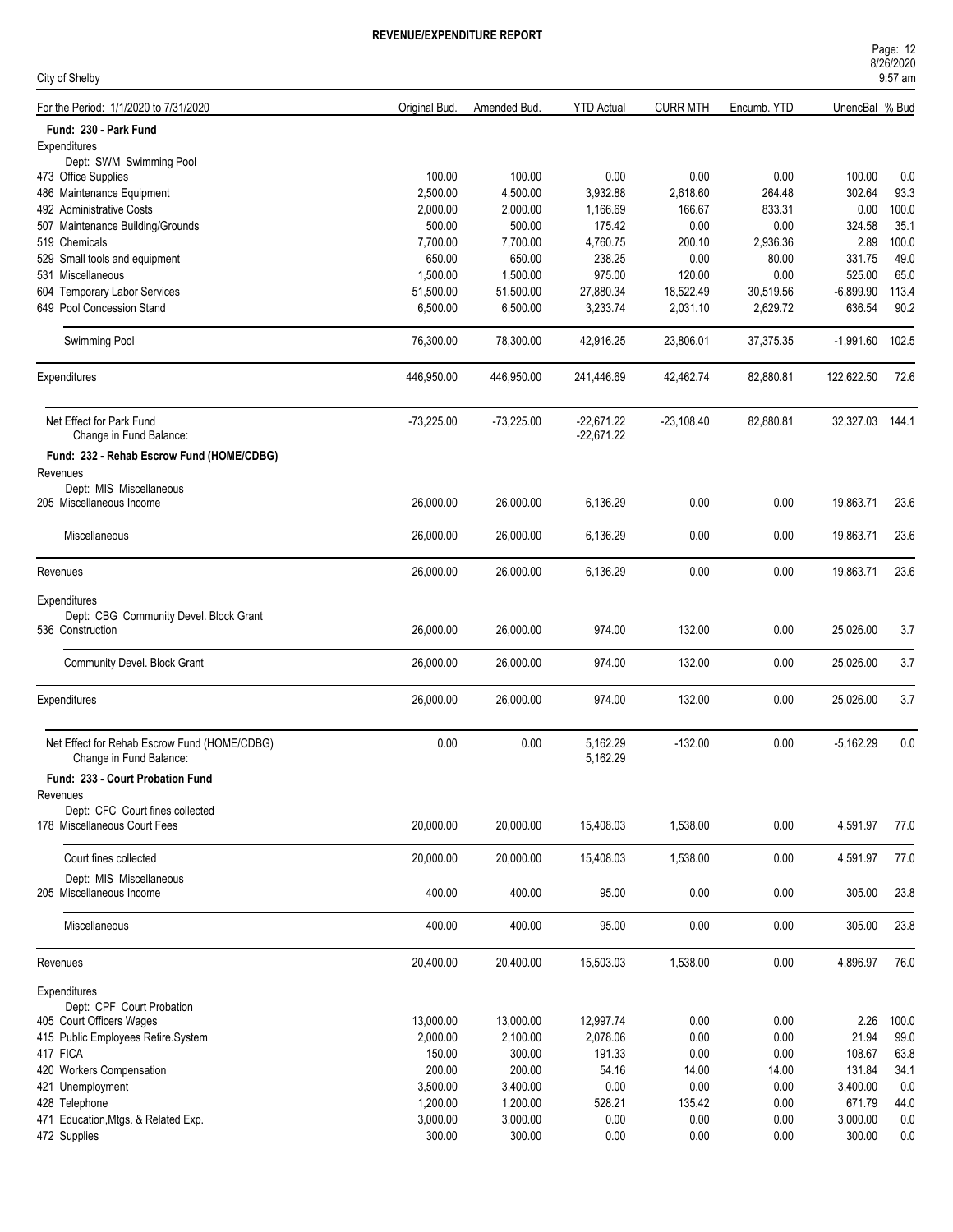| Page: 13  |  |  |
|-----------|--|--|
| 8/26/2020 |  |  |
| 0.57cm    |  |  |

| City of Shelby                                                   |               |              |                            |                 |             |                | 9:57 am |
|------------------------------------------------------------------|---------------|--------------|----------------------------|-----------------|-------------|----------------|---------|
| For the Period: 1/1/2020 to 7/31/2020                            | Original Bud. | Amended Bud. | <b>YTD Actual</b>          | <b>CURR MTH</b> | Encumb. YTD | UnencBal % Bud |         |
| Fund: 233 - Court Probation Fund                                 |               |              |                            |                 |             |                |         |
| Expenditures                                                     |               |              |                            |                 |             |                |         |
| Dept: CPF Court Probation                                        |               |              |                            |                 |             |                |         |
| 473 Office Supplies                                              | 350.00        | 350.00       | 150.00                     | 0.00            | 0.00        | 200.00         | 42.9    |
| 492 Administrative Costs                                         | 1,000.00      | 1,000.00     | 583.31                     | 83.33           | 416.69      | 0.00           | 100.0   |
| 528 Postage                                                      | 500.00        | 500.00       | 0.00                       | 0.00            | 0.00        | 500.00         | 0.0     |
| 531 Miscellaneous                                                | 1,000.00      | 850.00       | 82.81                      | 0.00            | 218.37      | 548.82         | 35.4    |
| <b>Court Probation</b>                                           | 26,200.00     | 26,200.00    | 16,665.62                  | 232.75          | 649.06      | 8,885.32       | 66.1    |
| Expenditures                                                     | 26,200.00     | 26,200.00    | 16,665.62                  | 232.75          | 649.06      | 8,885.32       | 66.1    |
| Net Effect for Court Probation Fund<br>Change in Fund Balance:   | $-5,800.00$   | $-5,800.00$  | $-1,162.59$<br>$-1,162.59$ | 1,305.25        | 649.06      | $-3,988.35$    | 31.2    |
| Fund: 234 - BMV Reimbursement Fund                               |               |              |                            |                 |             |                |         |
| Revenues                                                         |               |              |                            |                 |             |                |         |
| Dept: MIS Miscellaneous                                          |               |              |                            |                 |             |                |         |
| 205 Miscellaneous Income                                         | 100.00        | 100.00       | 0.00                       | 0.00            | 0.00        | 100.00         | 0.0     |
| Miscellaneous                                                    | 100.00        | 100.00       | 0.00                       | 0.00            | 0.00        | 100.00         | 0.0     |
| Revenues                                                         | 100.00        | 100.00       | 0.00                       | 0.00            | 0.00        | 100.00         | 0.0     |
| Expenditures                                                     |               |              |                            |                 |             |                |         |
| Dept: BMV BMV Reimbursement                                      |               |              |                            |                 |             |                |         |
| 531 Miscellaneous                                                | 1,500.00      | 1,500.00     | 0.00                       | 0.00            | 0.00        | 1,500.00       | 0.0     |
| <b>BMV Reimbursement</b>                                         | 1,500.00      | 1,500.00     | 0.00                       | 0.00            | 0.00        | 1,500.00       | 0.0     |
| Expenditures                                                     | 1,500.00      | 1,500.00     | 0.00                       | 0.00            | 0.00        | 1,500.00       | 0.0     |
|                                                                  |               |              |                            |                 |             |                |         |
| Net Effect for BMV Reimbursement Fund<br>Change in Fund Balance: | $-1,400.00$   | $-1,400.00$  | 0.00<br>0.00               | 0.00            | 0.00        | $-1,400.00$    | 0.0     |
| Fund: 235 - Law Enforcement Trust Fund                           |               |              |                            |                 |             |                |         |
| Revenues                                                         |               |              |                            |                 |             |                |         |
| Dept: MIS Miscellaneous                                          |               |              |                            |                 |             |                |         |
| 205 Miscellaneous Income                                         | 1,500.00      | 1,500.00     | 53.79                      | 0.00            | 0.00        | 1,446.21       | 3.6     |
|                                                                  |               |              |                            |                 |             |                |         |
| Miscellaneous                                                    | 1,500.00      | 1,500.00     | 53.79                      | 0.00            | 0.00        | 1,446.21       | 3.6     |
| Revenues                                                         | 1,500.00      | 1,500.00     | 53.79                      | 0.00            | 0.00        | 1,446.21       | 3.6     |
| Expenditures                                                     |               |              |                            |                 |             |                |         |
| Dept: LET Law Enforcement Trust                                  |               |              |                            |                 |             |                |         |
| 471 Education, Mtgs. & Related Exp.                              | 6,000.00      | 6,000.00     | 0.00                       | 0.00            | 0.00        | 6,000.00       | 0.0     |
| 472 Supplies                                                     | 480.00        | 480.00       | 0.00                       | 0.00            | 0.00        | 480.00         | 0.0     |
| 515 Equipment                                                    | 1,250.00      | 1,250.00     | 0.00                       | 0.00            | 0.00        | 1,250.00       | 0.0     |
| 531 Miscellaneous                                                | 1,000.00      | 1,000.00     | 0.00                       | 0.00            | 0.00        | 1,000.00       | 0.0     |
| Law Enforcement Trust                                            | 8,730.00      | 8,730.00     | 0.00                       | 0.00            | 0.00        | 8,730.00       | 0.0     |
| Expenditures                                                     | 8,730.00      | 8,730.00     | 0.00                       | 0.00            | 0.00        | 8,730.00       | 0.0     |
| Net Effect for Law Enforcement Trust Fund                        | $-7,230.00$   | $-7,230.00$  | 53.79                      | 0.00            | 0.00        | $-7,283.79$    | $-0.7$  |
| Change in Fund Balance:                                          |               |              | 53.79                      |                 |             |                |         |
| Fund: 236 - Court I D A T Fund                                   |               |              |                            |                 |             |                |         |
| Revenues<br>Dept: CFC Court fines collected                      |               |              |                            |                 |             |                |         |
| 178 Miscellaneous Court Fees                                     | 3,000.00      | 3,000.00     | 899.50                     | 111.50          | 0.00        | 2,100.50       | 30.0    |
|                                                                  |               |              |                            |                 |             |                |         |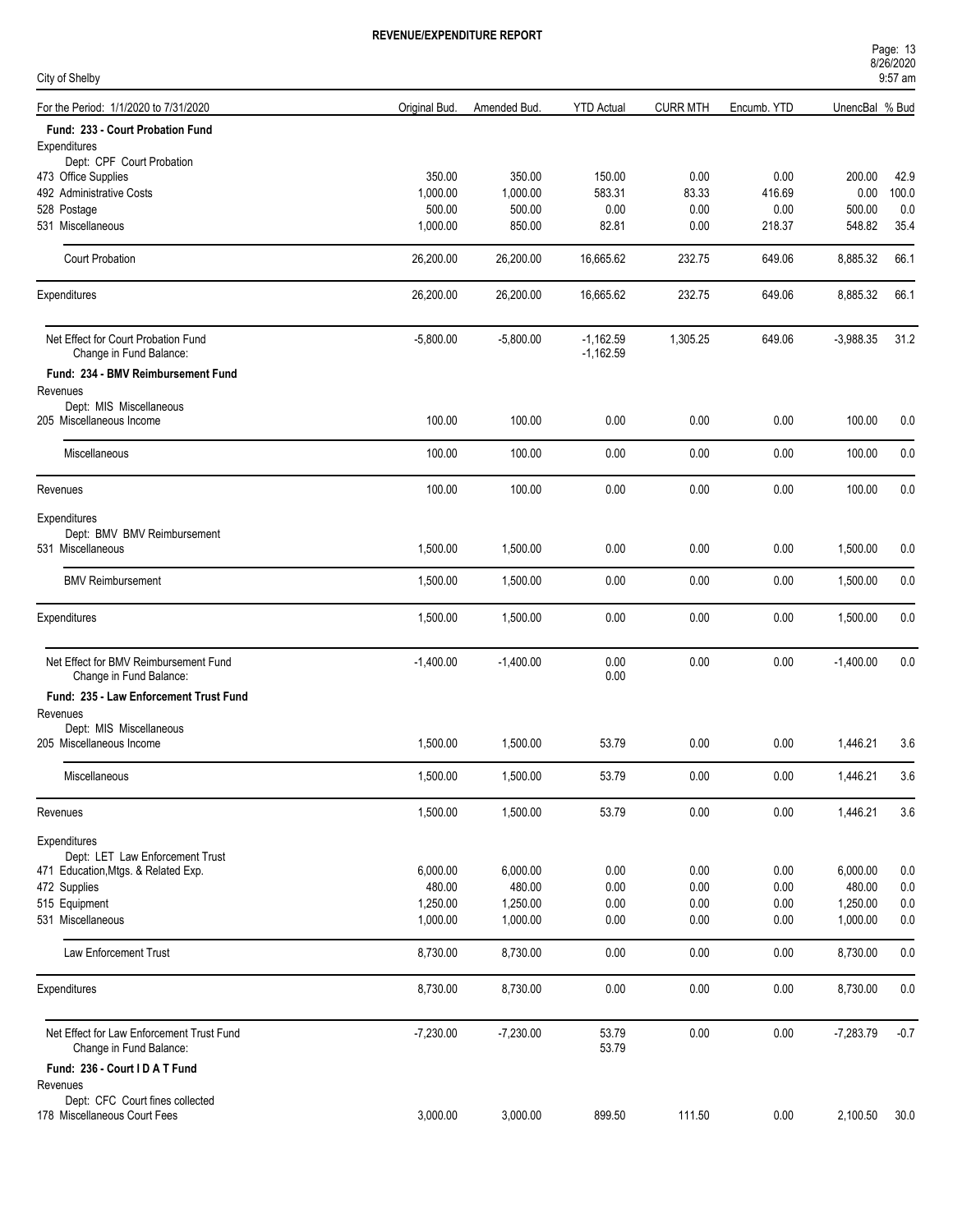| City of Shelby                                                        |                    |                    |                            |                 |              |                  | $9:57$ am   |
|-----------------------------------------------------------------------|--------------------|--------------------|----------------------------|-----------------|--------------|------------------|-------------|
| For the Period: 1/1/2020 to 7/31/2020                                 | Original Bud.      | Amended Bud.       | <b>YTD Actual</b>          | <b>CURR MTH</b> | Encumb. YTD  | UnencBal % Bud   |             |
| Fund: 236 - Court I D A T Fund<br>Revenues                            |                    |                    |                            |                 |              |                  |             |
| Court fines collected                                                 | 3,000.00           | 3,000.00           | 899.50                     | 111.50          | 0.00         | 2,100.50         | 30.0        |
| Revenues                                                              | 3,000.00           | 3,000.00           | 899.50                     | 111.50          | 0.00         | 2,100.50         | 30.0        |
| Expenditures<br>Dept: IDA IDAT Fund                                   |                    |                    |                            |                 |              |                  |             |
| 471 Education, Mtgs. & Related Exp.                                   | 2,000.00           | 2,000.00           | 0.00                       | 0.00            | 0.00         | 2,000.00         | 0.0         |
| 531 Miscellaneous                                                     | 25,000.00          | 25,000.00          | 7,667.16                   | 785.52          | 15,750.00    | 1,582.84         | 93.7        |
| IDATFund                                                              | 27,000.00          | 27,000.00          | 7,667.16                   | 785.52          | 15,750.00    | 3,582.84         | 86.7        |
| Expenditures                                                          | 27,000.00          | 27,000.00          | 7,667.16                   | 785.52          | 15,750.00    | 3,582.84         | 86.7        |
| Net Effect for Court I D A T Fund<br>Change in Fund Balance:          | $-24,000.00$       | $-24,000.00$       | $-6,767.66$<br>$-6,767.66$ | $-674.02$       | 15,750.00    | $-1,482.34$      | 93.8        |
| Fund: 237 - Court Enforce, & Educ, Fund<br>Revenues                   |                    |                    |                            |                 |              |                  |             |
| Dept: CFC Court fines collected<br>178 Miscellaneous Court Fees       | 100.00             | 100.00             | 25.00                      | 0.00            | 0.00         | 75.00            | 25.0        |
| Court fines collected                                                 | 100.00             | 100.00             | 25.00                      | 0.00            | 0.00         | 75.00            | 25.0        |
| Revenues                                                              | 100.00             | 100.00             | 25.00                      | 0.00            | 0.00         | 75.00            | 25.0        |
| Expenditures                                                          |                    |                    |                            |                 |              |                  |             |
| Dept: EEF Enforcement & Education Fund                                |                    |                    |                            |                 |              |                  |             |
| 471 Education, Mtgs. & Related Exp.                                   | 400.00             | 400.00             | 0.00                       | 0.00            | 0.00         | 400.00           | 0.0         |
| 531 Miscellaneous                                                     | 300.00             | 300.00             | 0.00                       | 0.00            | 0.00         | 300.00           | 0.0         |
| Enforcement & Education Fund                                          | 700.00             | 700.00             | 0.00                       | 0.00            | 0.00         | 700.00           | 0.0         |
| Expenditures                                                          | 700.00             | 700.00             | 0.00                       | 0.00            | 0.00         | 700.00           | 0.0         |
| Net Effect for Court Enforce, & Educ, Fund<br>Change in Fund Balance: | $-600.00$          | $-600.00$          | 25.00<br>25.00             | 0.00            | 0.00         | $-625.00$        | $-4.2$      |
| Fund: 238 - DARE Fund                                                 |                    |                    |                            |                 |              |                  |             |
| Revenues<br>Dept: MIS Miscellaneous                                   |                    |                    |                            |                 |              |                  |             |
| 201 Donations                                                         | 5,000.00           | 5,000.00           | 0.00                       | 0.00            | 0.00         | 5,000.00         | 0.0         |
| Miscellaneous                                                         | 5,000.00           | 5,000.00           | 0.00                       | 0.00            | 0.00         | 5,000.00         | $0.0\,$     |
| Revenues                                                              | 5,000.00           | 5,000.00           | 0.00                       | 0.00            | 0.00         | 5,000.00         | $0.0\,$     |
| Expenditures                                                          |                    |                    |                            |                 |              |                  |             |
| Dept: DAR DARE Fund                                                   |                    |                    |                            |                 |              |                  |             |
| 471 Education, Mtgs. & Related Exp.                                   | 2,500.00           | 2,500.00           | 0.00                       | 0.00            | 0.00         | 2,500.00         | 0.0         |
| 472 Supplies<br>530 Office Equipment/Furn/Fixtures                    | 2,000.00<br>500.00 | 2,000.00<br>500.00 | 1,288.50<br>$0.00\,$       | 0.00<br>0.00    | 0.00<br>0.00 | 711.50<br>500.00 | 64.4<br>0.0 |
| DARE Fund                                                             | 5,000.00           | 5,000.00           | 1,288.50                   | 0.00            | 0.00         | 3,711.50         | 25.8        |
| Expenditures                                                          | 5,000.00           | 5,000.00           | 1,288.50                   | 0.00            | 0.00         | 3,711.50         | 25.8        |
|                                                                       |                    |                    |                            |                 |              |                  |             |
| Net Effect for DARE Fund<br>Change in Fund Balance:                   | 0.00               | 0.00               | $-1,288.50$<br>$-1,288.50$ | 0.00            | 0.00         | 1,288.50         | $0.0\,$     |

**Fund: 239 - Court Computer Fund**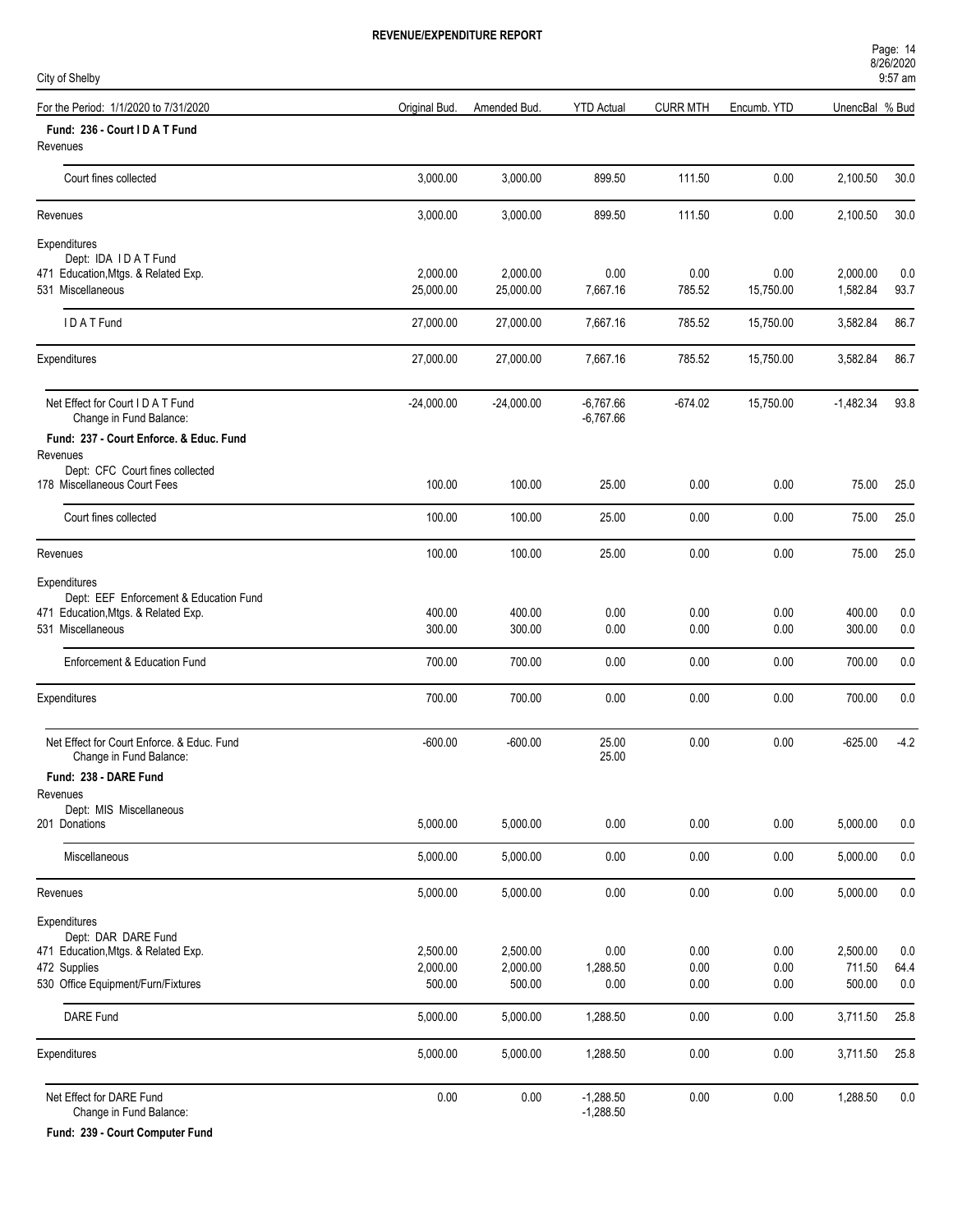Page: 15

| City of Shelby                                                  |               |              |                      |                 |             |                 | 8/26/2020<br>9:57 am |
|-----------------------------------------------------------------|---------------|--------------|----------------------|-----------------|-------------|-----------------|----------------------|
| For the Period: 1/1/2020 to 7/31/2020                           | Original Bud. | Amended Bud. | <b>YTD Actual</b>    | <b>CURR MTH</b> | Encumb. YTD | UnencBal % Bud  |                      |
| Fund: 239 - Court Computer Fund<br>Revenues                     |               |              |                      |                 |             |                 |                      |
| Dept: CFC Court fines collected<br>178 Miscellaneous Court Fees | 9,500.00      | 9,500.00     | 5,204.00             | 570.00          | 0.00        | 4,296.00        | 54.8                 |
| Court fines collected                                           | 9,500.00      | 9,500.00     | 5,204.00             | 570.00          | 0.00        | 4,296.00        | 54.8                 |
| Revenues                                                        | 9,500.00      | 9,500.00     | 5,204.00             | 570.00          | 0.00        | 4,296.00        | 54.8                 |
| Expenditures                                                    |               |              |                      |                 |             |                 |                      |
| Dept: COM Court Computer<br>501 Computer support                | 13,500.00     | 13,500.00    | 0.00                 | 0.00            | 3,250.00    | 10,250.00       | 24.1                 |
| Court Computer                                                  | 13,500.00     | 13,500.00    | 0.00                 | 0.00            | 3,250.00    | 10,250.00       | 24.1                 |
| Expenditures                                                    | 13,500.00     | 13,500.00    | 0.00                 | 0.00            | 3,250.00    | 10,250.00       | 24.1                 |
| Net Effect for Court Computer Fund<br>Change in Fund Balance:   | $-4,000.00$   | $-4,000.00$  | 5,204.00<br>5,204.00 | 570.00          | 3,250.00    | $-5,954.00$     | $-48.9$              |
| Fund: 240 - Unclaimed Monies Fund                               |               |              |                      |                 |             |                 |                      |
| Expenditures<br>Dept: UNC Unclaimed Money's                     |               |              |                      |                 |             |                 |                      |
| 531 Miscellaneous                                               | 500.00        | 500.00       | 0.00                 | 0.00            | 0.00        | 500.00          | 0.0                  |
| Unclaimed Money's                                               | 500.00        | 500.00       | 0.00                 | 0.00            | 0.00        | 500.00          | 0.0                  |
| Expenditures                                                    | 500.00        | 500.00       | 0.00                 | 0.00            | 0.00        | 500.00          | 0.0                  |
| Net Effect for Unclaimed Monies Fund<br>Change in Fund Balance: | $-500.00$     | $-500.00$    | 0.00<br>0.00         | 0.00            | 0.00        | $-500.00$       | 0.0                  |
| Fund: 241 - Police Computer Fund                                |               |              |                      |                 |             |                 |                      |
| Revenues                                                        |               |              |                      |                 |             |                 |                      |
| Dept: CFC Court fines collected<br>178 Miscellaneous Court Fees | 2.000.00      | 2,000.00     | 1,071.00             | 115.00          | 0.00        | 929.00          | 53.6                 |
| Court fines collected                                           | 2,000.00      | 2,000.00     | 1,071.00             | 115.00          | 0.00        | 929.00          | 53.6                 |
| Revenues                                                        | 2,000.00      | 2,000.00     | 1,071.00             | 115.00          | $0.00\,$    | 929.00          | 53.6                 |
| Expenditures                                                    |               |              |                      |                 |             |                 |                      |
| Dept: PCF Police Computer Fund<br>501 Computer support          | 750.00        | 750.00       | 310.99               | 44.43           | 413.73      | 25.28           | 96.6                 |
| 531 Miscellaneous                                               | 500.00        | 500.00       | 0.00                 | 0.00            | 0.00        | 500.00          | 0.0                  |
| Police Computer Fund                                            | 1,250.00      | 1,250.00     | 310.99               | 44.43           | 413.73      | 525.28          | 58.0                 |
| Expenditures                                                    | 1,250.00      | 1,250.00     | 310.99               | 44.43           | 413.73      | 525.28          | 58.0                 |
|                                                                 |               |              |                      |                 |             |                 |                      |
| Net Effect for Police Computer Fund<br>Change in Fund Balance:  | 750.00        | 750.00       | 760.01<br>760.01     | 70.57           | 413.73      | 403.72          | 46.2                 |
| Fund: 242 - Court IDAM Fund                                     |               |              |                      |                 |             |                 |                      |
| Revenues<br>Dept: CFC Court fines collected                     |               |              |                      |                 |             |                 |                      |
| 178 Miscellaneous Court Fees                                    | 2,000.00      | 2,000.00     | 2,140.07             | 596.87          | 0.00        | $-140.07$ 107.0 |                      |
| Court fines collected                                           | 2,000.00      | 2,000.00     | 2,140.07             | 596.87          | 0.00        | $-140.07$ 107.0 |                      |
| Revenues                                                        | 2,000.00      | 2,000.00     | 2,140.07             | 596.87          | 0.00        | $-140.07$ 107.0 |                      |

Expenditures

Dept: IDM IDAM Fund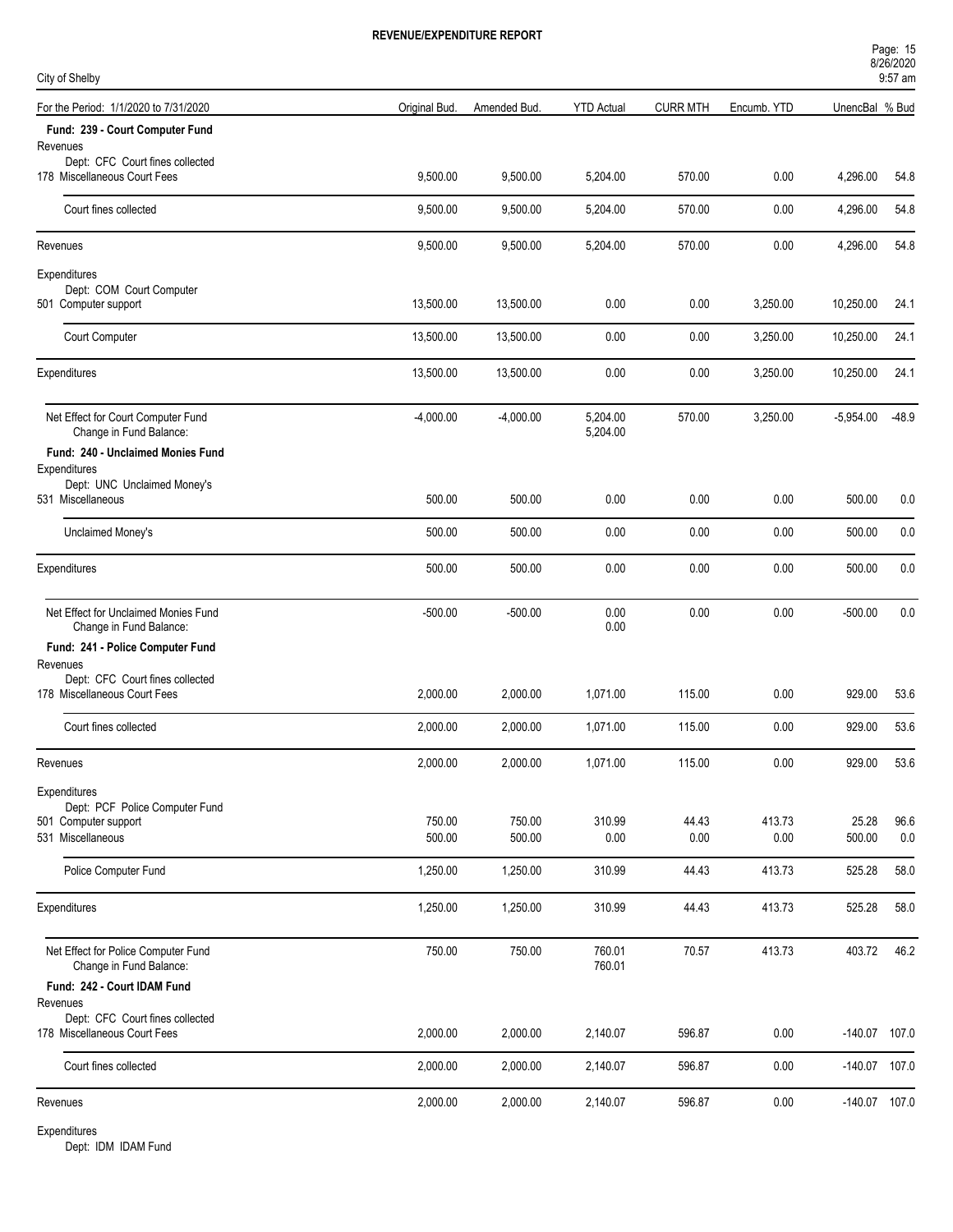| Page: 16   |  |  |
|------------|--|--|
| 8/26/2020  |  |  |
| $\sim$ $-$ |  |  |

| City of Shelby                                              |               |              |                   |                 |             |                | 9:57 am |
|-------------------------------------------------------------|---------------|--------------|-------------------|-----------------|-------------|----------------|---------|
| For the Period: 1/1/2020 to 7/31/2020                       | Original Bud. | Amended Bud. | <b>YTD Actual</b> | <b>CURR MTH</b> | Encumb. YTD | UnencBal % Bud |         |
| Fund: 242 - Court IDAM Fund                                 |               |              |                   |                 |             |                |         |
| Expenditures                                                |               |              |                   |                 |             |                |         |
| Dept: IDM IDAM Fund<br>471 Education, Mtgs. & Related Exp.  | 500.00        | 500.00       | 0.00              | 0.00            | 0.00        | 500.00         | 0.0     |
| 531 Miscellaneous                                           | 5,000.00      | 5,000.00     | 0.00              | 0.00            | 0.00        | 5,000.00       | 0.0     |
|                                                             |               |              |                   |                 |             |                |         |
| <b>IDAM Fund</b>                                            | 5,500.00      | 5,500.00     | 0.00              | 0.00            | 0.00        | 5,500.00       | 0.0     |
| Expenditures                                                | 5,500.00      | 5,500.00     | 0.00              | 0.00            | 0.00        | 5,500.00       | 0.0     |
| Net Effect for Court IDAM Fund                              | $-3,500.00$   | $-3,500.00$  | 2,140.07          | 596.87          | 0.00        | $-5,640.07$    | $-61.1$ |
| Change in Fund Balance:                                     |               |              | 2,140.07          |                 |             |                |         |
| Fund: 250 - CDBG General                                    |               |              |                   |                 |             |                |         |
| Revenues<br>Dept: IGT Intergovernmental taxes               |               |              |                   |                 |             |                |         |
| 142 State Grants or Aid                                     | 263,237.00    | 263,237.00   | 45,737.00         | 0.00            | 0.00        | 217,500.00     | 17.4    |
| Intergovernmental taxes                                     | 263,237.00    | 263,237.00   | 45,737.00         | 0.00            | 0.00        | 217,500.00     | 17.4    |
| Revenues                                                    | 263,237.00    | 263,237.00   | 45,737.00         | 0.00            | 0.00        | 217,500.00     | 17.4    |
| Expenditures                                                |               |              |                   |                 |             |                |         |
| Dept: CBG Community Devel. Block Grant                      |               |              |                   |                 |             |                |         |
| 531 Miscellaneous                                           | 5,000.00      | 5,000.00     | 0.00              | 0.00            | 0.00        | 5,000.00       | 0.0     |
| 578 Private Rehabilitation                                  | 20,000.00     | 20,000.00    | 0.00              | 0.00            | 0.00        | 20,000.00      | 0.0     |
| 579 Home/Building Repair                                    | 206,534.00    | 206,534.00   | 36,838.00         | 0.00            | 12,920.00   | 156,776.00     | 24.1    |
| 621 General Adminstration                                   | 30,702.00     | 30,702.00    | 8,566.00          | 0.00            | 0.00        | 22,136.00      | 27.9    |
| 650 Fair Housing                                            | 1,001.00      | 1,001.00     | 333.00            | 0.00            | 0.00        | 668.00         | 33.3    |
| Community Devel. Block Grant                                | 263,237.00    | 263,237.00   | 45,737.00         | 0.00            | 12,920.00   | 204,580.00     | 22.3    |
| Expenditures                                                | 263,237.00    | 263,237.00   | 45,737.00         | 0.00            | 12,920.00   | 204,580.00     | 22.3    |
| Net Effect for CDBG General                                 | 0.00          | 0.00         | 0.00              | 0.00            | 12,920.00   | 12,920.00      | 0.0     |
| Change in Fund Balance:                                     |               |              | 0.00              |                 |             |                |         |
| Fund: 251 - Home Program Fund                               |               |              |                   |                 |             |                |         |
| Revenues                                                    |               |              |                   |                 |             |                |         |
| Dept: IGT Intergovernmental taxes                           |               |              |                   |                 |             |                |         |
| 142 State Grants or Aid                                     | 222,968.00    | 222,968.00   | 107,339.00        | 1,740.00        | 0.00        | 115,629.00     | 48.1    |
| Intergovernmental taxes                                     | 222,968.00    | 222,968.00   | 107,339.00        | 1,740.00        | 0.00        | 115,629.00     | 48.1    |
| Revenues                                                    | 222,968.00    | 222,968.00   | 107,339.00        | 1,740.00        | 0.00        | 115,629.00     | 48.1    |
| Expenditures                                                |               |              |                   |                 |             |                |         |
| Dept: HPM Home Program<br>578 Private Rehabilitation        | 223,693.00    | 223,693.00   | 107,339.00        | 1,740.00        | 0.00        | 116,354.00     | 48.0    |
| Home Program                                                | 223,693.00    | 223,693.00   | 107,339.00        | 1,740.00        | 0.00        | 116,354.00     | 48.0    |
|                                                             |               |              |                   |                 |             |                |         |
| Expenditures                                                | 223,693.00    | 223,693.00   | 107,339.00        | 1,740.00        | 0.00        | 116,354.00     | 48.0    |
| Net Effect for Home Program Fund<br>Change in Fund Balance: | $-725.00$     | $-725.00$    | 0.00<br>0.00      | 0.00            | 0.00        | $-725.00$      | 0.0     |
| Fund: 253 - Fire Damage Fund                                |               |              |                   |                 |             |                |         |
| Revenues                                                    |               |              |                   |                 |             |                |         |
| Dept: MIS Miscellaneous<br>205 Miscellaneous Income         | 5,000.00      | 5,000.00     | 0.00              | 0.00            | 0.00        | 5,000.00       | 0.0     |
| Miscellaneous                                               | 5,000.00      | 5,000.00     | 0.00              | 0.00            | 0.00        | 5,000.00       | 0.0     |
|                                                             |               |              |                   |                 |             |                |         |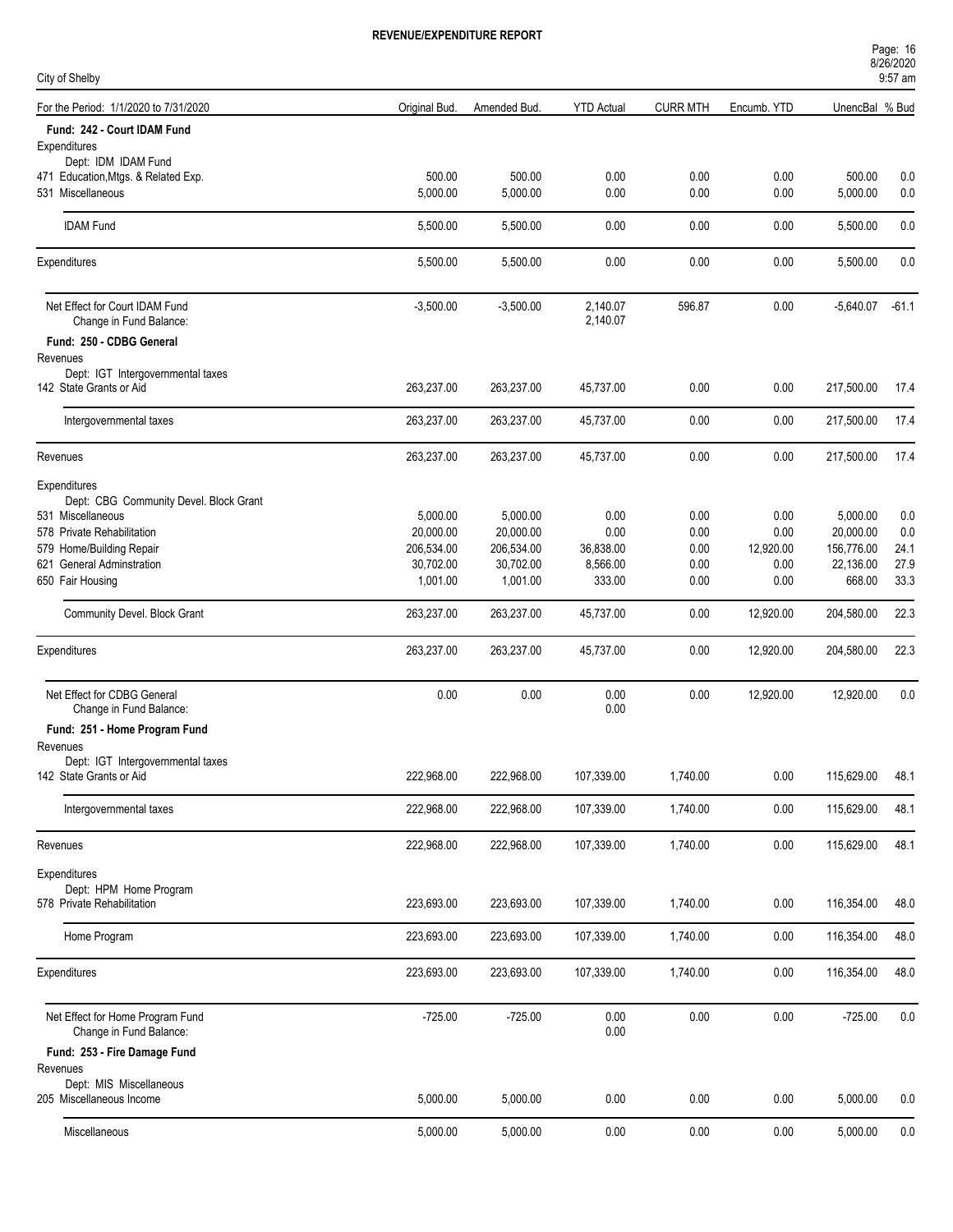| Page: 17   |  |
|------------|--|
| 8/26/2020  |  |
| $\sim$ $-$ |  |

| City of Shelby                                                         |               |              |                            |                 |             |                | $9:57$ am |
|------------------------------------------------------------------------|---------------|--------------|----------------------------|-----------------|-------------|----------------|-----------|
| For the Period: 1/1/2020 to 7/31/2020                                  | Original Bud. | Amended Bud. | <b>YTD Actual</b>          | <b>CURR MTH</b> | Encumb. YTD | UnencBal % Bud |           |
| Fund: 253 - Fire Damage Fund                                           |               |              |                            |                 |             |                |           |
| Revenues                                                               | 5,000.00      | 5,000.00     | 0.00                       | 0.00            | 0.00        | 5,000.00       | 0.0       |
| Expenditures                                                           |               |              |                            |                 |             |                |           |
| Dept: FDF Fire Damage Fund<br>531 Miscellaneous                        | 5,000.00      | 5,000.00     | 2,000.00                   | 0.00            | 0.00        | 3,000.00       | 40.0      |
| Fire Damage Fund                                                       | 5,000.00      | 5,000.00     | 2,000.00                   | 0.00            | 0.00        | 3,000.00       | 40.0      |
| Expenditures                                                           | 5,000.00      | 5,000.00     | 2,000.00                   | 0.00            | 0.00        | 3,000.00       | 40.0      |
| Net Effect for Fire Damage Fund<br>Change in Fund Balance:             | 0.00          | 0.00         | $-2,000.00$<br>$-2,000.00$ | 0.00            | 0.00        | 2,000.00       | 0.0       |
| Fund: 275 - Special Bond Retirement Fund                               |               |              |                            |                 |             |                |           |
| Revenues<br>Dept: MIS Miscellaneous                                    |               |              |                            |                 |             |                |           |
| 200 Interest                                                           | 250.00        | 250.00       | 41.23                      | 0.00            | 0.00        | 208.77         | 16.5      |
| Miscellaneous                                                          | 250.00        | 250.00       | 41.23                      | 0.00            | 0.00        | 208.77         | 16.5      |
| Revenues                                                               | 250.00        | 250.00       | 41.23                      | 0.00            | 0.00        | 208.77         | 16.5      |
| Expenditures                                                           |               |              |                            |                 |             |                |           |
| Dept: SBR Special Bond Retirement<br>531 Miscellaneous                 | 200.00        | 200.00       | 50.00                      | 0.00            | 0.00        | 150.00         | 25.0      |
| Special Bond Retirement                                                | 200.00        | 200.00       | 50.00                      | 0.00            | 0.00        | 150.00         | 25.0      |
| Dept: TRS Transfers                                                    |               |              |                            |                 |             |                |           |
| 462 Transfer-Miscellaneous                                             | 300.00        | 300.00       | 186.95                     | 0.00            | 0.00        | 113.05         | 62.3      |
| Transfers                                                              | 300.00        | 300.00       | 186.95                     | 0.00            | 0.00        | 113.05         | 62.3      |
| Expenditures                                                           | 500.00        | 500.00       | 236.95                     | 0.00            | 0.00        | 263.05         | 47.4      |
| Net Effect for Special Bond Retirement Fund<br>Change in Fund Balance: | $-250.00$     | $-250.00$    | $-195.72$<br>$-195.72$     | 0.00            | 0.00        | $-54.28$       | 78.3      |
| Fund: 300 - Capital Improvement Fund                                   |               |              |                            |                 |             |                |           |
| Revenues<br>Dept: MIS Miscellaneous                                    |               |              |                            |                 |             |                |           |
| 200 Interest                                                           | 1,100.00      | 1,100.00     | 449.24                     | 0.00            | 0.00        | 650.76         | 40.8      |
| 205 Miscellaneous Income                                               | 25,000.00     | 25,000.00    | 0.00                       | 0.00            | 0.00        | 25,000.00      | 0.0       |
| Miscellaneous                                                          | 26,100.00     | 26,100.00    | 449.24                     | 0.00            | 0.00        | 25,650.76      | 1.7       |
| Dept: TRS Transfers<br>240 Transfer City Income Tax                    | 121,000.00    | 121,000.00   | 77,579.58                  | 16,981.53       | 0.00        | 43,420.42      | 64.1      |
| Transfers                                                              | 121,000.00    | 121,000.00   | 77,579.58                  | 16,981.53       | 0.00        | 43,420.42      | 64.1      |
| Revenues                                                               | 147,100.00    | 147,100.00   | 78,028.82                  | 16,981.53       | 0.00        | 69,071.18      | 53.0      |
| Expenditures                                                           |               |              |                            |                 |             |                |           |
| Dept: CAB City Administration Buildings<br>515 Equipment               | 10,000.00     | 10,000.00    | 0.00                       | 0.00            | 0.00        | 10,000.00      | 0.0       |
|                                                                        |               |              |                            |                 |             |                |           |
| <b>City Administration Buildings</b>                                   | 10,000.00     | 10,000.00    | 0.00                       | 0.00            | 0.00        | 10,000.00      | 0.0       |
| Dept: MIS Miscellaneous<br>483 State Audit                             | 800.00        | 800.00       | 165.95                     | 0.00            | 0.00        | 634.05         | 20.7      |
| 492 Administrative Costs                                               | 7,500.00      | 7,500.00     | 4,375.00                   | 625.00          | 3,125.00    | 0.00           | 100.0     |
| 561 GIS System                                                         | 15,000.00     | 15,000.00    | 6,000.00                   | 6,000.00        | 0.00        | 9,000.00       | 40.0      |
| 584 GAAP Conversion                                                    | 2,200.00      | 2,200.00     | 2,687.00                   | 493.00          | 0.00        | $-487.00$      | 122.1     |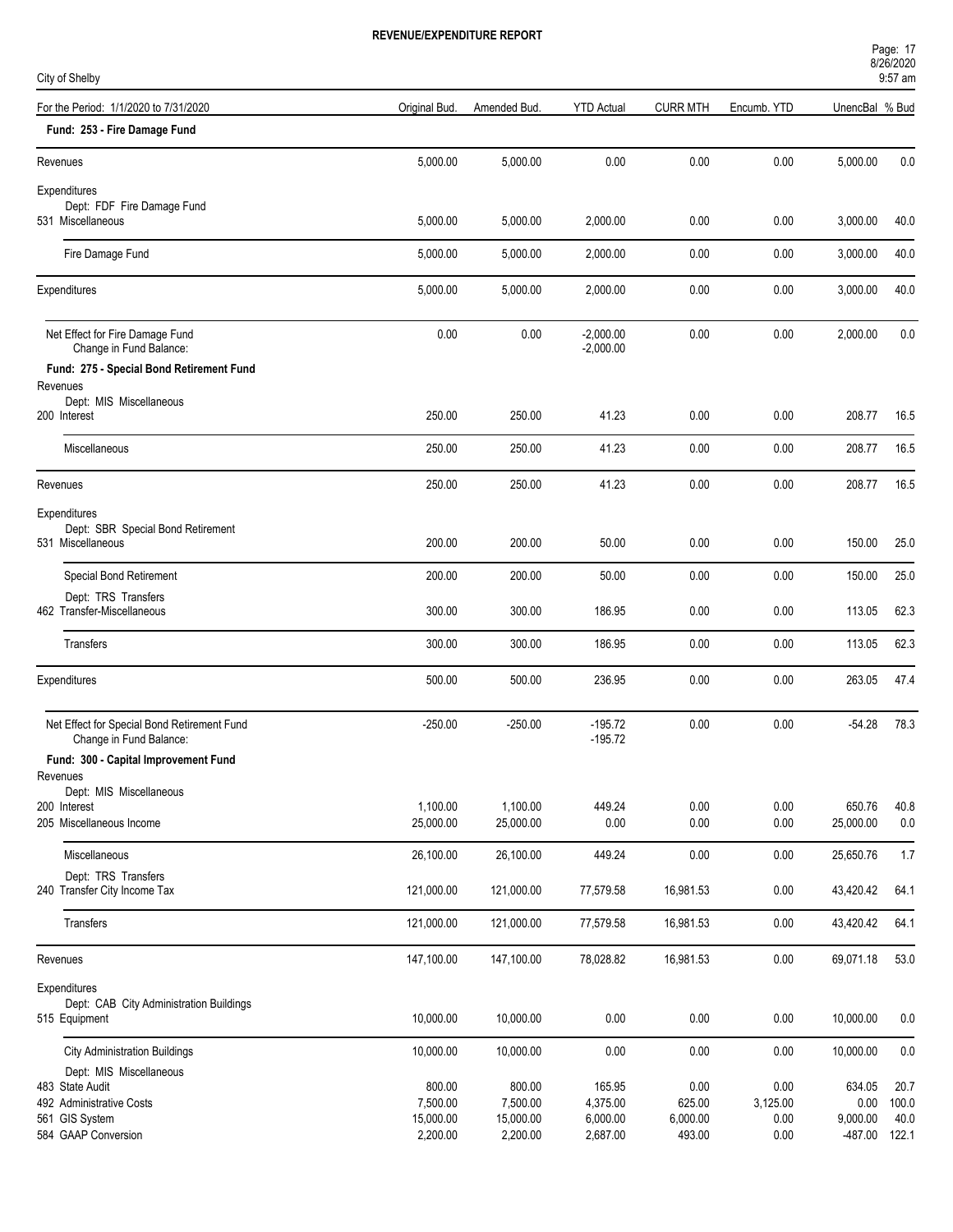| Page: 18  |  |
|-----------|--|
| 8/26/2020 |  |
| $0.57$ am |  |

| City of Shelby                                                     |               |               |                              |                 |             | UILUILULU<br>9:57 am |       |  |
|--------------------------------------------------------------------|---------------|---------------|------------------------------|-----------------|-------------|----------------------|-------|--|
| For the Period: 1/1/2020 to 7/31/2020                              | Original Bud. | Amended Bud.  | <b>YTD Actual</b>            | <b>CURR MTH</b> | Encumb. YTD | UnencBal % Bud       |       |  |
| Fund: 300 - Capital Improvement Fund<br>Expenditures               |               |               |                              |                 |             |                      |       |  |
| Miscellaneous                                                      | 25,500.00     | 25,500.00     | 13,227.95                    | 7,118.00        | 3,125.00    | 9,147.05             | 64.1  |  |
| Dept: POL Police                                                   |               |               |                              |                 |             |                      |       |  |
| 515 Equipment                                                      | 31,375.00     | 31,375.00     | 22,849.62                    | 83.52           | 8,098.00    | 427.38               | 98.6  |  |
| 529 Small tools and equipment                                      | 1,000.00      | 1,500.00      | 758.64                       | 758.64          | 641.36      | 100.00               | 93.3  |  |
| 530 Office Equipment/Furn/Fixtures                                 | 6,000.00      | 6,000.00      | 0.00                         | 0.00            | 0.00        | 6,000.00             | 0.0   |  |
| 531 Miscellaneous                                                  | 6,475.00      | 6,475.00      | 0.00                         | 0.00            | 5,553.04    | 921.96               | 85.8  |  |
| 558 Police Cruisers                                                | 111,055.00    | 110,555.00    | 67,230.00                    | 730.00          | 0.00        | 43,325.00            | 60.8  |  |
| Police                                                             | 155,905.00    | 155,905.00    | 90,838.26                    | 1,572.16        | 14,292.40   | 50,774.34            | 67.4  |  |
| Dept: PRO Projects                                                 |               |               |                              |                 |             |                      |       |  |
| 515 Equipment                                                      | 20,000.00     | 20,000.00     | 0.00                         | 0.00            | 0.00        | 20,000.00            | 0.0   |  |
| 586 Whitney Ave. Bridge                                            | 50,000.00     | 50,000.00     | 0.00                         | 0.00            | 0.00        | 50,000.00            | 0.0   |  |
| Projects                                                           | 70,000.00     | 70,000.00     | 0.00                         | 0.00            | 0.00        | 70,000.00            | 0.0   |  |
| Dept: STR Street Department                                        |               |               |                              |                 |             |                      |       |  |
| 515 Equipment                                                      | 2,000.00      | 2,000.00      | 2,000.00                     | 0.00            | 0.00        | 0.00                 | 100.0 |  |
| 565 Pick-up Truck                                                  | 35,000.00     | 35,000.00     | 0.00                         | 0.00            | 0.00        | 35,000.00            | 0.0   |  |
| <b>Street Department</b>                                           | 37,000.00     | 37,000.00     | 2,000.00                     | 0.00            | 0.00        | 35,000.00            | 5.4   |  |
| Expenditures                                                       | 298,405.00    | 298,405.00    | 106,066.21                   | 8,690.16        | 17,417.40   | 174,921.39           | 41.4  |  |
| Net Effect for Capital Improvement Fund<br>Change in Fund Balance: | $-151,305.00$ | $-151,305.00$ | $-28,037.39$<br>$-28,037.39$ | 8,291.37        | 17,417.40   | $-105,850.21$        | 30.0  |  |
| Fund: 304 - Court Capital Improvement Fund                         |               |               |                              |                 |             |                      |       |  |
| Revenues                                                           |               |               |                              |                 |             |                      |       |  |
| Dept: CFC Court fines collected                                    |               |               |                              |                 |             |                      |       |  |
| 170 Court Criminal Fines                                           | 9,000.00      | 9,000.00      | 3,860.00                     | 450.00          | 0.00        | 5,140.00             | 42.9  |  |
| 173 Civil Court                                                    | 2,500.00      | 2,500.00      | 860.00                       | 95.00           | 0.00        | 1,640.00             | 34.4  |  |
| Court fines collected                                              | 11,500.00     | 11,500.00     | 4,720.00                     | 545.00          | 0.00        | 6,780.00             | 41.0  |  |
| Revenues                                                           | 11,500.00     | 11,500.00     | 4,720.00                     | 545.00          | 0.00        | 6,780.00             | 41.0  |  |
| Expenditures                                                       |               |               |                              |                 |             |                      |       |  |
| Dept: CCI Court Capital Improvement                                |               |               |                              |                 |             |                      |       |  |
| 515 Equipment                                                      | 10,000.00     | 10,000.00     | 7,500.00                     | 0.00            | 0.00        | 2,500.00             | 75.0  |  |
| 531 Miscellaneous                                                  | 3,000.00      | 3,000.00      | 0.00                         | 0.00            | 0.00        | 3,000.00             | $0.0$ |  |
| Court Capital Improvement                                          | 13,000.00     | 13,000.00     | 7,500.00                     | 0.00            | 0.00        | 5,500.00             | 57.7  |  |
| Expenditures                                                       | 13,000.00     | 13,000.00     | 7,500.00                     | 0.00            | 0.00        | 5,500.00             | 57.7  |  |
| Net Effect for Court Capital Improvement Fund                      | $-1,500.00$   | $-1,500.00$   | $-2,780.00$                  | 545.00          | 0.00        | 1,280.00 185.3       |       |  |
| Change in Fund Balance:                                            |               |               | $-2,780.00$                  |                 |             |                      |       |  |
| Fund: 352 - Sidewalk Fund<br>Revenues                              |               |               |                              |                 |             |                      |       |  |
| Dept: TRS Transfers                                                |               |               |                              |                 |             |                      |       |  |
| 240 Transfer City Income Tax                                       | 14,500.00     | 14,500.00     | 9,031.65                     | 1,976.95        | 0.00        | 5,468.35             | 62.3  |  |
| Transfers                                                          | 14,500.00     | 14,500.00     | 9,031.65                     | 1,976.95        | 0.00        | 5,468.35             | 62.3  |  |
| Revenues                                                           | 14,500.00     | 14,500.00     | 9,031.65                     | 1,976.95        | 0.00        | 5,468.35             | 62.3  |  |
| Expenditures                                                       |               |               |                              |                 |             |                      |       |  |
| Dept: SWF Sidewalk Fund                                            |               |               |                              |                 |             |                      |       |  |
| 483 State Audit                                                    | 150.00        | 150.00        | 31.12                        | 0.00            | 0.00        | 118.88               | 20.7  |  |
| 492 Administrative Costs                                           | 750.00        | 750.00        | 437.50                       | 62.50           | 312.50      | 0.00                 | 100.0 |  |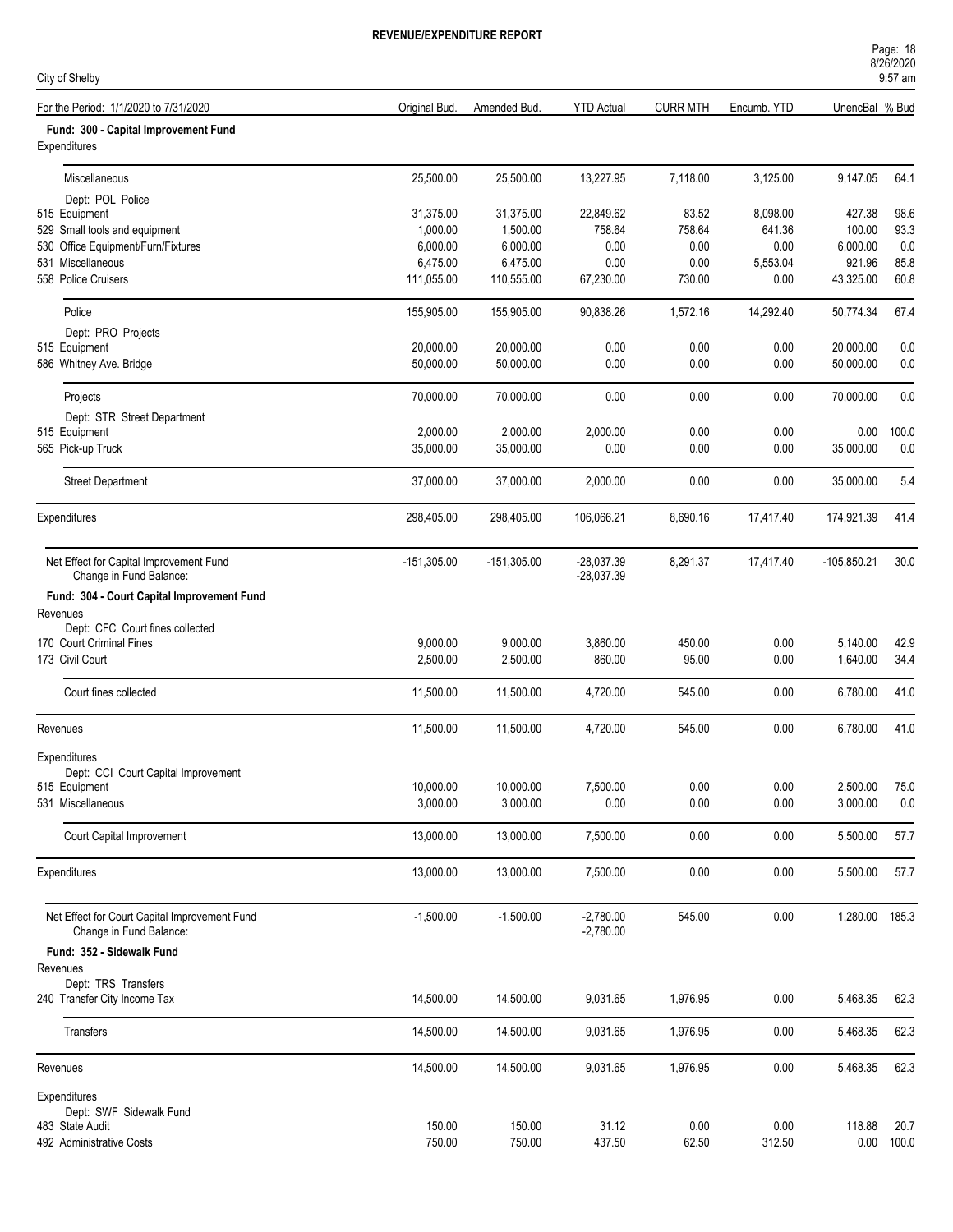| Page: 19  |  |  |
|-----------|--|--|
| 8/26/2020 |  |  |
|           |  |  |

| City of Shelby                                                          |                        |                        |                          |                  |                  |                   | $9:57$ am    |
|-------------------------------------------------------------------------|------------------------|------------------------|--------------------------|------------------|------------------|-------------------|--------------|
| For the Period: 1/1/2020 to 7/31/2020                                   | Original Bud.          | Amended Bud.           | <b>YTD Actual</b>        | <b>CURR MTH</b>  | Encumb. YTD      | UnencBal % Bud    |              |
| Fund: 352 - Sidewalk Fund                                               |                        |                        |                          |                  |                  |                   |              |
| Expenditures                                                            |                        |                        |                          |                  |                  |                   |              |
| Dept: SWF Sidewalk Fund<br>536 Construction                             | 24,000.00              | 24,000.00              | 4,300.00                 | 0.00             | 19,300.00        | 400.00            | 98.3         |
| Sidewalk Fund                                                           | 24,900.00              | 24,900.00              | 4,768.62                 | 62.50            | 19,612.50        | 518.88            | 97.9         |
| Expenditures                                                            | 24,900.00              | 24,900.00              | 4,768.62                 | 62.50            | 19,612.50        | 518.88            | 97.9         |
| Net Effect for Sidewalk Fund<br>Change in Fund Balance:                 | $-10,400.00$           | $-10,400.00$           | 4,263.03<br>4,263.03     | 1,914.45         | 19,612.50        | 4,949.47 147.6    |              |
| Fund: 353 - Streets, Alleys & Basin Rehab<br>Revenues                   |                        |                        |                          |                  |                  |                   |              |
| Dept: TRS Transfers<br>240 Transfer City Income Tax                     | 456,000.00             | 456,000.00             | 292,023.49               | 63,921.53        | 0.00             | 163,976.51        | 64.0         |
| Transfers                                                               | 456,000.00             | 456,000.00             | 292,023.49               | 63,921.53        | 0.00             | 163,976.51        | 64.0         |
| Revenues                                                                | 456,000.00             | 456,000.00             | 292,023.49               | 63,921.53        | 0.00             | 163,976.51        | 64.0         |
| Expenditures                                                            |                        |                        |                          |                  |                  |                   |              |
| Dept: SAC Streets, Alleys & Catch Basins                                |                        |                        |                          |                  |                  |                   |              |
| 480 Legal Advertising                                                   | 200.00                 | 200.00                 | 0.00                     | 0.00             | 0.00             | 200.00            | 0.0          |
| 483 State Audit                                                         | 700.00                 | 700.00                 | 155.57                   | 0.00             | 0.00             | 544.43            | 22.2         |
| 492 Administrative Costs                                                | 22,250.00              | 22,250.00              | 12,979.19                | 1,854.17         | 9,270.81         | 0.00              | 100.0        |
| 500 Engineering                                                         | 15,000.00              | 15,000.00              | 7,490.00                 | 0.00             | 3,210.00         | 4,300.00          | 71.3         |
| 514 Catch Basins                                                        | 10,000.00              | 10,000.00              | 0.00                     | 0.00             | 0.00             | 10,000.00         | 0.0          |
| 531 Miscellaneous                                                       | 500.00                 | 500.00                 | 0.00                     | 0.00             | 0.00             | 500.00            | 0.0          |
| 535 Street Resurfacing                                                  | 460,000.00             | 460,000.00             | 2,184.50                 | 0.00             | 334,567.59       | 123,247.91        | 73.2         |
| 536 Construction                                                        | 10,000.00              | 10,000.00              | 0.00                     | 0.00             | 0.00             | 10,000.00         | 0.0          |
| 601 Inspection Fees                                                     | 11,000.00              | 11,000.00              | 0.00                     | 0.00             | 11,000.00        | 0.00              | 100.0        |
| Streets, Alleys & Catch Basins                                          | 529,650.00             | 529,650.00             | 22,809.26                | 1,854.17         | 358,048.40       | 148,792.34        | 71.9         |
| Expenditures                                                            | 529,650.00             | 529,650.00             | 22,809.26                | 1,854.17         | 358,048.40       | 148,792.34        | 71.9         |
| Net Effect for Streets, Alleys & Basin Rehab<br>Change in Fund Balance: | $-73,650.00$           | $-73,650.00$           | 269,214.23<br>269,214.23 | 62,067.36        | 358,048.40       | 15,184.17 120.6   |              |
| Fund: 354 - Police/Court Construction Fund                              |                        |                        |                          |                  |                  |                   |              |
| Revenues<br>Dept: TRS Transfers                                         |                        |                        |                          |                  |                  |                   |              |
| 240 Transfer City Income Tax                                            | 723,000.00             | 723,000.00             | 463,161.75               | 101,382.29       | 0.00             | 259,838.25        | 64.1         |
| Transfers                                                               | 723,000.00             | 723,000.00             | 463,161.75               | 101,382.29       | 0.00             | 259,838.25        | 64.1         |
| Revenues                                                                | 723,000.00             | 723,000.00             | 463,161.75               | 101,382.29       | 0.00             | 259,838.25        | 64.1         |
| Expenditures                                                            |                        |                        |                          |                  |                  |                   |              |
| Dept: DBT Debt Payment                                                  |                        |                        |                          |                  |                  |                   |              |
| 504 Bond Payment                                                        | 190,000.00             | 190,000.00             | 0.00                     | 0.00             | 0.00             | 190,000.00        | 0.0          |
| 505 Interest Expense                                                    | 210,800.00             | 210,800.00             | 105,400.00               | 0.00             | 0.00             | 105,400.00        | $50.0$       |
| 531 Miscellaneous                                                       | 5,000.00               | 5,000.00               | 0.00                     | 0.00             | 0.00             | 5,000.00          | 0.0          |
| Debt Payment                                                            | 405,800.00             | 405,800.00             | 105,400.00               | 0.00             | 0.00             | 300,400.00        | 26.0         |
| Dept: PCC Police/Court Construction                                     |                        |                        |                          |                  |                  |                   |              |
| 483 State Audit                                                         | 1,400.00               | 1,400.00               | 304.92                   | 0.00             | 0.00             | 1,095.08          | 21.8         |
| 492 Administrative Costs<br>531 Miscellaneous                           | 37,000.00<br>10,000.00 | 37,000.00              | 21,583.31<br>0.00        | 3,083.33         | 15,416.69        | 0.00<br>10,000.00 | 100.0<br>0.0 |
| 536 Construction                                                        | 20,000.00              | 10,000.00<br>20,000.00 | 16,152.32                | 0.00<br>2,983.74 | 0.00<br>2,221.26 | 1,626.42          |              |
| 601 Inspection Fees                                                     | 2,000.00               | 2,000.00               |                          |                  |                  | 2,000.00          | 91.9<br>0.0  |
|                                                                         |                        |                        | 0.00                     | 0.00             | 0.00             |                   |              |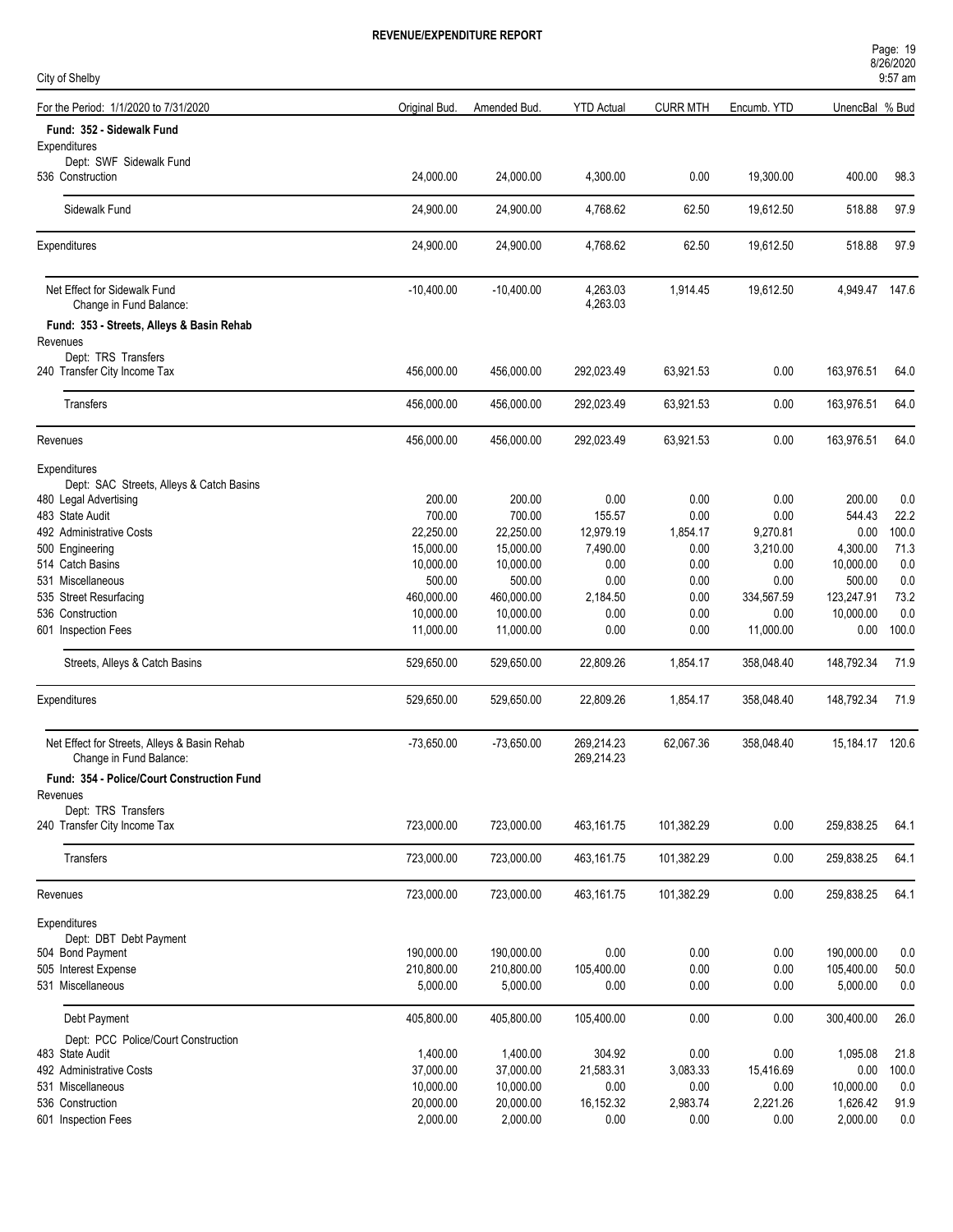| City of Shelby                                                           |                           |                           |                          |                    |              |                         | UILUILULU<br>9:57 am |  |
|--------------------------------------------------------------------------|---------------------------|---------------------------|--------------------------|--------------------|--------------|-------------------------|----------------------|--|
| For the Period: 1/1/2020 to 7/31/2020                                    | Original Bud.             | Amended Bud.              | <b>YTD Actual</b>        | <b>CURR MTH</b>    | Encumb. YTD  | UnencBal % Bud          |                      |  |
| Fund: 354 - Police/Court Construction Fund<br>Expenditures               |                           |                           |                          |                    |              |                         |                      |  |
| Police/Court Construction                                                | 70,400.00                 | 70,400.00                 | 38,040.55                | 6,067.07           | 17,637.95    | 14,721.50               | 79.1                 |  |
| Expenditures                                                             | 476,200.00                | 476,200.00                | 143,440.55               | 6,067.07           | 17,637.95    | 315,121.50              | 33.8                 |  |
| Net Effect for Police/Court Construction Fund<br>Change in Fund Balance: | 246,800.00                | 246,800.00                | 319,721.20<br>319,721.20 | 95,315.22          | 17,637.95    | $-55,283.25$            | 122.4                |  |
| Fund: 400 - Sewer Fund                                                   |                           |                           |                          |                    |              |                         |                      |  |
| Revenues                                                                 |                           |                           |                          |                    |              |                         |                      |  |
| Dept: CFS Charges for services                                           |                           |                           |                          |                    |              |                         |                      |  |
| 154 Collections<br>163 Misc Pumping/Leachate                             | 1,240,000.00<br>40,000.00 | 1,240,000.00<br>40,000.00 | 662,966.42<br>24,063.03  | 100,154.90<br>0.00 | 0.00<br>0.00 | 577,033.58<br>15,936.97 | 53.5<br>60.2         |  |
| 167 Septage Collection                                                   | 15,000.00                 | 15,000.00                 | 300.00                   | 200.00             | 0.00         | 14,700.00               | 2.0                  |  |
|                                                                          |                           |                           |                          |                    |              |                         |                      |  |
| Charges for services                                                     | 1,295,000.00              | 1,295,000.00              | 687,329.45               | 100,354.90         | 0.00         | 607,670.55              | 53.1                 |  |
| Dept: MIS Miscellaneous<br>205 Miscellaneous Income                      | 20,000.00                 | 20,000.00                 | 5,299.11                 | 0.00               | 0.00         | 14,700.89               | 26.5                 |  |
|                                                                          |                           |                           |                          |                    |              |                         |                      |  |
| Miscellaneous                                                            | 20,000.00                 | 20,000.00                 | 5,299.11                 | 0.00               | 0.00         | 14,700.89               | 26.5                 |  |
| Revenues                                                                 | 1,315,000.00              | 1,315,000.00              | 692,628.56               | 100,354.90         | 0.00         | 622,371.44              | 52.7                 |  |
| Expenditures                                                             |                           |                           |                          |                    |              |                         |                      |  |
| Dept: CAP Capital Projects                                               |                           |                           |                          |                    |              |                         |                      |  |
| 507 Maintenance Building/Grounds                                         | 600.00                    | 600.00                    | 560.88                   | 0.00               | 0.00         | 39.12                   | 93.5                 |  |
| 515 Equipment                                                            | 5,000.00                  | 5,000.00                  | 0.00                     | 0.00               | 0.00         | 5,000.00                | 0.0                  |  |
| <b>Capital Projects</b>                                                  | 5,600.00                  | 5,600.00                  | 560.88                   | 0.00               | 0.00         | 5,039.12                | 10.0                 |  |
| Dept: CPO Capital Projects Office                                        |                           |                           |                          |                    |              |                         |                      |  |
| 507 Maintenance Building/Grounds                                         | 2,000.00                  | 2,000.00                  | 0.00                     | 0.00               | 0.00         | 2,000.00                | 0.0                  |  |
| 530 Office Equipment/Furn/Fixtures                                       | 7,500.00                  | 7,500.00                  | 843.67                   | 0.00               | 0.00         | 6,656.33                | 11.2                 |  |
| Capital Projects Office                                                  | 9,500.00                  | 9,500.00                  | 843.67                   | 0.00               | 0.00         | 8,656.33                | 8.9                  |  |
| Dept: DCP Distribution Capital Projects                                  |                           |                           |                          |                    |              |                         |                      |  |
| 500 Engineering                                                          | 1,500.00                  | 1,500.00                  | 0.00                     | 0.00               | 0.00         | 1,500.00                | 0.0                  |  |
| 507 Maintenance Building/Grounds                                         | 1,500.00                  | 1,500.00                  | 0.00                     | 0.00               | 0.00         | 1,500.00                | 0.0                  |  |
| 515 Equipment<br>531 Miscellaneous                                       | 60,000.00<br>1,000.00     | 60,000.00<br>1,000.00     | 24,975.00<br>0.00        | 0.00<br>0.00       | 0.00<br>0.00 | 35,025.00<br>1,000.00   | 41.6<br>0.0          |  |
| 630 Sewer Repairs                                                        | 20,000.00                 | 20,000.00                 | 0.00                     | 0.00               | 0.00         | 20,000.00               | 0.0                  |  |
| <b>Distribution Capital Projects</b>                                     | 84,000.00                 | 84,000.00                 | 24,975.00                | 0.00               | 0.00         | 59,025.00               | 29.7                 |  |
| Dept: DIS Distribution                                                   |                           |                           |                          |                    |              |                         |                      |  |
| 400 Wages                                                                | 175,000.00                | 175,000.00                | 107,276.98               | 14,045.85          | 0.00         | 67,723.02               | 61.3                 |  |
| 415 Public Employees Retire.System                                       | 24,000.00                 | 24,000.00                 | 14,710.36                | 1,964.76           | 1,962.97     | 7,326.67                | 69.5                 |  |
| 417 FICA                                                                 | 2,200.00                  | 2,200.00                  | 1,105.62                 | 147.05             | 0.00         | 1,094.38                | 50.3                 |  |
| 418 Hospitalization                                                      | 77,000.00                 | 77,000.00                 | 51,970.87                | 7,424.41           | 7,424.41     | 17,604.72               | 77.1                 |  |
| 419 Life Insurance                                                       | 600.00                    | 600.00                    | 272.16                   | 38.88              | 38.88        | 288.96                  | 51.8                 |  |
| 420 Workers Compensation                                                 | 3,500.00                  | 3,500.00                  | 1,804.86                 | 241.00             | 241.00       | 1,454.14                | 58.5                 |  |
| 425 Natural Gas                                                          | 2,000.00                  | 2,000.00                  | 1,363.97                 | 51.30              | 0.00         | 636.03                  | 68.2                 |  |
| 428 Telephone                                                            | 750.00                    | 750.00                    | 501.85                   | 123.51             | 45.18        | 202.97                  | 72.9                 |  |
| 429 Propane<br>435 Property and Liability Insuran                        | 100.00<br>1,900.00        | 100.00<br>1,900.00        | 0.00<br>0.00             | 0.00<br>0.00       | 0.00<br>0.00 | 100.00<br>1,900.00      | 0.0<br>$0.0\,$       |  |
| 436 Auto Insurance                                                       | 2,800.00                  | 2,800.00                  | 0.00                     | 0.00               | 0.00         | 2,800.00                | 0.0                  |  |
| 471 Education, Mtgs. & Related Exp.                                      | 1,400.00                  | 1,400.00                  | 169.46                   | 0.00               | 0.00         | 1,230.54                | 12.1                 |  |
| 472 Supplies                                                             | 1,100.00                  | 1,100.00                  | 631.23                   | 29.29              | 140.00       | 328.77                  | 70.1                 |  |
| 473 Office Supplies                                                      | 200.00                    | 300.00                    | 244.16                   | 0.00               | 0.00         | 55.84                   | 81.4                 |  |
| 484 Fuel, Autos-Equipment                                                | 7,500.00                  | 7,500.00                  | 3,250.00                 | 500.00             | 0.00         | 4,250.00                | 43.3                 |  |
| 485 Maintenance, Autos                                                   | 2,600.00                  | 2,600.00                  | 1,559.38                 | 126.88             | 300.00       | 740.62                  | 71.5                 |  |
| 486 Maintenance Equipment                                                | 15,000.00                 | 14,900.00                 | 2,527.21                 | 0.00               | 0.00         | 12,372.79               | 17.0                 |  |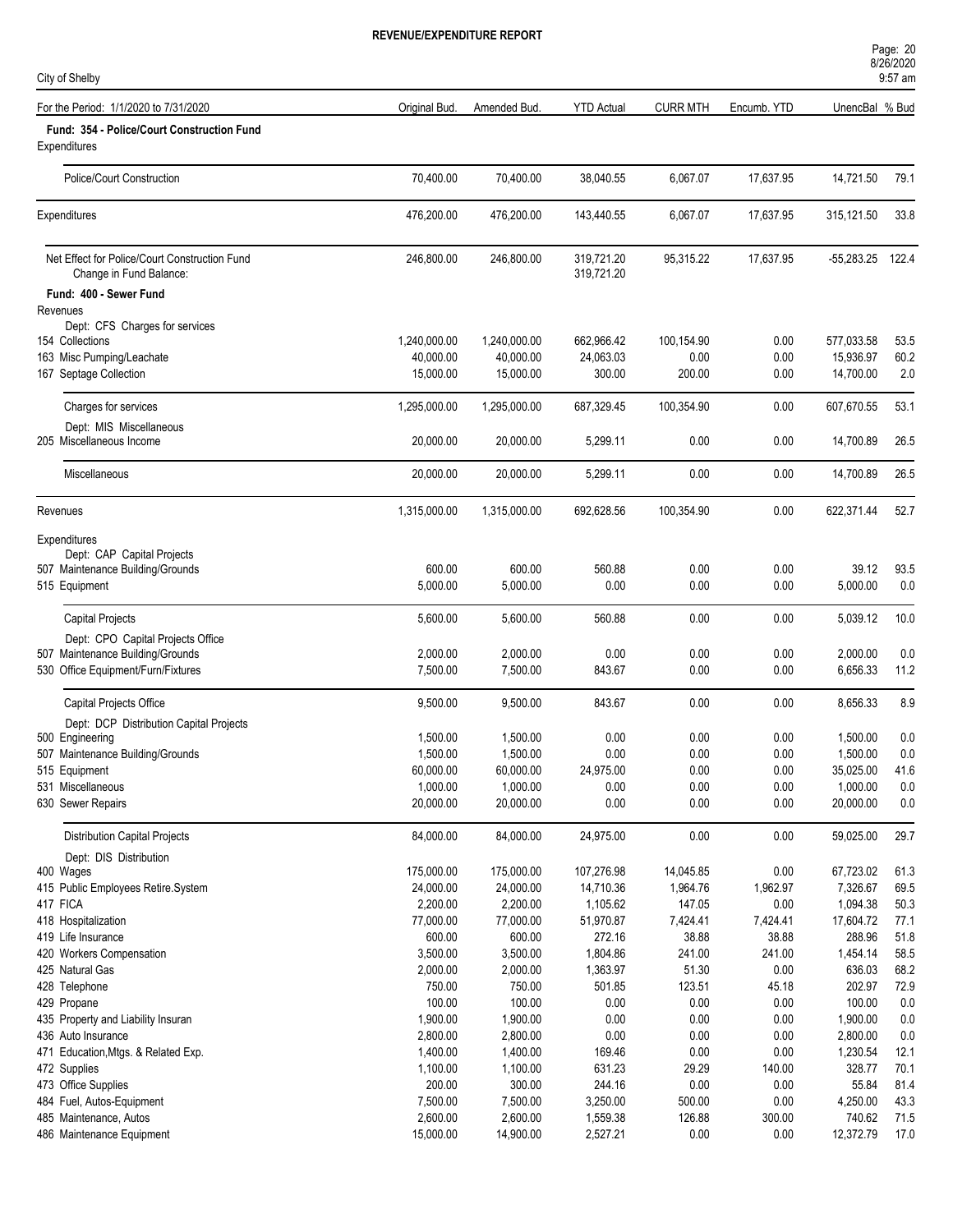| 8/26/2020 |
|-----------|
|           |
| $9:57$ am |

| City of Shelby                                          |               |                      |                   |                 |                |                | 9:57 am |
|---------------------------------------------------------|---------------|----------------------|-------------------|-----------------|----------------|----------------|---------|
| For the Period: 1/1/2020 to 7/31/2020                   | Original Bud. | Amended Bud.         | <b>YTD Actual</b> | <b>CURR MTH</b> | Encumb. YTD    | UnencBal % Bud |         |
| Fund: 400 - Sewer Fund                                  |               |                      |                   |                 |                |                |         |
| Expenditures                                            |               |                      |                   |                 |                |                |         |
| Dept: DIS Distribution                                  |               |                      |                   |                 |                |                |         |
| 500 Engineering                                         | 2,500.00      | 2,800.00             | 1,336.12          | 277.78          | 1,388.88       | 75.00          | 97.3    |
| 507 Maintenance Building/Grounds                        | 2,000.00      | 2,000.00             | 1,776.12          | 0.00            | 0.00           | 223.88         | 88.8    |
| 510 Clothing Allowance                                  | 2,000.00      | 2,000.00             | 0.00              | 0.00            | 0.00           | 2,000.00       | 0.0     |
| 512 Tree trimming/removal                               | 250.00        | 250.00               | 0.00              | 0.00            | 0.00           | 250.00         | 0.0     |
| 515 Equipment                                           | 2,000.00      | 2,000.00             | 412.93            | 0.00            | 0.00           | 1,587.07       | 20.6    |
| 529 Small tools and equipment                           | 1,500.00      | 1,200.00             | 0.00              | 0.00            | 0.00           | 1,200.00       | 0.0     |
| 530 Office Equipment/Furn/Fixtures                      | 500.00        | 500.00               | 482.50            | 0.00            | 0.00           | 17.50          | 96.5    |
| 531 Miscellaneous                                       | 1,200.00      | 1,200.00             | 233.41            | 0.00            | 0.00           | 966.59         | 19.5    |
| 575 Safety Related                                      | 1,500.00      | 1,500.00             | 901.33            | 0.00            | 129.00         | 469.67         | 68.7    |
| 630 Sewer Repairs                                       | 10,000.00     | 10,000.00            | 5,900.80          | 3,032.00        | 1,750.00       | 2,349.20       | 76.5    |
| Distribution                                            | 341,100.00    | 341,100.00           | 198,431.32        | 28,002.71       | 13,420.32      | 129,248.36     | 62.1    |
| Dept: MFG Manufacturing                                 |               |                      |                   |                 |                |                |         |
| 400 Wages                                               | 320,000.00    | 320,000.00           | 171,132.70        | 22,968.64       | $-0.01$        | 148,867.31     | 53.5    |
| 415 Public Employees Retire.System                      | 43,000.00     | 43,000.00            | 24,392.98         | 3,198.01        | 3,208.66       | 15,398.36      | 64.2    |
| 417 FICA                                                | 4,500.00      | 4,500.00             | 2,481.43          | 333.06          | 0.00           | 2,018.57       | 55.1    |
| 418 Hospitalization                                     | 88,000.00     | 88,000.00            | 52,729.60         | 7,532.80        | 7,532.80       | 27,737.60      | 68.5    |
| 419 Life Insurance                                      | 800.00        | 800.00               | 420.00            | 60.00           | 60.00          | 320.00         | 60.0    |
| 420 Workers Compensation                                | 6,000.00      | 6,000.00             | 2,004.41          | 413.50          | 413.50         | 3,582.09       | 40.3    |
| 426 Electric                                            | 185,000.00    | 185,000.00           | 65,969.94         | 11,603.00       | 14,000.00      | 105,030.06     | 43.2    |
| 427 Water and Sewer                                     | 20,000.00     | 20,000.00            | 6,279.04          | 1,200.00        | 1,200.00       | 12,520.96      | 37.4    |
| 428 Telephone                                           | 2,500.00      | 2,500.00             | 1,334.17          | 331.05          | 90.31          | 1,075.52       | 57.0    |
| 429 Propane                                             | 10,500.00     | 10,500.00            | 6,846.75          | 0.00            | 0.00           | 3,653.25       | 65.2    |
| 435 Property and Liability Insuran                      | 15,000.00     | 15,000.00            | $0.00\,$          | 0.00            | 0.00           | 15,000.00      | $0.0\,$ |
| 471 Education, Mtgs. & Related Exp.                     | 2,000.00      | 2,000.00             | 456.72            | 0.00            | 0.00           | 1,543.28       | 22.8    |
| 472 Supplies                                            | 3,500.00      | 3,500.00             | 627.82            | 455.15          | 41.24          | 2,830.94       | 19.1    |
| 473 Office Supplies                                     | 600.00        | 600.00               | 492.79            | 0.00            | 40.98          | 66.23          | 89.0    |
| 501 Computer support                                    | 500.00        | 500.00               | 130.00            | 0.00            | 0.00           | 370.00         | 26.0    |
| 510 Clothing Allowance                                  | 1,500.00      | 1,500.00             | 0.00              | 0.00            | 0.00           | 1,500.00       | 0.0     |
| 515 Equipment                                           | 2,000.00      | 2,000.00             | 620.36            | 465.27          | 775.45         | 604.19         | 69.8    |
| 517 Lab/Misc. Testing                                   | 12,000.00     | 12,000.00            | 9,197.55          | 294.00          | 600.00         | 2,202.45       | 81.6    |
| 518 Lab Supplies                                        | 14,000.00     | 14,000.00            | 4,554.20          | 0.00            | 89.99          | 9,355.81       | 33.2    |
| 519 Chemicals                                           | 0.00          | 0.00                 | 0.00              | 0.00            | $-0.01$        | 0.01           | 0.0     |
| 526 Diesel Fuel                                         | 5,000.00      | 5,000.00             | 732.36            | 0.00            | 0.00           | 4,267.64       | 14.6    |
| 529 Small tools and equipment                           | 2,000.00      |                      | 0.00              | 0.00            |                | 1,881.02       | 5.9     |
|                                                         | 1,000.00      | 2,000.00<br>1,000.00 | 91.43             | 0.00            | 118.98<br>0.00 | 908.57         | 9.1     |
| 530 Office Equipment/Furn/Fixtures<br>531 Miscellaneous | 5,000.00      | 5,000.00             | 1,678.75          | 0.00            | 0.00           | 3,321.25       | 33.6    |
| 537 EPA Fees and Permits                                | 7,000.00      | 7,000.00             | 5,846.53          | 68.25           | 0.00           | 1,153.47       | 83.5    |
| 575 Safety Related                                      | 1,200.00      | 1,200.00             | 161.41            | 161.41          | 325.01         | 713.58         | 40.5    |
|                                                         |               |                      |                   |                 |                |                |         |
| Manufacturing<br>Dept: MTN Maintenance                  | 752,600.00    | 752,600.00           | 358,180.94        | 49,084.14       | 28,496.90      | 365,922.16     | 51.4    |
| 436 Auto Insurance                                      | 1,200.00      | 1,200.00             | $0.00\,$          | 0.00            | 0.00           | 1,200.00       | 0.0     |
| 472 Supplies                                            | 3,200.00      | 3,200.00             | 2,259.52          | 542.38          | 0.00           | 940.48         | 70.6    |
| 484 Fuel, Autos-Equipment                               | 4,500.00      | 4,000.00             | 1,105.73          | 453.75          | 0.00           | 2,894.27       | 27.6    |
| 485 Maintenance, Autos                                  | 1,500.00      | 1,500.00             | 197.73            | 116.19          | 0.00           | 1,302.27       | 13.2    |
| 486 Maintenance Equipment                               | 20,000.00     | 20,000.00            | 9,050.63          | 1,205.89        | 585.00         | 10,364.37      | 48.2    |
| 507 Maintenance Building/Grounds                        | 5,000.00      | 5,500.00             | 4,339.39          | 0.00            | 774.83         | 385.78         | 93.0    |
| 520 Sludge Removal                                      |               |                      |                   |                 |                |                | 36.9    |
|                                                         | 100,000.00    | 100,000.00           | 36,893.25         | 0.00            | 0.00           | 63,106.75      |         |
| 531 Miscellaneous                                       | 500.00        | 500.00               | 364.50            | 0.00            | 0.00           | 135.50         | 72.9    |
| Maintenance                                             | 135,900.00    | 135,900.00           | 54,210.75         | 2,318.21        | 1,359.83       | 80,329.42      | 40.9    |
| Dept: OFC Office                                        |               |                      |                   |                 |                |                |         |
| 400 Wages                                               | 10,750.00     | 10,350.00            | 2,183.70          | 291.16          | 0.00           | 8,166.30       | 21.1    |
| 404 Clerks wages                                        | 38,000.00     | 38,000.00            | 18,197.06         | 2,491.71        | 0.00           | 19,802.94      | 47.9    |
| 409 Meter Reader Wages                                  | 36,750.00     | 36,750.00            | 13,728.00         | 1,830.40        | 0.00           | 23,022.00      | 37.4    |
| 410 Janitors Wages                                      | 2,500.00      | 2,900.00             | 2,810.43          | 0.00            | 0.00           | 89.57          | 96.9    |
| 415 Public Employees Retire.System                      | 10,500.00     | 10,500.00            | 5,455.97          | 729.49          | 733.26         | 4,310.77       | 58.9    |
| 417 FICA                                                | 1,100.00      | 1,100.00             | 566.99            | 75.94           | 0.00           | 533.01         | 51.5    |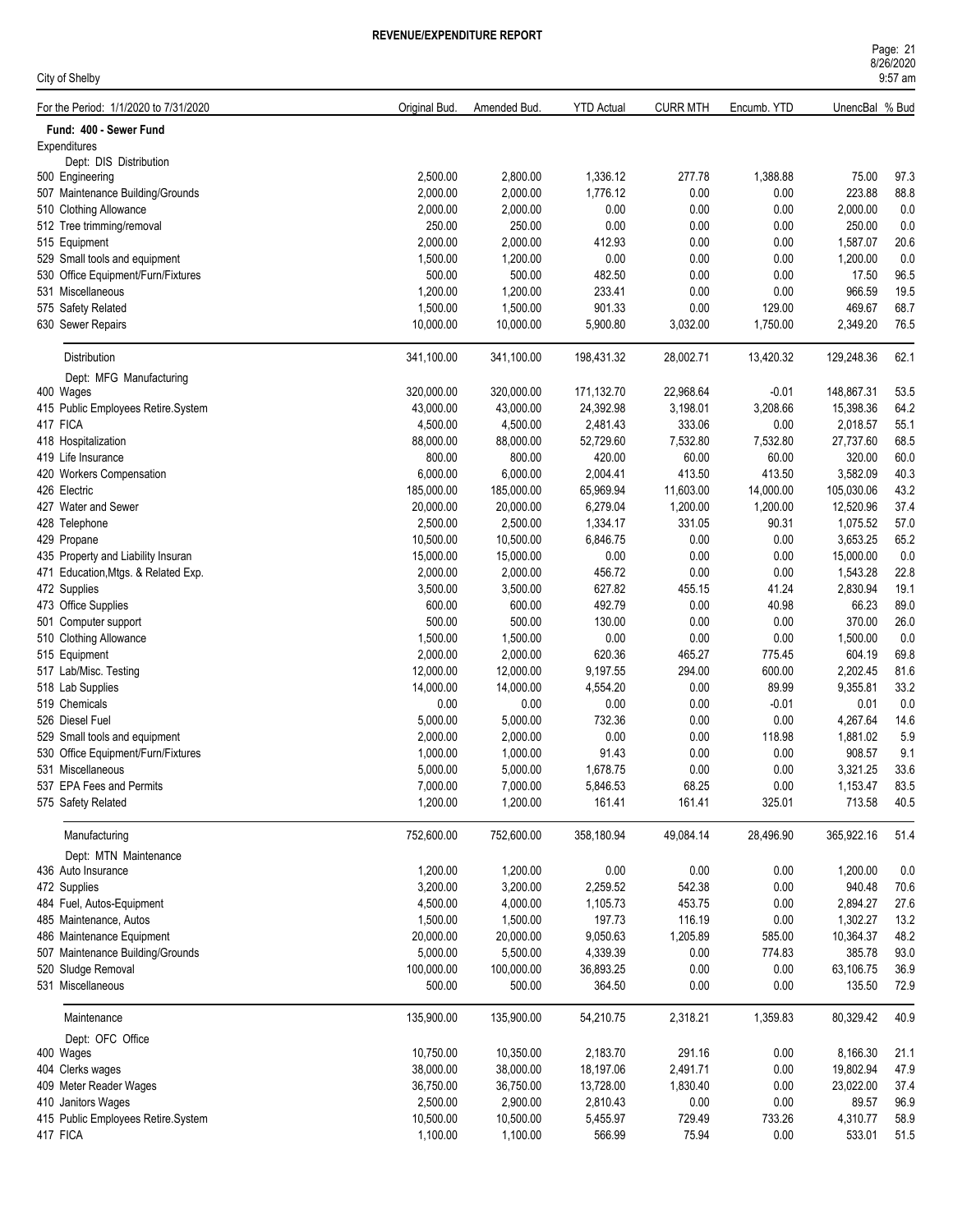| Page: 22  |  |  |  |
|-----------|--|--|--|
| 8/26/2020 |  |  |  |
| $9:57$ am |  |  |  |

| City of Shelby                             |               |               |                   |                 |             |                | 9:57 am |
|--------------------------------------------|---------------|---------------|-------------------|-----------------|-------------|----------------|---------|
| For the Period: 1/1/2020 to 7/31/2020      | Original Bud. | Amended Bud.  | <b>YTD Actual</b> | <b>CURR MTH</b> | Encumb. YTD | UnencBal % Bud |         |
| Fund: 400 - Sewer Fund                     |               |               |                   |                 |             |                |         |
| Expenditures                               |               |               |                   |                 |             |                |         |
| Dept: OFC Office                           |               |               |                   |                 |             |                |         |
| 418 Hospitalization                        | 24,500.00     | 24,500.00     | 14,324.52         | 2,046.36        | 2,046.36    | 8,129.12       | 66.8    |
| 419 Life Insurance                         | 250.00        | 250.00        | 124.32            | 17.76           | 17.76       | 107.92         | 56.8    |
| 420 Workers Compensation                   | 1,300.00      | 1,300.00      | 428.56            | 89.50           | 89.50       | 781.94         | 39.9    |
| 428 Telephone                              | 1,000.00      | 1,000.00      | 385.12            | 93.87           | 45.17       | 569.71         | 43.0    |
| 435 Property and Liability Insuran         | 10,500.00     | 10,500.00     | 500.00            | 0.00            | 0.00        | 10,000.00      | 4.8     |
| 436 Auto Insurance                         | 600.00        | 600.00        | 0.00              | 0.00            | 0.00        | 600.00         | 0.0     |
| 471 Education, Mtgs. & Related Exp.        | 125.00        | 125.00        | 0.00              | 0.00            | 60.00       | 65.00          | 48.0    |
| 472 Supplies                               | 100.00        | 100.00        | 22.56             | 0.00            | 50.48       | 26.96          | 73.0    |
| 473 Office Supplies                        | 3,000.00      | 3,000.00      | 1,386.87          | 0.00            | 0.00        | 1,613.13       | 46.2    |
| 483 State Audit                            | 2,000.00      | 2,000.00      | 435.81            | 0.00            | 0.00        | 1,564.19       | 21.8    |
| 484 Fuel, Autos-Equipment                  | 400.00        | 400.00        | 225.00            | 25.00           | 0.00        | 175.00         | 56.3    |
| 485 Maintenance, Autos                     | 250.00        | 250.00        | $0.00\,$          | 0.00            | 0.00        | 250.00         | 0.0     |
| 486 Maintenance Equipment                  | 1,200.00      | 1,200.00      | 391.90            | 36.29           | 86.31       | 721.79         | 39.9    |
| 492 Administrative Costs                   | 62,500.00     | 62,500.00     | 36,458.31         | 5,208.33        | 26,041.69   | 0.00           | 100.0   |
| 501 Computer support                       | 4,000.00      | 3,900.00      | 2,423.97          | 0.00            | 50.00       | 1,426.03       | 63.4    |
| 502 Hand meter contract                    | 1,500.00      | 1,500.00      | 0.00              | 0.00            | 0.00        | 1,500.00       | 0.0     |
| 506 Refunds                                | 250.00        | 250.00        | 0.00              | 0.00            | 0.00        | 250.00         | 0.0     |
| 507 Maintenance Building/Grounds           | 250.00        | 250.00        | 10.56             | 0.00            | 0.00        | 239.44         | 4.2     |
| 508 Real estate taxes                      | 875.00        | 925.00        | 879.22            | 0.00            | 0.00        | 45.78          | 95.1    |
| 510 Clothing Allowance                     | 100.00        | 100.00        | 0.00              | 0.00            | 0.00        | 100.00         | 0.0     |
|                                            | 200.00        | 100.00        | 0.00              | 0.00            | 0.00        | 100.00         | 0.0     |
| 515 Equipment                              |               |               |                   |                 |             |                |         |
| 528 Postage                                | 8,250.00      | 8,250.00      | 4,792.99          | 652.50          | 140.00      | 3,317.01       | 59.8    |
| 530 Office Equipment/Furn/Fixtures         | 300.00        | 200.00        | 0.00              | 0.00            | 0.00        | 200.00         | 0.0     |
| 531 Miscellaneous                          | 3,000.00      | 2,950.00      | 2,175.75          | 297.32          | 31.19       | 743.06         | 74.8    |
| 532 Labor Relations                        | 1,200.00      | 1,200.00      | 750.50            | 0.00            | 0.00        | 449.50         | 62.5    |
| 575 Safety Related                         | 400.00        | 600.00        | 66.25             | 0.00            | 200.00      | 333.75         | 44.4    |
| 584 GAAP Conversion                        | 1,900.00      | 2,000.00      | 2,355.00          | 433.00          | 0.00        | $-355.00$      | 117.8   |
| Office                                     | 229,550.00    | 229,550.00    | 111,079.36        | 14,318.63       | 29,591.72   | 88,878.92      | 61.3    |
| Expenditures                               | 1,558,250.00  | 1,558,250.00  | 748,281.92        | 93,723.69       | 72,868.77   | 737,099.31     | 52.7    |
| Net Effect for Sewer Fund                  | $-243,250.00$ | $-243,250.00$ | $-55,653.36$      | 6,631.21        | 72,868.77   | $-114,727.87$  | 52.8    |
| Change in Fund Balance:                    |               |               | $-55,653.36$      |                 |             |                |         |
| Fund: 401 - San. Sewer Capital Improvement |               |               |                   |                 |             |                |         |
| Revenues                                   |               |               |                   |                 |             |                |         |
| Dept: CFS Charges for services             |               |               |                   |                 |             |                |         |
| 154 Collections                            | 490,000.00    | 490,000.00    | 286,296.61        | 41,739.23       | 0.00        | 203,703.39     | 58.4    |
|                                            |               |               |                   |                 |             |                |         |
| Charges for services                       | 490.000.00    | 490,000.00    | 286,296.61        | 41,739.23       | 0.00        | 203,703.39     | 58.4    |
| Dept: OFI Other finances                   |               |               |                   |                 |             |                |         |
| 226 Sale of Notes/Loans                    | 180,000.00    | 180,000.00    | 28,475.00         | 0.00            | 0.00        | 151,525.00     | 15.8    |
| Other finances                             | 180,000.00    | 180,000.00    | 28,475.00         | 0.00            | 0.00        | 151,525.00     | 15.8    |
| Revenues                                   | 670,000.00    | 670,000.00    | 314,771.61        | 41,739.23       | 0.00        | 355,228.39     | 47.0    |
|                                            |               |               |                   |                 |             |                |         |
| Expenditures                               |               |               |                   |                 |             |                |         |
| Dept: DBT Debt Payment                     |               |               |                   |                 |             |                |         |
| 503 Note/Loan Payment                      | 445,500.00    | 445,500.00    | 445,417.23        | 222,764.28      | 0.00        | 82.77          | 100.0   |
| 505 Interest Expense                       | 8,900.00      | 8,900.00      | 8,882.17          | 4,385.42        | 0.00        | 17.83          | 99.8    |
| Debt Payment                               | 454,400.00    | 454,400.00    | 454,299.40        | 227,149.70      | 0.00        | 100.60         | 100.0   |
| Dept: SCI Sewer Capital Improvement        |               |               |                   |                 |             |                |         |
| 483 State Audit                            | 1,000.00      | 1,000.00      | 217.80            | 0.00            | 0.00        | 782.20         | 21.8    |
| 492 Administrative Costs                   | 23,500.00     | 23,500.00     | 13,708.31         | 1,958.33        | 9,791.69    | 0.00           | 100.0   |
| 500 Engineering                            | 75,000.00     | 75,000.00     | 28,475.00         | 0.00            | 0.00        | 46,525.00      | 38.0    |
| 515 Equipment                              | 32,000.00     | 32,000.00     | 10,690.98         | 321.98          | 2,179.00    | 19,130.02      | 40.2    |
| 531 Miscellaneous                          | 1,000.00      | 3,000.00      | 2,795.00          | 0.00            | 0.00        | 205.00         | 93.2    |
|                                            |               |               |                   |                 |             |                |         |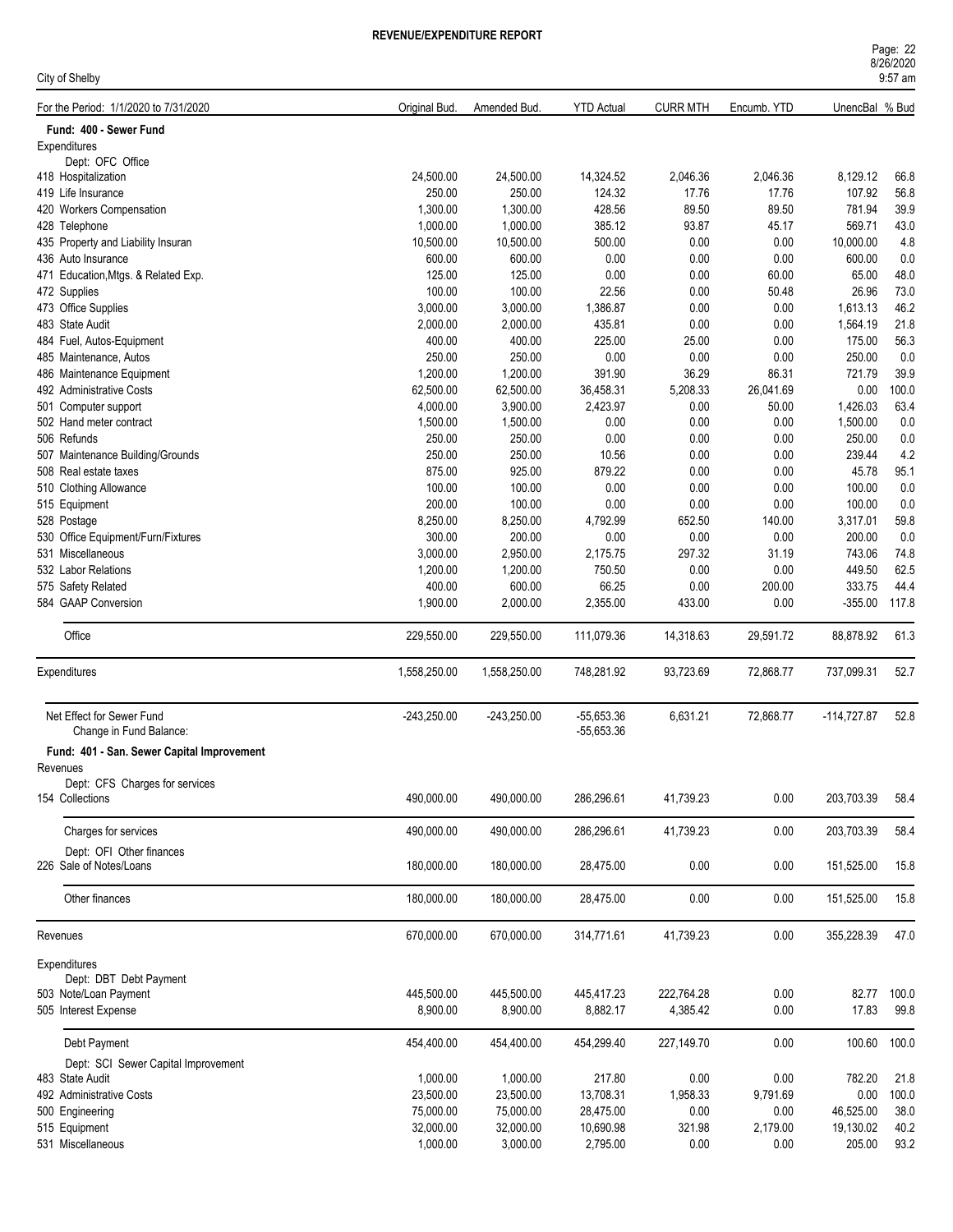| Page: 23<br>8/26/2020 |  |
|-----------------------|--|
| $9:57$ am             |  |

| City of Shelby                                               |               |              |                   |                 |             |                  | $9:57$ am |
|--------------------------------------------------------------|---------------|--------------|-------------------|-----------------|-------------|------------------|-----------|
| For the Period: 1/1/2020 to 7/31/2020                        | Original Bud. | Amended Bud. | <b>YTD Actual</b> | <b>CURR MTH</b> | Encumb. YTD | UnencBal % Bud   |           |
| Fund: 401 - San. Sewer Capital Improvement                   |               |              |                   |                 |             |                  |           |
| Expenditures                                                 |               |              |                   |                 |             |                  |           |
| Dept: SCI Sewer Capital Improvement<br>536 Construction      | 180,000.00    | 178,000.00   | 16,219.16         | 0.00            | 5,560.52    | 156,220.32       | 12.2      |
| Sewer Capital Improvement                                    | 312,500.00    | 312,500.00   | 72,106.25         | 2,280.31        | 17,531.21   | 222,862.54       | 28.7      |
| Expenditures                                                 | 766,900.00    | 766,900.00   | 526,405.65        | 229,430.01      | 17,531.21   | 222,963.14       | 70.9      |
| Net Effect for San. Sewer Capital Improvement                | $-96,900.00$  | $-96,900.00$ | $-211,634.04$     | -187,690.78     | 17,531.21   | 132,265.25       | 236.5     |
| Change in Fund Balance:                                      |               |              | $-211,634.04$     |                 |             |                  |           |
| Fund: 402 - Sewer Improvement Fund<br>Revenues               |               |              |                   |                 |             |                  |           |
| Dept: CFS Charges for services                               |               |              |                   |                 |             |                  |           |
| 154 Collections                                              | 220,000.00    | 220,000.00   | 115,080.25        | 18,185.94       | 0.00        | 104,919.75       | 52.3      |
| Charges for services                                         | 220,000.00    | 220,000.00   | 115,080.25        | 18,185.94       | 0.00        | 104,919.75       | 52.3      |
| Dept: IGT Intergovernmental taxes<br>142 State Grants or Aid | 370,000.00    | 370,000.00   | 226,015.86        | 226,015.86      | 0.00        | 143,984.14       | 61.1      |
| Intergovernmental taxes                                      | 370,000.00    | 370,000.00   | 226,015.86        | 226,015.86      | 0.00        | 143,984.14       | 61.1      |
| Dept: MIS Miscellaneous<br>205 Miscellaneous Income          | 500.00        | 500.00       | 3,208.75          | 0.00            | 0.00        | $-2,708.75$      | 641.8     |
| Miscellaneous                                                | 500.00        | 500.00       | 3,208.75          | 0.00            | 0.00        | -2,708.75 641.8  |           |
|                                                              | 590,500.00    | 590,500.00   | 344,304.86        | 244,201.80      | 0.00        | 246,195.14       | 58.3      |
| Revenues                                                     |               |              |                   |                 |             |                  |           |
| Expenditures<br>Dept: SIF Sewer Improvement Fund             |               |              |                   |                 |             |                  |           |
| 480 Legal Advertising                                        | 250.00        | 250.00       | 0.00              | 0.00            | 0.00        | 250.00           | 0.0       |
| 483 State Audit                                              | 700.00        | 700.00       | 154.95            | 0.00            | 0.00        | 545.05           | 22.1      |
| 492 Administrative Costs                                     | 11,300.00     | 11,300.00    | 6,591.69          | 941.67          | 4,708.31    | 0.00             | 100.0     |
| 500 Engineering                                              | 25,000.00     | 25,000.00    | 6,700.00          | 1,400.00        | 5,600.00    | 12,700.00        | 49.2      |
| 515 Equipment                                                | 185,000.00    | 185,000.00   | 0.00              | 0.00            | 0.00        | 185,000.00       | 0.0       |
| 531 Miscellaneous                                            | 22,000.00     | 22,000.00    | 9,881.00          | 4,881.00        | 10,985.00   | 1,134.00         | 94.8      |
| 536 Construction                                             | 225,000.00    | 225,000.00   | 265,414.80        | 226,015.86      | 56,522.53   | $-96,937.33$     | 143.1     |
| 630 Sewer Repairs                                            | 20,000.00     | 20,000.00    | 0.00              | 0.00            | 8,885.00    | 11,115.00        | 44.4      |
| Sewer Improvement Fund                                       | 489,250.00    | 489,250.00   | 288,742.44        | 233,238.53      | 86,700.84   | 113,806.72       | 76.7      |
| Expenditures                                                 | 489,250.00    | 489,250.00   | 288,742.44        | 233,238.53      | 86,700.84   | 113,806.72       | 76.7      |
| Net Effect for Sewer Improvement Fund                        | 101,250.00    | 101,250.00   | 55,562.42         | 10,963.27       | 86,700.84   | 132,388.42       | $-30.8$   |
| Change in Fund Balance:                                      |               |              | 55,562.42         |                 |             |                  |           |
| Fund: 500 - Water Fund<br>Revenues                           |               |              |                   |                 |             |                  |           |
| Dept: CFS Charges for services                               |               |              |                   |                 |             |                  |           |
| 154 Collections                                              | 1,800,000.00  | 1,800,000.00 | 937,759.27        | 145,180.11      | 0.00        | 862,240.73       | 52.1      |
| 156 Taps                                                     | 1,000.00      | 1,000.00     | 959.39            | 959.39          | 0.00        | 40.61            | 95.9      |
| 157 Bulk Water Sales                                         | 35,000.00     | 35,000.00    | 36,924.71         | 8,179.58        | 0.00        | $-1,924.71$      | 105.5     |
| 161 Labor and Material                                       | 4,100.00      | 4,100.00     | 8,537.35          | 8,340.49        | 0.00        | -4,437.35        | 208.2     |
| 162 On & Off                                                 | 4,200.00      | 4,200.00     | 1,885.00          | 325.00          | 0.00        | 2,315.00         | 44.9      |
| Charges for services                                         | 1,844,300.00  | 1,844,300.00 | 986,065.72        | 162,984.57      | 0.00        | 858,234.28       | 53.5      |
| Dept: MIS Miscellaneous                                      |               |              |                   |                 |             |                  |           |
| 204 Sale of Scrap                                            | 3,000.00      | 3,000.00     | 1,168.20          | 0.00            | 0.00        | 1,831.80         | 38.9      |
| 205 Miscellaneous Income                                     | 13,000.00     | 13,000.00    | 48,554.00         | 41,379.00       | 0.00        | $-35,554.00$     | 373.5     |
| Miscellaneous                                                | 16,000.00     | 16,000.00    | 49,722.20         | 41,379.00       | 0.00        | -33,722.20 310.8 |           |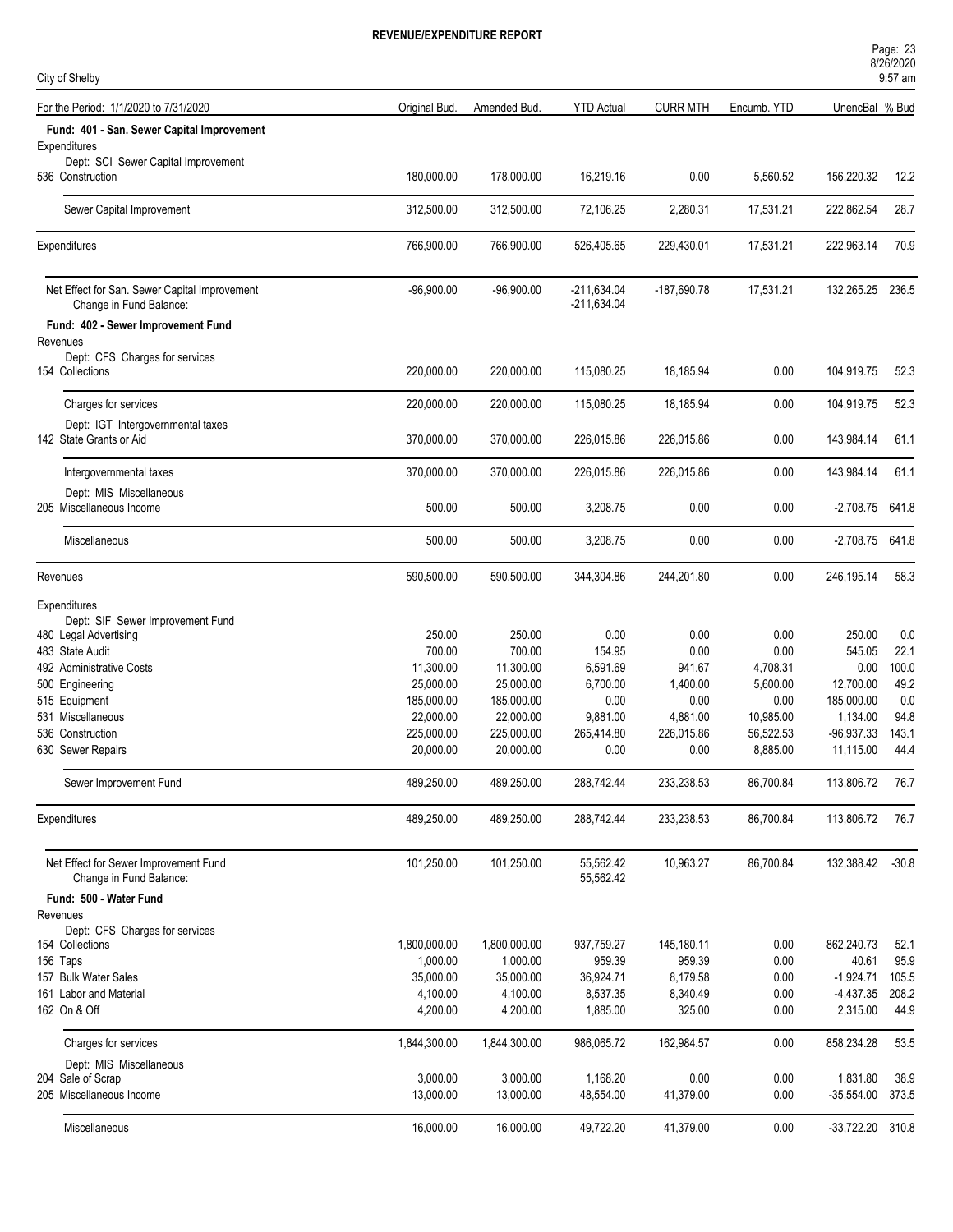9:57 am

| City of Shelby                                    |               |              |                   |                 |             |                | $9:57$ am |
|---------------------------------------------------|---------------|--------------|-------------------|-----------------|-------------|----------------|-----------|
| For the Period: 1/1/2020 to 7/31/2020             | Original Bud. | Amended Bud. | <b>YTD Actual</b> | <b>CURR MTH</b> | Encumb. YTD | UnencBal % Bud |           |
| Fund: 500 - Water Fund                            |               |              |                   |                 |             |                |           |
| Revenues                                          | 1,860,300.00  | 1,860,300.00 | 1,035,787.92      | 204,363.57      | 0.00        | 824,512.08     | 55.7      |
| Expenditures<br>Dept: CPO Capital Projects Office |               |              |                   |                 |             |                |           |
| 507 Maintenance Building/Grounds                  | 2,000.00      | 2,000.00     | 0.00              | 0.00            | 0.00        | 2,000.00       | 0.0       |
| 530 Office Equipment/Furn/Fixtures                | 7,500.00      | 7,500.00     | 790.67            | 0.00            | 0.00        | 6,709.33       | 10.5      |
|                                                   |               |              |                   |                 |             |                |           |
| Capital Projects Office                           | 9,500.00      | 9,500.00     | 790.67            | 0.00            | 0.00        | 8,709.33       | 8.3       |
| Dept: DCP Distribution Capital Projects           |               |              |                   |                 |             |                |           |
| 490 Hydrants                                      | 5,000.00      | 5,000.00     | 0.00              | 0.00            | 1,272.83    | 3,727.17       | 25.5      |
| 500 Engineering                                   | 500.00        | 500.00       | 0.00              | 0.00            | 0.00        | 500.00         | 0.0       |
| 507 Maintenance Building/Grounds                  | 1,500.00      | 1,500.00     | 0.00              | 0.00            | 0.00        | 1,500.00       | 0.0       |
| 515 Equipment                                     | 45,000.00     | 45,000.00    | 9,600.00          | 0.00            | 0.00        | 35,400.00      | 21.3      |
| 563 Street Valves                                 | 5,000.00      | 5,000.00     | 0.00              | 0.00            | 0.00        | 5,000.00       | 0.0       |
| <b>Distribution Capital Projects</b>              | 57,000.00     | 57,000.00    | 9,600.00          | 0.00            | 1,272.83    | 46,127.17      | 19.1      |
| Dept: DIS Distribution                            |               |              |                   |                 |             |                |           |
| 400 Wages                                         | 265,000.00    | 265,000.00   | 150,668.52        | 20,480.90       | 0.00        | 114,331.48     | 56.9      |
| 415 Public Employees Retire.System                | 38,000.00     | 38,000.00    | 21,043.39         | 2,859.71        | 2,856.89    | 14,099.72      | 62.9      |
| 417 FICA                                          | 4,000.00      | 4,000.00     | 2,184.74          | 296.97          | 0.00        | 1,815.26       | 54.6      |
| 418 Hospitalization                               | 61,000.00     | 61,000.00    | 36,607.69         | 5,229.67        | 5,229.67    | 19,162.64      | 68.6      |
| 419 Life Insurance                                | 675.00        | 675.00       | 393.12            | 56.16           | 56.16       | 225.72         | 66.6      |
| 420 Workers Compensation                          | 5,500.00      | 5,500.00     | 1,861.50          | 379.00          | 379.00      | 3,259.50       | 40.7      |
| 425 Natural Gas                                   | 2,500.00      | 2,500.00     | 1,363.95          | 51.30           | 0.00        | 1,136.05       | 54.6      |
| 426 Electric                                      | 1,500.00      | 1,500.00     | 0.00              | 0.00            | 0.00        | 1,500.00       | 0.0       |
| 428 Telephone                                     | 850.00        | 850.00       | 550.36            | 123.51          | $-54.85$    | 354.49         | 58.3      |
| 435 Property and Liability Insuran                | 5,000.00      | 5,000.00     | 0.00              | 0.00            | 0.00        | 5,000.00       | 0.0       |
| 436 Auto Insurance                                | 1,500.00      | 1,500.00     | 0.00              | 0.00            | 0.00        | 1,500.00       | 0.0       |
| 471 Education, Mtgs. & Related Exp.               | 2,700.00      | 2,700.00     | 0.00              | 0.00            | 1,130.00    | 1,570.00       | 41.9      |
| 472 Supplies                                      | 1,700.00      | 1,700.00     | 600.97            | 29.29           | 140.00      | 959.03         | 43.6      |
| 473 Office Supplies                               | 300.00        | 300.00       | 196.88            | 0.00            | 0.00        | 103.12         | 65.6      |
| 484 Fuel, Autos-Equipment                         | 11,000.00     | 11,000.00    | 2,450.00          | 400.00          | 0.00        | 8,550.00       | 22.3      |
| 485 Maintenance, Autos                            | 3,000.00      | 3,000.00     | 1,521.25          | 126.88          | 300.00      | 1,178.75       | 60.7      |
| 486 Maintenance Equipment                         | 20,000.00     | 20,000.00    | 2,175.06          | 0.00            | 0.00        | 17,824.94      | 10.9      |
| 490 Hydrants                                      | 4,000.00      | 4,000.00     | 0.00              | 0.00            | 3,380.02    | 619.98         | 84.5      |
| 500 Engineering                                   | 1,500.00      | 3,000.00     | 1,336.12          | 277.78          | 1,388.88    | 275.00         | 90.8      |
| 507 Maintenance Building/Grounds                  | 2,000.00      | 2,000.00     | 525.72            | 0.00            | 0.00        | 1,474.28       | 26.3      |
| 510 Clothing Allowance                            | 2,500.00      | 2,500.00     | 395.27            | 0.00            | $0.00\,$    | 2,104.73       | 15.8      |
| 515 Equipment                                     | 2,000.00      | 2,000.00     | 514.37            | 0.00            | 0.00        | 1,485.63       | 25.7      |
| 521 Meters and Related Supplies                   | 25,000.00     | 23,500.00    | 4,511.59          | 0.00            | 4,265.00    | 14,723.41      | 37.3      |
| 529 Small tools and equipment                     | 1,200.00      | 1,200.00     | 0.00              | 0.00            | 0.00        | 1,200.00       | 0.0       |
| 530 Office Equipment/Furn/Fixtures                | 500.00        | 500.00       | $0.00\,$          | 0.00            | 0.00        | 500.00         | $0.0\,$   |
| 531 Miscellaneous                                 | 1,000.00      | 1,000.00     | 728.00            | 0.00            | 0.00        | 272.00         | 72.8      |
| 538 Repair water mains                            | 25,000.00     | 25,000.00    | 5,757.61          | 800.00          | 3,353.38    | 15,889.01      | 36.4      |
| 575 Safety Related                                | 1,250.00      | 1,250.00     | 901.89            | 0.00            | 325.00      | 23.11          | 98.2      |
| Distribution                                      | 490,175.00    | 490,175.00   | 236,288.00        | 31,111.17       | 22,749.15   | 231,137.85     | 52.8      |
| Dept: MFG Manufacturing                           |               |              |                   |                 |             |                |           |
| 400 Wages                                         | 360,000.00    | 360,000.00   | 193,149.58        | 24,385.89       | 0.00        | 166,850.42     | 53.7      |
| 415 Public Employees Retire.System                | 48,000.00     | 48,000.00    | 27,007.35         | 3,436.52        | 3,407.09    | 17,585.56      | 63.4      |
| 417 FICA                                          | 5,300.00      | 5,300.00     | 2,800.67          | 353.60          | 0.00        | 2,499.33       | 52.8      |
| 418 Hospitalization                               | 100,000.00    | 100,000.00   | 51,159.12         | 8,033.25        | 8,033.25    | 40,807.63      | 59.2      |
| 419 Life Insurance                                | 800.00        | 800.00       | 363.80            | 57.00           | 57.00       | 379.20         | 52.6      |
| 420 Workers Compensation                          | 6,400.00      | 6,400.00     | 1,896.24          | 441.00          | 441.00      | 4,062.76       | 36.5      |
| 426 Electric                                      | 165,000.00    | 165,000.00   | 95,616.51         | 0.00            | 9,871.36    | 59,512.13      | 63.9      |
| 428 Telephone                                     | 3,500.00      | 3,500.00     | 2,066.26          | 530.15          | 90.30       | 1,343.44       | 61.6      |
| 429 Propane                                       | 250.00        | 250.00       | 0.00              | 0.00            | 0.00        | 250.00         | 0.0       |
| 435 Property and Liability Insuran                | 33,000.00     | 33,000.00    | 3,402.00          | 3,402.00        | 0.00        | 29,598.00      | 10.3      |
| 436 Auto Insurance                                | 1,200.00      | 1,200.00     | 0.00              | 0.00            | 0.00        | 1,200.00       | 0.0       |
| 471 Education, Mtgs. & Related Exp.               | 4,000.00      | 4,000.00     | 939.00            | 0.00            | 0.00        | 3,061.00       | 23.5      |
| 472 Supplies                                      | 6,000.00      | 6,000.00     | 2,524.90          | 5.99            | 3,453.43    | 21.67          | 99.6      |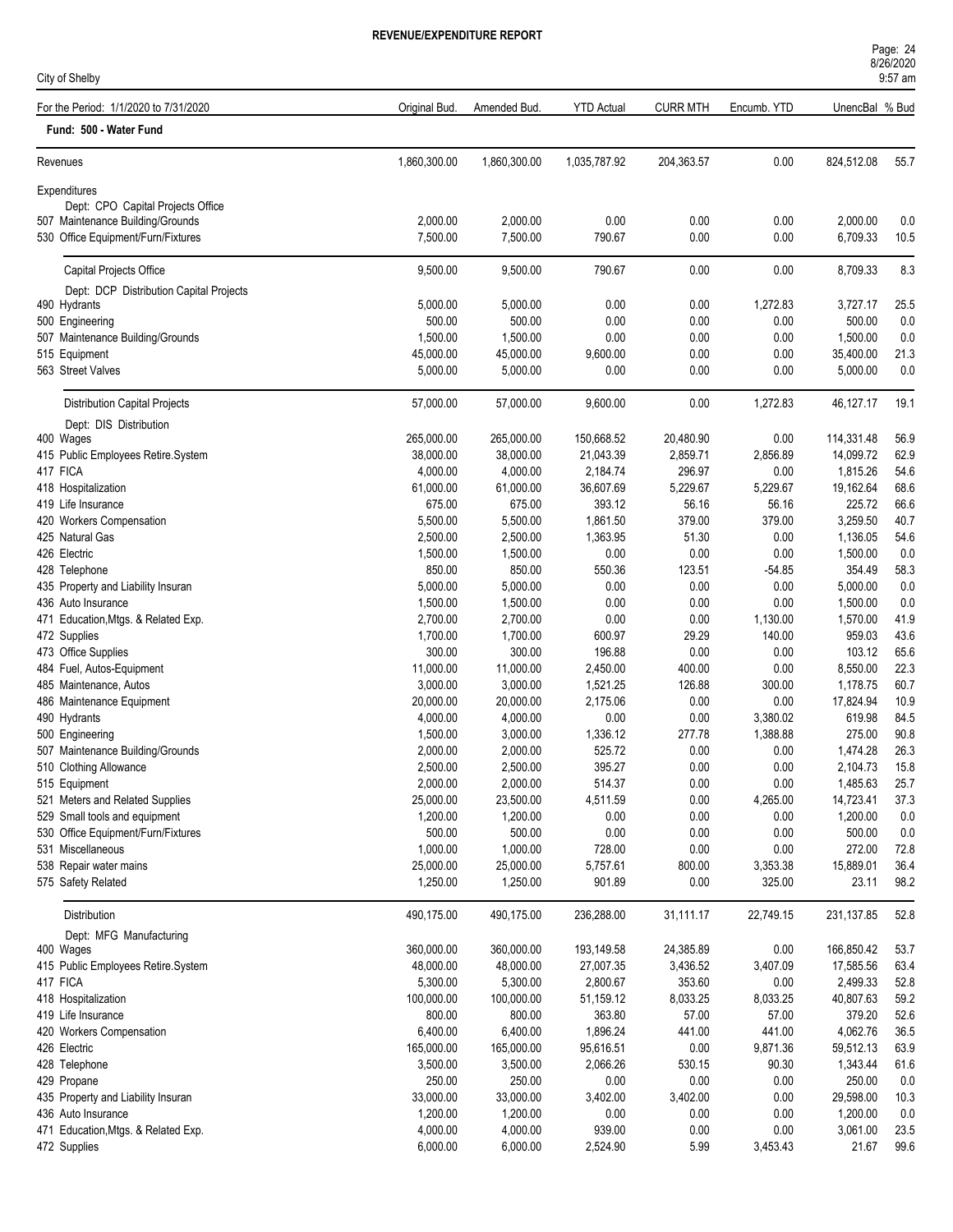| Page: 25            |  |
|---------------------|--|
| 8/26/2020           |  |
| $0.57 \, \text{nm}$ |  |

| City of Shelby                         |                       |                       |                     |                    |                  |                     | $9:57$ am    |
|----------------------------------------|-----------------------|-----------------------|---------------------|--------------------|------------------|---------------------|--------------|
| For the Period: 1/1/2020 to 7/31/2020  | Original Bud.         | Amended Bud.          | <b>YTD Actual</b>   | <b>CURR MTH</b>    | Encumb. YTD      | UnencBal % Bud      |              |
| Fund: 500 - Water Fund                 |                       |                       |                     |                    |                  |                     |              |
| Expenditures                           |                       |                       |                     |                    |                  |                     |              |
| Dept: MFG Manufacturing                |                       |                       |                     |                    |                  |                     |              |
| 473 Office Supplies<br>500 Engineering | 2,000.00<br>1,000.00  | 2,000.00<br>1,000.00  | 655.82<br>0.00      | 0.00<br>0.00       | 500.00<br>0.00   | 844.18<br>1,000.00  | 57.8<br>0.0  |
| 501 Computer support                   | 400.00                | 400.00                | 130.00              | 0.00               | 0.00             | 270.00              | 32.5         |
| 510 Clothing Allowance                 | 3,500.00              | 3,500.00              | 1,955.61            | 0.00               | 0.00             | 1,544.39            | 55.9         |
| 515 Equipment                          | 45,000.00             | 43,850.00             | 9,846.63            | 3,256.25           | 724.05           | 33,279.32           | 24.1         |
| 517 Lab/Misc. Testing                  | 15,000.00             | 15,000.00             | 5,110.00            | 1,441.00           | 5,826.00         | 4,064.00            | 72.9         |
| 518 Lab Supplies                       | 13,500.00             | 13,500.00             | 2,752.75            | 1,445.73           | 1,757.84         | 8,989.41            | 33.4         |
| 519 Chemicals                          | 225,000.00            | 225,000.00            | 101,976.51          | 6,935.88           | 50,791.48        | 72,232.01           | 67.9         |
| 529 Small tools and equipment          | 1,500.00              | 1,500.00              | 626.79              | 0.00               | 0.00             | 873.21              | 41.8         |
| 530 Office Equipment/Furn/Fixtures     | 1,000.00              | 1,000.00              | 0.00                | 0.00               | 0.00             | 1,000.00            | 0.0          |
| 531 Miscellaneous                      | 2,500.00              | 2,500.00              | 540.19              | 36.14              | 712.87           | 1,246.94            | 50.1         |
| 537 EPA Fees and Permits               | 12,000.00             | 12,000.00             | 3,684.08            | 1,834.08           | 0.00             | 8,315.92            | 30.7         |
| 575 Safety Related                     | 1,000.00              | 1,500.00              | 110.00              | 110.00             | 1,075.00         | 315.00              | 79.0         |
| 601 Inspection Fees                    | 2,000.00              | 2,000.00              | 0.00                | 0.00               | 0.00             | 2,000.00            | 0.0          |
| 653 Reservoir Chemicals                | 60,000.00             | 60,000.00             | 0.00                | 0.00               | 15,000.00        | 45,000.00           | 25.0         |
| Manufacturing                          | 1,118,850.00          | 1,118,200.00          | 508,313.81          | 55,704.48          | 101,740.67       | 508,145.52          | 54.6         |
| Dept: MTN Maintenance                  |                       |                       |                     |                    |                  |                     |              |
| 436 Auto Insurance                     | 500.00                | 500.00                | 0.00                | 0.00               | 0.00             | 500.00              | 0.0          |
| 472 Supplies                           | 1,000.00              | 1,000.00              | 0.00                | 0.00               | 0.00             | 1,000.00            | 0.0          |
| 484 Fuel, Autos-Equipment              | 4,200.00              | 4,200.00              | 1,550.00            | 300.00             | 0.00             | 2,650.00            | 36.9         |
| 485 Maintenance, Autos                 | 2,500.00              | 2,500.00              | 85.00               | 0.00               | 149.60           | 2,265.40            | 9.4          |
| 486 Maintenance Equipment              | 50,000.00             | 45,000.00             | 11,742.31           | 1,629.85           | 2,982.12         | 30,275.57           | 32.7         |
| 507 Maintenance Building/Grounds       | 4,000.00              | 4,000.00              | 1,394.45            | 1,394.45           | 110.06           | 2,495.49            | 37.6         |
| 520 Sludge Removal                     | 50,000.00             | 50,000.00             | 47,400.00           | 0.00               | 0.00             | 2,600.00            | 94.8         |
| 531 Miscellaneous                      | 0.00                  | 3,000.00              | 1,425.00            | 150.00             | 575.00           | 1,000.00            | 66.7         |
| Maintenance                            | 112,200.00            | 110,200.00            | 63,596.76           | 3,474.30           | 3,816.78         | 42,786.46           | 61.2         |
| Dept: OFC Office                       |                       |                       |                     |                    |                  |                     |              |
| 400 Wages                              | 10,750.00             | 10,750.00             | 8,734.95            | 1,164.66           | 0.00             | 2,015.05            | 81.3         |
| 404 Clerks wages                       | 40,000.00             | 40,000.00             | 26,737.64           | 3,599.18           | 0.00             | 13,262.36           | 66.8         |
| 409 Meter Reader Wages                 | 37,500.00             | 37,300.00             | 15,283.84           | 1,830.40           | 0.00             | 22,016.16           | 41.0         |
| 410 Janitors Wages                     | 2,500.00              | 2,700.00              | 2,602.79            | 0.00               | 0.00             | 97.21               | 96.4         |
| 415 Public Employees Retire.System     | 13,500.00             | 13,500.00             | 7,787.57            | 1,021.83           | 1,027.35         | 4,685.08            | 65.3         |
| 417 FICA<br>418 Hospitalization        | 1,300.00<br>33,000.00 | 1,300.00<br>33,000.00 | 816.87<br>18,941.58 | 106.41<br>2,705.94 | 0.00<br>2,705.94 | 483.13<br>11,352.48 | 62.8<br>65.6 |
| 419 Life Insurance                     | 300.00                | 300.00                | 167.16              | 23.88              | 23.88            | 108.96              | 63.7         |
| 420 Workers Compensation               | 1,800.00              | 1,800.00              | 477.47              | 124.00             | 124.00           | 1,198.53            | 33.4         |
| 428 Telephone                          | 1,000.00              | 1,000.00              | 385.12              | 93.87              | 45.17            | 569.71              | 43.0         |
| 435 Property and Liability Insuran     | 13,300.00             | 13,300.00             | 500.00              | 0.00               | 0.00             | 12,800.00           | 3.8          |
| 436 Auto Insurance                     | 500.00                | 500.00                | 0.00                | 0.00               | 0.00             | 500.00              | 0.0          |
| 471 Education, Mtgs. & Related Exp.    | 300.00                | 300.00                | 0.00                | 0.00               | 60.00            | 240.00              | 20.0         |
| 472 Supplies                           | 100.00                | 100.00                | 44.13               | 0.00               | 37.96            | 17.91               | 82.1         |
| 473 Office Supplies                    | 2,600.00              | 2,000.00              | 1,367.36            | 0.00               | 145.06           | 487.58              | 75.6         |
| 483 State Audit                        | 2,400.00              | 2,400.00              | 538.69              | 0.00               | 0.00             | 1,861.31            | 22.4         |
| 484 Fuel, Autos-Equipment              | 250.00                | 400.00                | 350.00              | 25.00              | 0.00             | 50.00               | 87.5         |
| 485 Maintenance, Autos                 | 300.00                | 300.00                | 0.00                | 0.00               | 0.00             | 300.00              | 0.0          |
| 486 Maintenance Equipment              | 1,100.00              | 1,100.00              | 392.06              | 36.32              | 86.34            | 621.60              | 43.5         |
| 492 Administrative Costs               | 76,000.00             | 76,000.00             | 44,333.31           | 6,333.33           | 31,666.69        | 0.00                | 100.0        |
| 501 Computer support                   | 3,500.00              | 3,500.00              | 2,423.99            | $0.00\,$           | 50.00            | 1,026.01            | 70.7         |
| 502 Hand meter contract                | 1,500.00              | 1,500.00              | 0.00                | 0.00               | 0.00             | 1,500.00            | 0.0          |
| 506 Refunds                            | 1,000.00              | 1,000.00              | 616.42              | 616.42             | 0.00             | 383.58              | 61.6         |
| 507 Maintenance Building/Grounds       | 500.00                | 500.00                | 10.56               | 0.00               | 0.00             | 489.44              | 2.1          |
| 510 Clothing Allowance                 | 100.00                | 100.00                | 0.00                | 0.00               | 0.00             | 100.00              | 0.0          |
| 515 Equipment                          | 200.00                | 100.00                | 0.00                | 0.00               | 0.00             | 100.00              | 0.0          |
| 528 Postage                            | 8,500.00              | 8,500.00              | 4,793.01            | 652.50             | 155.00           | 3,551.99            | 58.2         |
| 530 Office Equipment/Furn/Fixtures     | 300.00                | 200.00                | 0.00                | 0.00               | 0.00             | 200.00              | 0.0          |
| 531 Miscellaneous                      | 3,000.00              | 7,500.00              | 7,147.15            | 354.96             | 228.51           | 124.34              | 98.3         |
| 532 Labor Relations                    | 1,000.00              | 1,000.00              | 667.75              | 0.00               | 0.00             | 332.25              | 66.8         |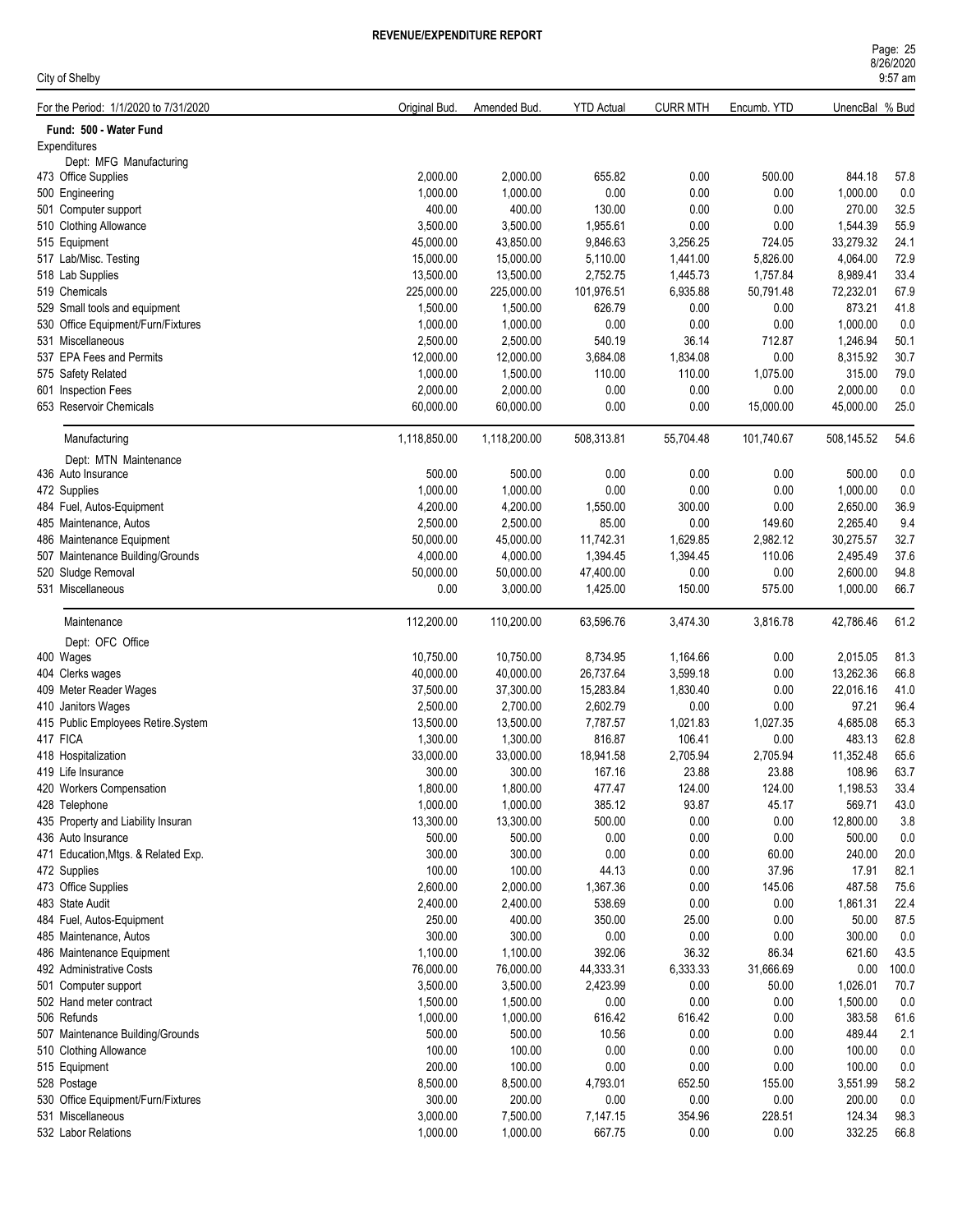| Page: 26  |  |  |
|-----------|--|--|
| 8/26/2020 |  |  |
| $9:57$ am |  |  |

| City of Shelby                              |               |               |                   |                 |             |                 | 9:57 am |
|---------------------------------------------|---------------|---------------|-------------------|-----------------|-------------|-----------------|---------|
| For the Period: 1/1/2020 to 7/31/2020       | Original Bud. | Amended Bud.  | <b>YTD Actual</b> | <b>CURR MTH</b> | Encumb. YTD | UnencBal % Bud  |         |
| Fund: 500 - Water Fund                      |               |               |                   |                 |             |                 |         |
| Expenditures                                |               |               |                   |                 |             |                 |         |
| Dept: OFC Office                            |               |               |                   |                 |             |                 |         |
| 575 Safety Related                          | 400.00        | 300.00        | 66.25             | 0.00            | 200.00      | 33.75           | 88.8    |
| 584 GAAP Conversion                         | 2,100.00      | 2,100.00      | 2,542.00          | 467.00          | 0.00        | $-442.00$       | 121.0   |
| 604 Temporary Labor Services                | 1,500.00      | 0.00          | 0.00              | 0.00            | 0.00        | 0.00            | 0.0     |
| 612 Easements                               | 1,700.00      | 1,700.00      | 0.00              | 0.00            | 1,700.00    | 0.00            | 100.0   |
| 617 Leases-Equipment                        | 250.00        | 250.00        | 0.00              | 0.00            | 0.00        | 250.00          | 0.0     |
| Office                                      | 264,050.00    | 266,300.00    | 147,727.67        | 19,155.70       | 38,255.90   | 80,316.43       | 69.8    |
| Expenditures                                | 2,051,775.00  | 2,051,375.00  | 966,316.91        | 109,445.65      | 167,835.33  | 917,222.76      | 55.3    |
| Net Effect for Water Fund                   | $-191,475.00$ | $-191,075.00$ | 69,471.01         | 94,917.92       | 167,835.33  | $-92,710.68$    | 51.5    |
| Change in Fund Balance:                     |               |               | 69,471.01         |                 |             |                 |         |
| Fund: 501 - Water Treatment Plant Const.    |               |               |                   |                 |             |                 |         |
|                                             |               |               |                   |                 |             |                 |         |
| Revenues<br>Dept: CFS Charges for services  |               |               |                   |                 |             |                 |         |
| 154 Collections                             | 300,000.00    | 300,000.00    | 175,652.05        | 25,622.93       | 0.00        | 124,347.95      | 58.6    |
|                                             |               |               |                   |                 |             |                 |         |
| Charges for services                        | 300,000.00    | 300,000.00    | 175,652.05        | 25,622.93       | 0.00        | 124,347.95      | 58.6    |
|                                             | 300,000.00    | 300,000.00    |                   | 25,622.93       | 0.00        | 124,347.95      | 58.6    |
| Revenues                                    |               |               | 175,652.05        |                 |             |                 |         |
| Expenditures                                |               |               |                   |                 |             |                 |         |
| Dept: DBT Debt Payment                      |               |               |                   |                 |             |                 |         |
| 503 Note/Loan Payment                       | 278,000.00    | 278,110.00    | 278,109.35        | 140,004.15      | 0.00        | 0.65            | 100.0   |
| 505 Interest Expense                        | 10,000.00     | 9,890.00      | 9,652.11          | 3,876.58        | 0.00        | 237.89          | 97.6    |
| Debt Payment                                | 288,000.00    | 288,000.00    | 287,761.46        | 143,880.73      | 0.00        | 238.54          | 99.9    |
| Dept: WTP Water Treatment Plant             |               |               |                   |                 |             |                 |         |
| 483 State Audit                             | 500.00        | 500.00        | 103.29            | 0.00            | 0.00        | 396.71          | 20.7    |
| 492 Administrative Costs                    | 15,000.00     | 15,000.00     | 8,750.00          | 1,250.00        | 6,250.00    | 0.00            | 100.0   |
| 500 Engineering                             | 10,000.00     | 10,000.00     | 0.00              | 0.00            | 0.00        | 10,000.00       | 0.0     |
| 515 Equipment                               | 10,000.00     | 10,000.00     | 3,402.00          | 0.00            | 245.00      | 6,353.00        | 36.5    |
| 531 Miscellaneous                           | 10,000.00     | 10,000.00     | 0.00              | 0.00            | 0.00        | 10,000.00       | 0.0     |
| 536 Construction                            | 5,000.00      | 5,000.00      | 0.00              | 0.00            | 0.00        | 5,000.00        | 0.0     |
|                                             |               |               |                   |                 |             |                 |         |
| <b>Water Treatment Plant</b>                | 50,500.00     | 50,500.00     | 12,255.29         | 1,250.00        | 6,495.00    | 31,749.71       | 37.1    |
| Expenditures                                | 338,500.00    | 338,500.00    | 300,016.75        | 145,130.73      | 6,495.00    | 31,988.25       | 90.6    |
| Net Effect for Water Treatment Plant Const. | $-38,500.00$  | $-38,500.00$  | $-124,364.70$     | $-119,507.80$   | 6,495.00    | 92,359.70 339.9 |         |
| Change in Fund Balance:                     |               |               | $-124,364.70$     |                 |             |                 |         |
| Fund: 502 - Water Capital Improvement       |               |               |                   |                 |             |                 |         |
| Revenues                                    |               |               |                   |                 |             |                 |         |
| Dept: CFS Charges for services              |               |               |                   |                 |             |                 |         |
| 154 Collections                             | 285,000.00    | 285,000.00    | 166,235.54        | 27,876.89       | 0.00        | 118,764.46      | 58.3    |
| Charges for services                        | 285,000.00    | 285,000.00    | 166,235.54        | 27,876.89       | 0.00        | 118,764.46      | 58.3    |
|                                             |               |               |                   |                 |             |                 |         |
| Revenues                                    | 285,000.00    | 285,000.00    | 166,235.54        | 27,876.89       | 0.00        | 118,764.46      | 58.3    |
| Expenditures                                |               |               |                   |                 |             |                 |         |
| Dept: DBT Debt Payment                      |               |               |                   |                 |             |                 |         |
| 503 Note/Loan Payment                       | 18,300.00     | 18,300.00     | 9,147.75          | 0.00            | 0.00        | 9,152.25        | 50.0    |
| Debt Payment                                | 18,300.00     | 18,300.00     | 9,147.75          | 0.00            | 0.00        | 9,152.25        | 50.0    |
| Dept: WCI Water Capital Improvement         |               |               |                   |                 |             |                 |         |
| 483 State Audit                             | 2,000.00      | 2,000.00      | 414.23            | 0.00            | 0.00        | 1,585.77        | 20.7    |
| 490 Hydrants                                | 10,000.00     | 10,000.00     | 0.00              | 0.00            | 9,967.97    | 32.03           | 99.7    |
|                                             |               |               |                   |                 |             |                 |         |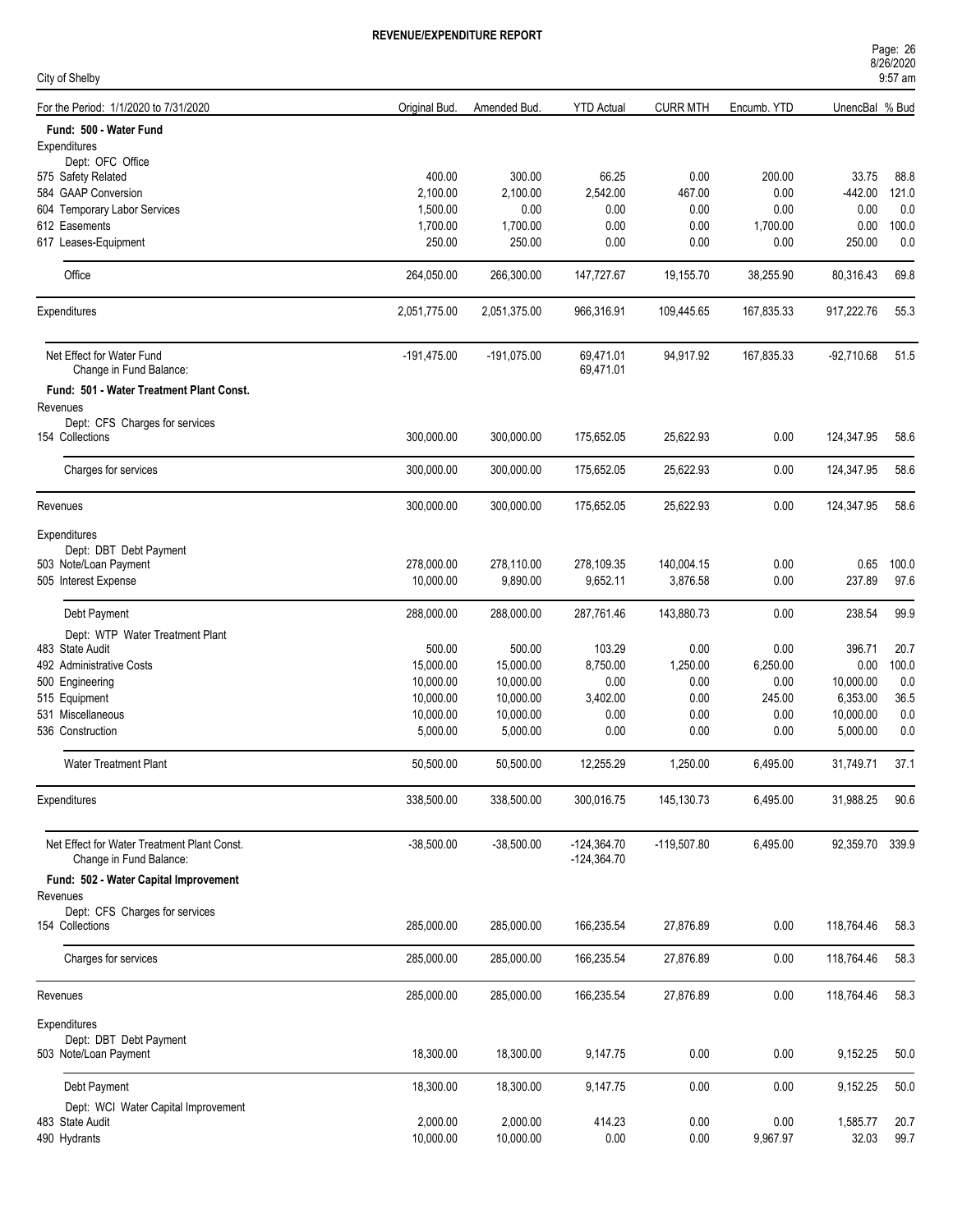| Page: 27            |  |  |
|---------------------|--|--|
| 8/26/2020           |  |  |
| $0.57 \, \text{nm}$ |  |  |

| City of Shelby                             |                     |               |                   |                 |             |                   | 9:57 am |
|--------------------------------------------|---------------------|---------------|-------------------|-----------------|-------------|-------------------|---------|
| For the Period: 1/1/2020 to 7/31/2020      | <b>Original Bud</b> | Amended Bud.  | <b>YTD Actual</b> | <b>CURR MTH</b> | Encumb. YTD | UnencBal % Bud    |         |
| Fund: 502 - Water Capital Improvement      |                     |               |                   |                 |             |                   |         |
| Expenditures                               |                     |               |                   |                 |             |                   |         |
| Dept: WCI Water Capital Improvement        |                     |               |                   |                 |             |                   |         |
| 492 Administrative Costs                   | 14,250.00           | 14,250.00     | 8,312.50          | 1,187.50        | 5,937.50    | 0.00              | 100.0   |
| 500 Engineering                            | 10,000.00           | 10,000.00     | 0.00              | 0.00            | 0.00        | 10,000.00         | 0.0     |
| 515 Equipment                              | 75,000.00           | 75,000.00     | 69,965.00         | 10,000.00       | 0.00        | 5,035.00          | 93.3    |
| 531 Miscellaneous                          | 25,000.00           | 25,000.00     | 4,050.00          | 4,050.00        | 0.00        | 20,950.00         | 16.2    |
| 536 Construction                           | 195,000.00          | 195,000.00    | 0.00              | 0.00            | 0.00        | 195,000.00        | 0.0     |
| 563 Street Valves                          | 5,000.00            | 5,000.00      | 1,024.59          | 0.00            | 3,900.00    | 75.41             | 98.5    |
| 615 Waterline Replacement                  | 20,000.00           | 20,000.00     | 331.60            | 0.00            | 0.00        | 19,668.40         | 1.7     |
| Water Capital Improvement                  | 356,250.00          | 356,250.00    | 84,097.92         | 15,237.50       | 19,805.47   | 252,346.61        | 29.2    |
| Expenditures                               | 374,550.00          | 374,550.00    | 93,245.67         | 15,237.50       | 19,805.47   | 261,498.86        | 30.2    |
| Net Effect for Water Capital Improvement   | $-89,550.00$        | $-89,550.00$  | 72,989.87         | 12,639.39       | 19,805.47   | $-142,734.40$     | $-59.4$ |
| Change in Fund Balance:                    |                     |               | 72,989.87         |                 |             |                   |         |
| Fund: 600 - Electric Fund                  |                     |               |                   |                 |             |                   |         |
| Revenues                                   |                     |               |                   |                 |             |                   |         |
| Dept: CFS Charges for services             |                     |               |                   |                 |             |                   |         |
| 154 Collections                            | 11,060,000.00       | 11,060,000.00 | 5,621,622.45      | 788,601.92      | 0.00        | 5,438,377.55      | 50.8    |
| 159 Other services                         | 0.00                | 0.00          | 35.00             | 35.00           | 0.00        | $-35.00$          | 0.0     |
| 161 Labor and Material                     | 16,000.00           | 16,000.00     | 49,862.70         | 292.58          | 0.00        | $-33,862.70$      | 311.6   |
| 162 On & Off                               | 14,000.00           | 14,000.00     | 4,695.62          | 1,900.00        | 0.00        | 9,304.38          | 33.5    |
| Charges for services                       | 11,090,000.00       | 11,090,000.00 | 5,676,215.77      | 790,829.50      | 0.00        | 5,413,784.23      | 51.2    |
| Dept: MIS Miscellaneous                    |                     |               |                   |                 |             |                   |         |
| 200 Interest                               | 98,000.00           | 98,000.00     | 46,158.93         | 13,853.36       | 0.00        | 51,841.07         | 47.1    |
| 201 Donations                              | 3,700.00            | 3,700.00      | 2,218.01          | 327.00          | 0.00        | 1,481.99          | 59.9    |
| 202 Rent                                   | 51,750.00           | 51,750.00     | 23,691.98         | 360.00          | 0.00        | 28,058.02         | 45.8    |
| 204 Sale of Scrap                          | 3,500.00            | 3,500.00      | 649.49            | 144.40          | 0.00        | 2,850.51          | 18.6    |
|                                            |                     |               |                   |                 |             |                   |         |
| 205 Miscellaneous Income                   | 22,000.00           | 22,000.00     | 139,832.86        | 115,279.25      | 0.00        | $-117,832.86$     | 635.6   |
| 209 Kwh Tax-Electric                       | 35,000.00           | 35,000.00     | 15,534.39         | $-888.29$       | 90,000.00   | -70,534.39        | 301.5   |
| Miscellaneous                              | 213,950.00          | 213,950.00    | 228,085.66        | 129,075.72      | 90,000.00   | $-104, 135.66$    | 148.7   |
| Dept: TRS Transfers                        |                     |               |                   |                 |             |                   |         |
| 241 Transfers Miscellaneous                | 1,000.00            | 1,000.00      | 2,181.80          | 0.00            | 0.00        | $-1,181.80$ 218.2 |         |
| Transfers                                  | 1,000.00            | 1,000.00      | 2,181.80          | 0.00            | 0.00        | $-1,181.80$ 218.2 |         |
| Revenues                                   | 11,304,950.00       | 11,304,950.00 | 5,906,483.23      | 919,905.22      | 90,000.00   | 5,308,466.77      | 53.0    |
|                                            |                     |               |                   |                 |             |                   |         |
| Expenditures<br>Dept: CAP Capital Projects |                     |               |                   |                 |             |                   |         |
| 500 Engineering                            | 75,000.00           | 75,000.00     | 3,823.00          | 450.00          | 25,499.00   | 45,678.00         | 39.1    |
| 507 Maintenance Building/Grounds           | 10,000.00           | 10,000.00     | 0.00              | $0.00\,$        | 0.00        | 10,000.00         | 0.0     |
| 515 Equipment                              | 75,000.00           | 75,000.00     | 43,982.45         | 18,667.45       | 10,522.00   | 20,495.55         | 72.7    |
|                                            |                     |               |                   |                 |             |                   |         |
| 531 Miscellaneous                          | 405,000.00          | 405,000.00    | 350,850.00        | 850.00          | 46,958.50   | 7,191.50          | 98.2    |
| 536 Construction                           | 45,000.00           | 45,000.00     | 21,637.00         | 21,637.00       | 0.00        | 23,363.00         | 48.1    |
| <b>Capital Projects</b>                    | 610,000.00          | 610,000.00    | 420,292.45        | 41,604.45       | 82,979.50   | 106,728.05        | 82.5    |
| Dept: CPO Capital Projects Office          |                     |               |                   |                 |             |                   |         |
| 507 Maintenance Building/Grounds           | 3,000.00            | 3,000.00      | 0.00              | 0.00            | 0.00        | 3,000.00          | $0.0\,$ |
| 530 Office Equipment/Furn/Fixtures         | 55,000.00           | 55,000.00     | 4,531.54          | 0.00            | 0.00        | 50,468.46         | 8.2     |
| Capital Projects Office                    | 58,000.00           | 58,000.00     | 4,531.54          | 0.00            | 0.00        | 53,468.46         | 7.8     |
| Dept: DCP Distribution Capital Projects    |                     |               |                   |                 |             |                   |         |
| 500 Engineering                            | 0.00                | 15,000.00     | 0.00              | 0.00            | 15,000.00   | 0.00              | 100.0   |
| 507 Maintenance Building/Grounds           | 5,000.00            | 5,000.00      | 4,470.00          | 0.00            | 0.00        | 530.00            | 89.4    |
| 515 Equipment                              | 50,000.00           | 50,000.00     | 16,300.00         | 0.00            | 9,188.54    | 24,511.46         | 51.0    |
| 521 Meters and Related Supplies            | 30,000.00           | 30,000.00     | 221.34            | 0.00            | 0.00        | 29,778.66         | 0.7     |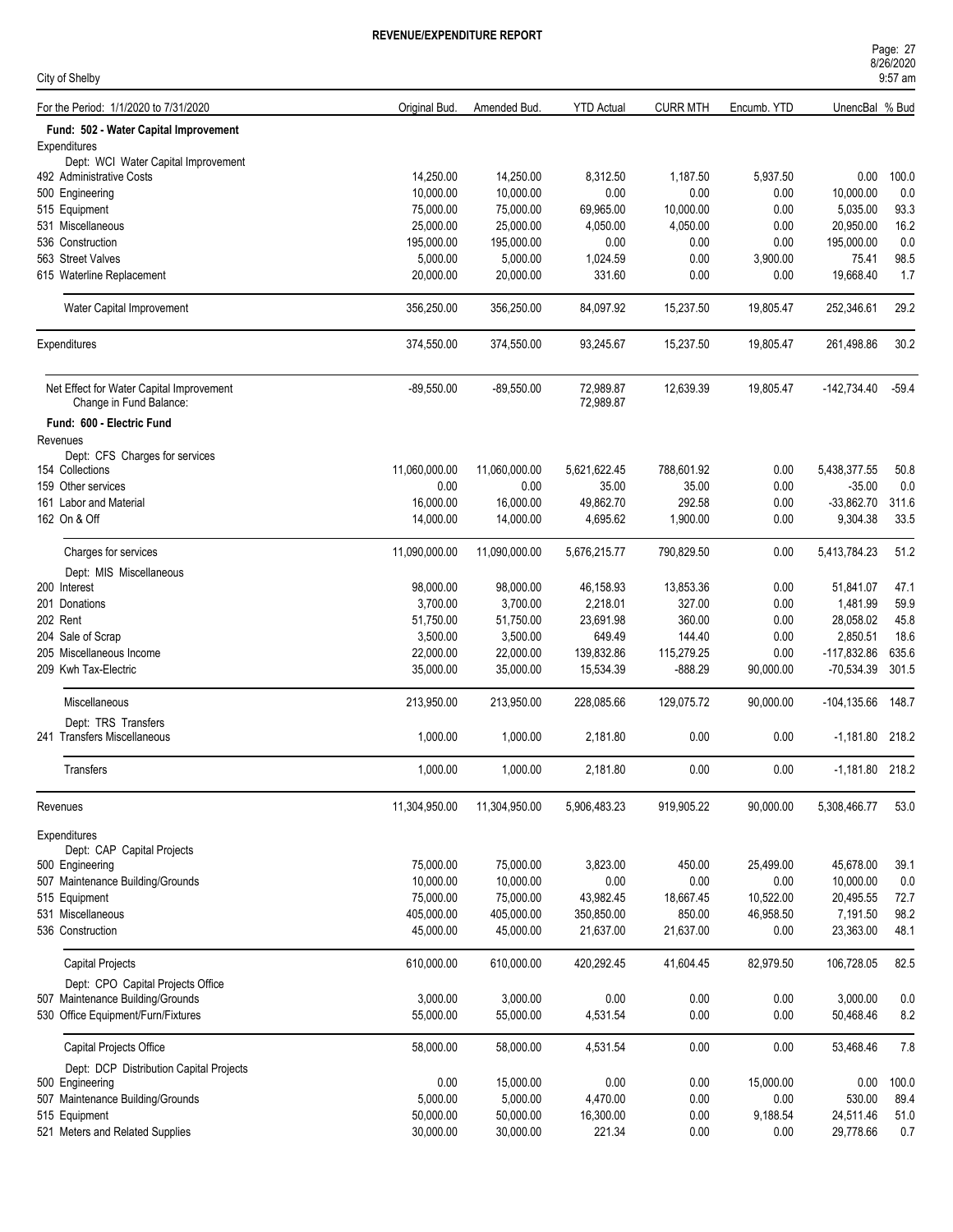| Page: 28  |  |
|-----------|--|
| 8/26/2020 |  |
| $9:57$ am |  |

|          | City of Shelby                          |               |              |                   |                 |             |                | 9:57 am |
|----------|-----------------------------------------|---------------|--------------|-------------------|-----------------|-------------|----------------|---------|
|          | For the Period: 1/1/2020 to 7/31/2020   | Original Bud. | Amended Bud. | <b>YTD Actual</b> | <b>CURR MTH</b> | Encumb. YTD | UnencBal % Bud |         |
|          | Fund: 600 - Electric Fund               |               |              |                   |                 |             |                |         |
|          | Expenditures                            |               |              |                   |                 |             |                |         |
|          | Dept: DCP Distribution Capital Projects |               |              |                   |                 |             |                |         |
|          | 531 Miscellaneous                       | 5,000.00      | 5,000.00     | 0.00              | 0.00            | 0.00        | 5,000.00       | 0.0     |
|          | 539 Traffic Signals                     | 10,000.00     | 10,000.00    | 4,861.00          | 0.00            | 1,845.00    | 3,294.00       | 67.1    |
|          | 572 System Upgrades                     | 125,000.00    | 125,000.00   | 134,437.80        | 115,188.50      | 7.13        | $-9,444.93$    | 107.6   |
|          | 588 Bucket Truck                        | 230,000.00    | 230,000.00   | 0.00              | 0.00            | 203,465.00  | 26,535.00      | 88.5    |
|          | 611 North Side Sub Station              | 10,000.00     | 10,000.00    | 170.44            | 0.00            | 257.52      | 9,572.04       | 4.3     |
|          | <b>Distribution Capital Projects</b>    | 465,000.00    | 480,000.00   | 160,460.58        | 115,188.50      | 229,763.19  | 89,776.23      | 81.3    |
|          | Dept: DIS Distribution                  |               |              |                   |                 |             |                |         |
|          | 400 Wages                               | 480,000.00    | 480,000.00   | 271,531.93        | 35,135.21       | 0.00        | 208,468.07     | 56.6    |
|          | 415 Public Employees Retire.System      | 65,000.00     | 65,000.00    | 35,608.73         | 4,757.65        | 4,774.44    | 24,616.83      | 62.1    |
| 417 FICA |                                         | 7,000.00      | 7,000.00     | 3,937.25          | 509.45          | 0.00        | 3,062.75       | 56.2    |
|          | 418 Hospitalization                     | 120,000.00    | 120,000.00   | 70,584.15         | 10,083.45       | 10,083.45   | 39,332.40      | 67.2    |
|          | 419 Life Insurance                      | 1,500.00      | 1,500.00     | 646.80            | 92.40           | 92.39       | 760.81         | 49.3    |
|          | 420 Workers Compensation                | 8,000.00      | 8,000.00     | 3,571.05          | 551.50          | 551.50      | 3,877.45       | 51.5    |
|          | 421 Unemployment                        | 6,000.00      | 6,000.00     | 0.00              | 0.00            | 0.00        | 6,000.00       | 0.0     |
|          | 427 Water and Sewer                     | 750.00        | 750.00       | 420.54            | 0.00            | 60.39       | 269.07         | 64.1    |
|          | 428 Telephone                           | 4,200.00      | 4,200.00     | 2,913.41          | 760.65          | 180.61      | 1,105.98       | 73.7    |
|          | 429 Propane                             | 500.00        | 500.00       | 354.00            | 96.00           | 24.00       | 122.00         | 75.6    |
|          | 435 Property and Liability Insuran      | 16,000.00     | 16,000.00    | 0.00              | 0.00            | 0.00        | 16,000.00      | 0.0     |
|          | 436 Auto Insurance                      | 4,600.00      | 4,600.00     | 0.00              | 0.00            | 0.00        | 4,600.00       | 0.0     |
|          | 471 Education, Mtgs. & Related Exp.     | 14,000.00     | 9,000.00     | 1,232.00          | 0.00            | 0.00        | 7,768.00       | 13.7    |
|          | 472 Supplies                            | 3,500.00      | 3,500.00     | 1,820.03          | 197.34          | 451.76      | 1,228.21       | 64.9    |
|          | 473 Office Supplies                     | 500.00        | 500.00       | 0.00              | 0.00            | 0.00        | 500.00         | 0.0     |
|          | 484 Fuel, Autos-Equipment               | 18,000.00     | 18,000.00    | 6,655.84          | 1,200.00        | 0.00        | 11,344.16      | 37.0    |
|          | 485 Maintenance, Autos                  | 5,000.00      | 5,000.00     | 1,984.55          | 361.45          | 829.05      | 2,186.40       | 56.3    |
|          | 486 Maintenance Equipment               | 21,000.00     | 21,000.00    | 13,187.32         | 3,581.08        | 0.00        | 7,812.68       | 62.8    |
|          | 500 Engineering                         | 25,000.00     | 50,000.00    | 18,009.12         | 8,849.78        | 25,095.88   | 6,895.00       | 86.2    |
|          | 507 Maintenance Building/Grounds        | 4,000.00      | 4,000.00     | 3,314.16          | 140.00          | 215.00      | 470.84         | 88.2    |
|          | 510 Clothing Allowance                  | 1,200.00      | 1,200.00     | 0.00              | 0.00            | 0.00        | 1,200.00       | 0.0     |
|          | 512 Tree trimming/removal               | 65,000.00     | 65,000.00    | 14,006.88         | 14,006.88       | 18,250.00   | 32,743.12      | 49.6    |
|          | 515 Equipment                           | 5,000.00      | 5,000.00     | 0.00              | 0.00            | 0.00        | 5,000.00       | 0.0     |
|          | 517 Lab/Misc. Testing                   | 12,000.00     | 12,000.00    | 0.00              | 0.00            | 0.00        | 12,000.00      | 0.0     |
|          | 521 Meters and Related Supplies         | 10,000.00     | 10,000.00    | 1,419.63          | 0.00            | 0.00        | 8,580.37       | 14.2    |
|          | 527 Transformers, Pad Mount             | 20,000.00     | 20,000.00    | 3,075.00          | 0.00            | 0.00        | 16,925.00      | 15.4    |
|          | 529 Small tools and equipment           | 9,000.00      | 9,000.00     | 7,942.29          | 0.00            | 936.44      | 121.27         | 98.7    |
|          | 530 Office Equipment/Furn/Fixtures      | 1,000.00      | 1,000.00     | 0.00              | 0.00            | 0.00        | 1,000.00       | 0.0     |
|          | 531 Miscellaneous                       | 12,000.00     | 12,000.00    | 9,549.97          | 183.28          | 132.72      | 2,317.31       | 80.7    |
|          | 539 Traffic Signals                     | 7,000.00      | 7,000.00     | 2,320.49          | 360.07          | 73.51       | 4,606.00       | 34.2    |
|          | 542 Utility Poles                       | 30,000.00     | 30,000.00    | 21,635.00         | 21,635.00       | 2,779.00    | 5,586.00       | 81.4    |
|          | 543 Maintenance substation              | 25,000.00     | 25,000.00    | 14,350.32         | 7,135.00        | 0.00        | 10,649.68      | 57.4    |
|          | 550 Overhead distribution supplies      | 35,000.00     | 35,000.00    | 18,245.89         | 4,941.83        | 16,289.74   | 464.37         | 98.7    |
|          | 551 Underground Distrib. Supplies       | 30,000.00     | 30,000.00    | 25,727.64         | 11,570.32       | 2,335.84    | 1,936.52       | 93.5    |
|          | 552 Transformers, Pole Mount            | 40,000.00     | 40,000.00    | 25,574.90         | 0.00            | 1,175.00    | 13,250.10      | 66.9    |
|          | 553 Street Lighting                     | 7,500.00      | 7,500.00     | 2,276.00          | 0.00            | 2,762.91    | 2,461.09       | 67.2    |
|          | 554 Security Lighting                   | 5,000.00      | 5,000.00     | 3,885.75          | 660.00          | 0.00        | 1,114.25       | 77.7    |
|          | 575 Safety Related                      | 15,000.00     | 15,000.00    | 10,500.34         | 2,018.87        | 2,013.04    | 2,486.62       | 83.4    |
|          | Distribution                            | 1,134,250.00  | 1,154,250.00 | 596,280.98        | 128,827.21      | 89,106.67   | 468,862.35     | 59.4    |
|          | Dept: MFG Manufacturing                 |               |              |                   |                 |             |                |         |
|          | 400 Wages                               | 125,000.00    | 125,000.00   | 76,292.24         | 12,184.03       | 0.00        | 48,707.76      | 61.0    |
|          | 415 Public Employees Retire.System      | 17,000.00     | 17,000.00    | 9,838.03          | 1,282.24        | 1,282.22    | 5,879.75       | 65.4    |
| 417 FICA |                                         | 2,000.00      | 2,000.00     | 1,106.23          | 176.66          | 0.00        | 893.77         | 55.3    |
|          | 418 Hospitalization                     | 40,000.00     | 40,000.00    | 17,214.19         | 2,459.17        | 2,459.18    | 20,326.63      | 49.2    |
|          | 419 Life Insurance                      | 300.00        | 300.00       | 168.00            | 24.00           | 24.00       | 108.00         | 64.0    |
|          | 420 Workers Compensation                | 2,500.00      | 2,500.00     | 1,121.81          | 172.50          | 172.50      | 1,205.69       | 51.8    |
|          | 425 Natural Gas                         | 8,500.00      | 8,500.00     | 4,846.00          | 246.36          | 500.00      | 3,154.00       | 62.9    |
|          | 427 Water and Sewer                     | 1,500.00      | 1,500.00     | 614.24            | 104.46          | 400.00      | 485.76         | 67.6    |
|          | 428 Telephone                           | 500.00        | 500.00       | 135.74            | 19.39           | 180.61      | 183.65         | 63.3    |
|          | 435 Property and Liability Insuran      | 32,000.00     | 32,000.00    | 0.00              | 0.00            | 0.00        | 32,000.00      | $0.0\,$ |
|          |                                         |               |              |                   |                 |             |                |         |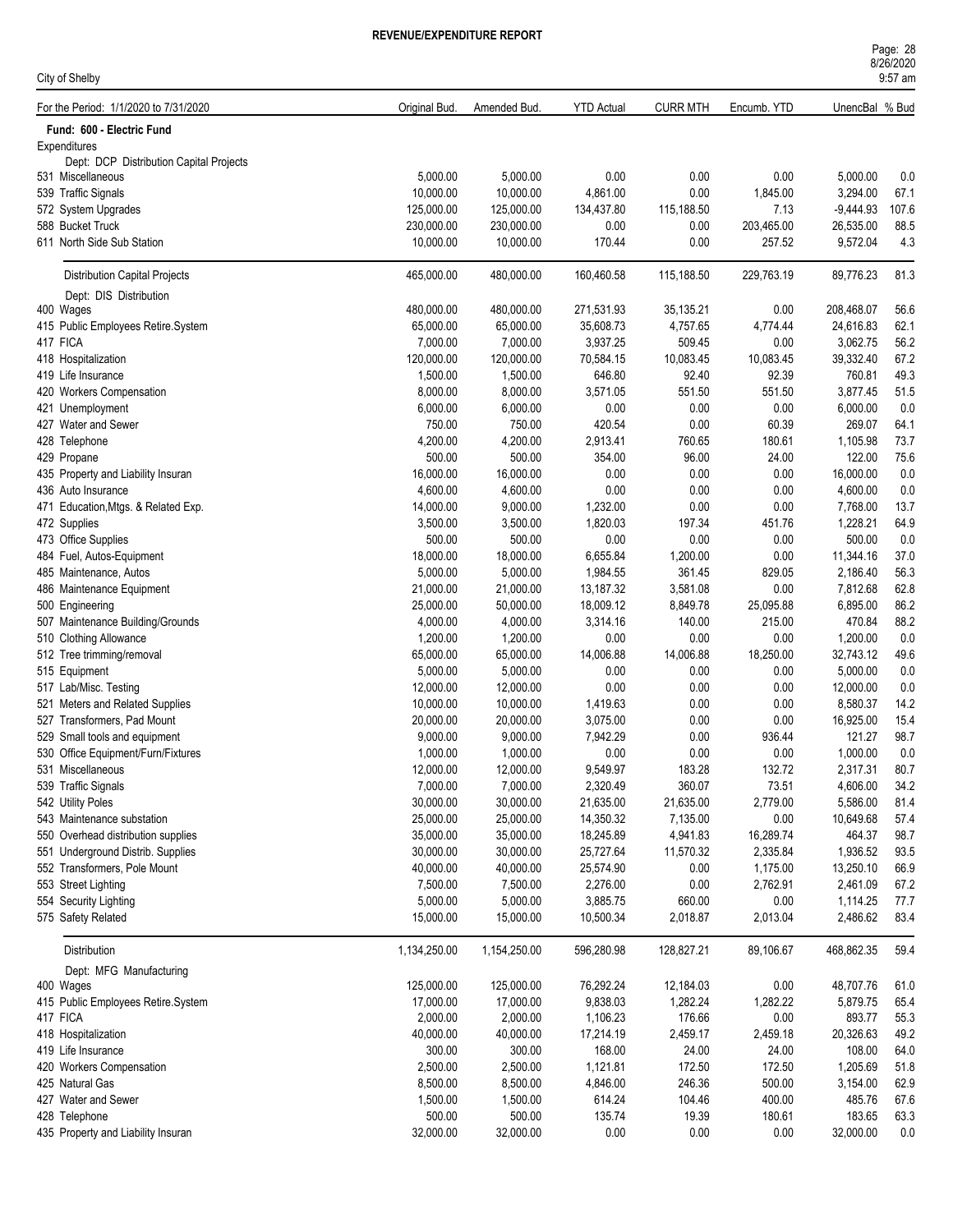| Page: 29  |  |
|-----------|--|
| 8/26/2020 |  |
| $9.57$ am |  |

| City of Shelby                                            |                  |                      |                    |                 |               |                  | 9:57 am      |
|-----------------------------------------------------------|------------------|----------------------|--------------------|-----------------|---------------|------------------|--------------|
| For the Period: 1/1/2020 to 7/31/2020                     | Original Bud.    | Amended Bud.         | <b>YTD Actual</b>  | <b>CURR MTH</b> | Encumb. YTD   | UnencBal % Bud   |              |
| Fund: 600 - Electric Fund                                 |                  |                      |                    |                 |               |                  |              |
| Expenditures                                              |                  |                      |                    |                 |               |                  |              |
| Dept: MFG Manufacturing                                   | 1,100.00         | 1,100.00             | 0.00               | 0.00            | 0.00          | 1,100.00         | 0.0          |
| 436 Auto Insurance<br>471 Education, Mtgs. & Related Exp. | 3,000.00         | 3,000.00             | 0.00               | 0.00            | 0.00          | 3,000.00         | 0.0          |
| 472 Supplies                                              | 1,500.00         | 1,500.00             | 857.58             | 54.90           | 637.92        | 4.50             | 99.7         |
| 473 Office Supplies                                       | 300.00           | 300.00               | 168.86             | 0.00            | 0.00          | 131.14           | 56.3         |
| 500 Engineering                                           | 9,000.00         | 9,000.00             | 1,664.00           | 0.00            | 0.00          | 7,336.00         | 18.5         |
| 501 Computer support                                      | 16,000.00        | 16,000.00            | 10,293.50          | 3,284.50        | 3,284.50      | 2,422.00         | 84.9         |
| 510 Clothing Allowance                                    | 400.00           | 400.00               | 0.00               | 0.00            | 0.00          | 400.00           | 0.0          |
| 515 Equipment                                             | 3,500.00         | 3,500.00             | 547.89             | 54.69           | 409.24        | 2,542.87         | 27.3         |
| 517 Lab/Misc. Testing                                     | 3,500.00         | 3,500.00             | 340.00             | 0.00            | 1,530.00      | 1,630.00         | 53.4         |
| 523 Purchase power                                        | 9,800,000.00     | 9,800,000.00         | 4,742,599.16       | 685,364.43      | 875,000.00    | 4,182,400.84     | 57.3         |
| 526 Diesel Fuel                                           | 60,000.00        | 59,000.00            | 5,041.33           | 2,334.82        | 40,000.00     | 13,958.67        | 76.3         |
| 528 Postage                                               | 100.00           | 100.00               | 60.00              | 0.00            | 0.00          | 40.00            | 60.0         |
| 529 Small tools and equipment                             | 1,000.00         | 1,000.00             | 881.13             | 398.04          | 0.00          | 118.87           | 88.1         |
| 530 Office Equipment/Furn/Fixtures                        | 1,000.00         | 1,000.00             | 0.00               | 0.00            | 0.00          | 1,000.00         | 0.0          |
| 531 Miscellaneous                                         | 2,000.00         | 2,000.00             | 576.00             | 0.00            | 41.46         | 1,382.54         | 30.9         |
| 537 EPA Fees and Permits                                  | 600.00           | 1,100.00             | 0.00               | 0.00            | 900.00        | 200.00           | 81.8         |
| 575 Safety Related                                        | 700.00           | 700.00               | 0.00               | 0.00            | 575.00        | 125.00           | 82.1         |
| 617 Leases-Equipment                                      | 0.00             | 1,000.00             | 232.86             | 41.39           | 201.90        | 565.24           | 43.5         |
| Manufacturing                                             | 10,133,000.00    | 10,133,500.00        | 4,874,598.79       | 708,201.58      | 927,598.53    | 4,331,302.68     | 57.3         |
| Dept: MTN Maintenance                                     |                  |                      |                    |                 |               |                  |              |
| 471 Education, Mtgs. & Related Exp.                       | 0.00             | 0.00                 | 0.00               | 0.00            | 0.01          | $-0.01$          | 0.0          |
| 485 Maintenance, Autos                                    | 4,000.00         | 4,000.00             | 2,114.43           | 19.50           | 250.00        | 1,635.57         | 59.1         |
| 486 Maintenance Equipment                                 | 45,000.00        | 44,000.00            | 17,073.11          | 266.30          | 16,293.96     | 10,632.93        | 75.8         |
| 507 Maintenance Building/Grounds                          | 7,500.00         | 7,500.00             | 1,142.52           | 154.22          | 6,295.97      | 61.51            | 99.2         |
| 540 Hazardous Material Control                            | 5,000.00         | 4,500.00             | 0.00               | 0.00            | 0.00          | 4,500.00         | 0.0          |
| 575 Safety Related                                        | 0.00             | 1,000.00             | 0.00               | 0.00            | 575.00        | 425.00           | 57.5         |
| Maintenance                                               | 61,500.00        | 61,000.00            | 20,330.06          | 440.02          | 23,414.94     | 17,255.00        | 71.7         |
| Dept: OFC Office                                          |                  |                      |                    |                 |               |                  |              |
| 400 Wages                                                 | 62,000.00        | 62,000.00            | 32,930.95          | 4,392.46        | 0.00          | 29,069.05        | 53.1         |
| 404 Clerks wages                                          | 126,000.00       | 126,000.00           | 59,122.02          | 7,777.05        | 0.00          | 66,877.98        | 46.9         |
| 410 Janitors Wages                                        | 14,000.00        | 14,500.00            | 14,232.70          | 0.00            | 0.00          | 267.30           | 98.2         |
| 415 Public Employees Retire.System                        | 28,500.00        | 28,500.00            | 14,874.83          | 1,909.65        | 1,921.42      | 11,703.75        | 58.9         |
| 417 FICA                                                  | 3,250.00         | 3,250.00             | 1,509.46           | 199.75          | 0.00          | 1,740.54         | 46.4         |
| 418 Hospitalization                                       | 64,000.00        | 64,000.00            | 37,764.65          | 5,394.95        | 5,394.95      | 20,840.40        | 67.4         |
| 419 Life Insurance                                        | 400.00           | 400.00               | 212.52             | 30.36           | 30.36         | 157.12           | 60.7         |
| 420 Workers Compensation                                  | 3,550.00         | 3,550.00             | 1,226.79           | 244.50          | 244.50        | 2,078.71         | 41.4<br>87.6 |
| 421 Unemployment<br>428 Telephone                         | 0.00<br>1,500.00 | 1,250.00<br>1,500.00 | 1,095.00<br>770.15 | 0.00<br>187.75  | 0.00<br>90.32 | 155.00<br>639.53 | 57.4         |
| 435 Property and Liability Insuran                        | 22,000.00        | 22,000.00            | 1,600.00           | 0.00            | 0.00          | 20,400.00        | 7.3          |
| 436 Auto Insurance                                        | 500.00           | 500.00               | 0.00               | 0.00            | 0.00          | 500.00           | 0.0          |
| 471 Education, Mtgs. & Related Exp.                       | 1,200.00         | 1,200.00             | 0.00               | 0.00            | 270.00        | 930.00           | 22.5         |
| 472 Supplies                                              | 150.00           | 250.00               | 0.00               | 0.00            | 162.11        | 87.89            | 64.8         |
| 473 Office Supplies                                       | 6,000.00         | 6,000.00             | 2,562.96           | 0.00            | 859.35        | 2,577.69         | 57.0         |
| 483 State Audit                                           | 13,200.00        | 13,200.00            | 2,949.63           | 0.00            | 0.00          | 10,250.37        | 22.3         |
| 484 Fuel, Autos-Equipment                                 | 600.00           | 600.00               | 350.00             | 50.00           | 0.00          | 250.00           | 58.3         |
| 485 Maintenance, Autos                                    | 350.00           | 350.00               | 0.00               | 0.00            | 0.00          | 350.00           | 0.0          |
| 486 Maintenance Equipment                                 | 2,000.00         | 2,000.00             | 964.02             | 72.62           | 172.66        | 863.32           | 56.8         |
| 492 Administrative Costs                                  | 550,000.00       | 550,000.00           | 320,833.31         | 45,833.33       | 229,166.69    | 0.00             | 100.0        |
| 500 Engineering                                           | 500.00           | 500.00               | 0.00               | 0.00            | 300.00        | 200.00           | 60.0         |
| 501 Computer support                                      | 9,000.00         | 7,500.00             | 4,927.97           | 0.00            | 300.00        | 2,272.03         | 69.7         |
| 502 Hand meter contract                                   | 4,100.00         | 4,100.00             | 0.00               | 0.00            | 0.00          | 4,100.00         | 0.0          |
| 506 Refunds                                               | 3,000.00         | 3,000.00             | 1,571.09           | 17.90           | 0.00          | 1,428.91         | 52.4         |
| 507 Maintenance Building/Grounds                          | 450.00           | 450.00               | 21.13              | 0.00            | 0.00          | 428.87           | 4.7          |
| 508 Real estate taxes                                     | 1,500.00         | 2,500.00             | 1,815.94           | 0.00            | 638.90        | 45.16            | 98.2         |
| 510 Clothing Allowance                                    | 150.00           | 150.00               | 0.00               | 0.00            | 0.00          | 150.00           | 0.0          |
| 515 Equipment                                             | 500.00           | 500.00               | 0.00               | 0.00            | 0.00          | 500.00           | 0.0          |
| 528 Postage                                               | 16,000.00        | 16,000.00            | 9,486.00           | 1,305.00        | 300.00        | 6,214.00         | 61.2         |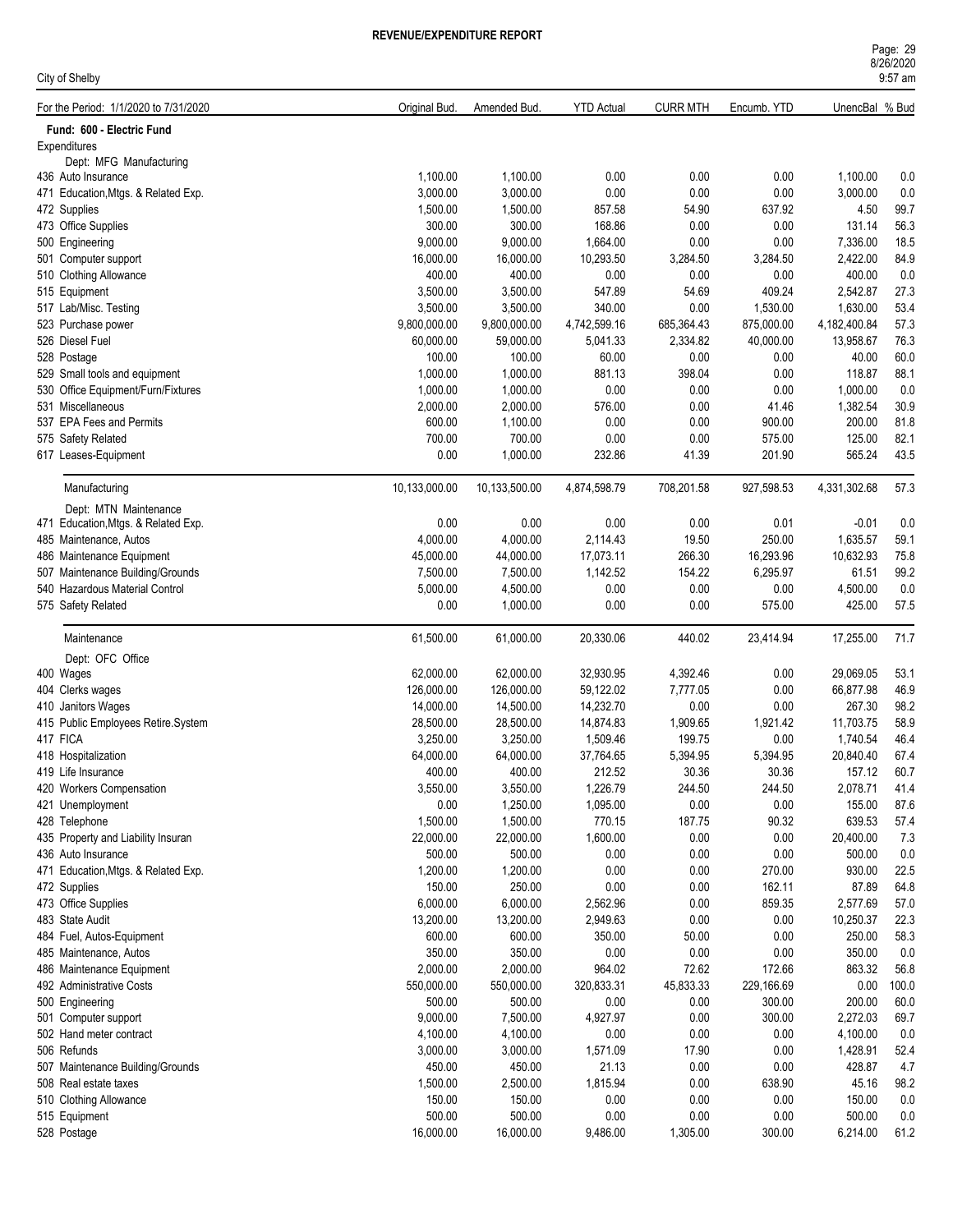| City of Shelby                                                        |                       |                       |                        |                 |                   |                     | 9:57 am       |
|-----------------------------------------------------------------------|-----------------------|-----------------------|------------------------|-----------------|-------------------|---------------------|---------------|
| For the Period: 1/1/2020 to 7/31/2020                                 | Original Bud.         | Amended Bud.          | <b>YTD Actual</b>      | <b>CURR MTH</b> | Encumb. YTD       | UnencBal % Bud      |               |
| Fund: 600 - Electric Fund                                             |                       |                       |                        |                 |                   |                     |               |
| Expenditures                                                          |                       |                       |                        |                 |                   |                     |               |
| Dept: OFC Office                                                      |                       |                       |                        |                 |                   |                     |               |
| 530 Office Equipment/Furn/Fixtures                                    | 600.00                | 600.00                | 130.00                 | 0.00            | 0.00              | 470.00<br>$-97.48$  | 21.7<br>101.4 |
| 531 Miscellaneous                                                     | 10,000.00             | 7,150.00              | 7,081.14               | 1,785.10        | 166.34            |                     | 30.7          |
| 532 Labor Relations                                                   | 2,000.00              | 2,000.00              | 614.50                 | 0.00            | 0.00              | 1,385.50            |               |
| 544 Shade Tree Collection                                             | 4,500.00              | 4,500.00              | 2,190.04               | 347.43          | 1,709.96          | 600.00              | 86.7          |
| 546 Economic Development                                              | 1,000.00<br>1,250.00  | 1,000.00              | 0.00                   | 0.00            | 0.00              | 1,000.00<br>625.55  | 0.0<br>72.2   |
| 575 Safety Related<br>576 Electric Dues/Professional Ser              |                       | 2,250.00              | 374.45                 | 0.00            | 1,250.00          |                     | 36.0          |
| 584 GAAP Conversion                                                   | 50,000.00<br>3,300.00 | 49,000.00<br>4,800.00 | 2,400.00<br>4,105.00   | 0.00<br>754.00  | 15,252.00<br>0.00 | 31,348.00<br>695.00 | 85.5          |
| 617 Leases-Equipment                                                  | 600.00                | 600.00                | 218.64                 | 38.86           | 189.60            | 191.76              | 68.0          |
| 622 Electric Kwh Tax                                                  | 50,000.00             | 50,000.00             | 19,896.00              | 0.00            | 0.00              | 30,104.00           | 39.8          |
|                                                                       |                       |                       |                        |                 |                   |                     |               |
| Office                                                                | 1,057,650.00          | 1,057,650.00          | 547,830.89             | 70,340.71       | 258,419.16        | 251,399.95          | 76.2          |
| Expenditures                                                          | 13,519,400.00         | 13,554,400.00         | 6,624,325.29           | 1,064,602.47    | 1,611,281.99      | 5,318,792.72        | 60.8          |
| Net Effect for Electric Fund                                          | $-2,214,450.00$       | $-2,249,450.00$       | -717,842.06            | $-144,697.25$   | 1,701,281.99      | $-10,325.95$        | 99.5          |
| Change in Fund Balance:                                               |                       |                       | $-717,842.06$          |                 |                   |                     |               |
| Fund: 601 - Light Customer Deposit Fund                               |                       |                       |                        |                 |                   |                     |               |
| Revenues                                                              |                       |                       |                        |                 |                   |                     |               |
| Dept: CFS Charges for services                                        |                       |                       |                        |                 |                   |                     |               |
| 165 Deposits                                                          | 97,000.00             | 97,000.00             | 56,700.00              | 7,400.00        | 0.00              | 40,300.00           | 58.5          |
| Charges for services                                                  | 97,000.00             | 97,000.00             | 56,700.00              | 7,400.00        | 0.00              | 40,300.00           | 58.5          |
| Dept: MIS Miscellaneous                                               |                       |                       |                        |                 |                   |                     |               |
| 200 Interest                                                          | 2,200.00              | 2,200.00              | 898.46                 | 0.00            | 0.00              | 1,301.54            | 40.8          |
|                                                                       |                       |                       |                        |                 |                   |                     |               |
| Miscellaneous                                                         | 2,200.00              | 2,200.00              | 898.46                 | 0.00            | 0.00              | 1,301.54            | 40.8          |
| Revenues                                                              | 99,200.00             | 99,200.00             | 57,598.46              | 7,400.00        | 0.00              | 41,601.54           | 58.1          |
| Expenditures                                                          |                       |                       |                        |                 |                   |                     |               |
| Dept: LCD Light Customer Deposit                                      |                       |                       |                        |                 |                   |                     |               |
| 506 Refunds                                                           | 101,000.00            | 99,000.00             | 45,378.69              | 7,696.78        | 0.00              | 53,621.31           | 45.8          |
|                                                                       |                       |                       |                        |                 |                   |                     |               |
| <b>Light Customer Deposit</b>                                         | 101,000.00            | 99,000.00             | 45,378.69              | 7,696.78        | 0.00              | 53,621.31           | 45.8          |
| Dept: TRS Transfers                                                   |                       |                       |                        |                 |                   |                     |               |
| 462 Transfer-Miscellaneous                                            | 1,000.00              | 3,000.00              | 2,181.80               | 0.00            | 0.00              | 818.20              | 72.7          |
|                                                                       |                       |                       |                        |                 |                   |                     |               |
| Transfers                                                             | 1,000.00              | 3,000.00              | 2,181.80               | 0.00            | 0.00              | 818.20              | 72.7          |
| Expenditures                                                          | 102,000.00            | 102,000.00            | 47,560.49              | 7,696.78        | 0.00              | 54,439.51           | 46.6          |
|                                                                       |                       |                       |                        |                 |                   |                     |               |
|                                                                       |                       |                       |                        |                 |                   |                     |               |
| Net Effect for Light Customer Deposit Fund<br>Change in Fund Balance: | $-2,800.00$           | $-2,800.00$           | 10,037.97<br>10,037.97 | $-296.78$       | 0.00              | -12,837.97 -358.5   |               |
|                                                                       |                       |                       |                        |                 |                   |                     |               |
| Fund: 602 - Light Debt Reserve Fund                                   |                       |                       |                        |                 |                   |                     |               |
| Revenues<br>Dept: MIS Miscellaneous                                   |                       |                       |                        |                 |                   |                     |               |
| 200 Interest                                                          | 2,200.00              | 2,200.00              | 423.88                 | 11.00           | 0.00              | 1,776.12            | 19.3          |
|                                                                       |                       |                       |                        |                 |                   |                     |               |
| Miscellaneous                                                         | 2,200.00              | 2,200.00              | 423.88                 | 11.00           | 0.00              | 1,776.12            | 19.3          |
| Revenues                                                              | 2,200.00              | 2,200.00              | 423.88                 | 11.00           | 0.00              | 1,776.12            | 19.3          |
|                                                                       |                       |                       |                        |                 |                   |                     |               |
| Expenditures                                                          |                       |                       |                        |                 |                   |                     |               |
| Dept: LDR Light Debt Reserve<br>531 Miscellaneous                     | 200,000.00            | 200,000.00            | 0.00                   | 0.00            | 0.00              | 200,000.00          | 0.0           |
|                                                                       |                       |                       |                        |                 |                   |                     |               |
| Light Debt Reserve                                                    | 200,000.00            | 200,000.00            | 0.00                   | 0.00            | 0.00              | 200,000.00          | $0.0\,$       |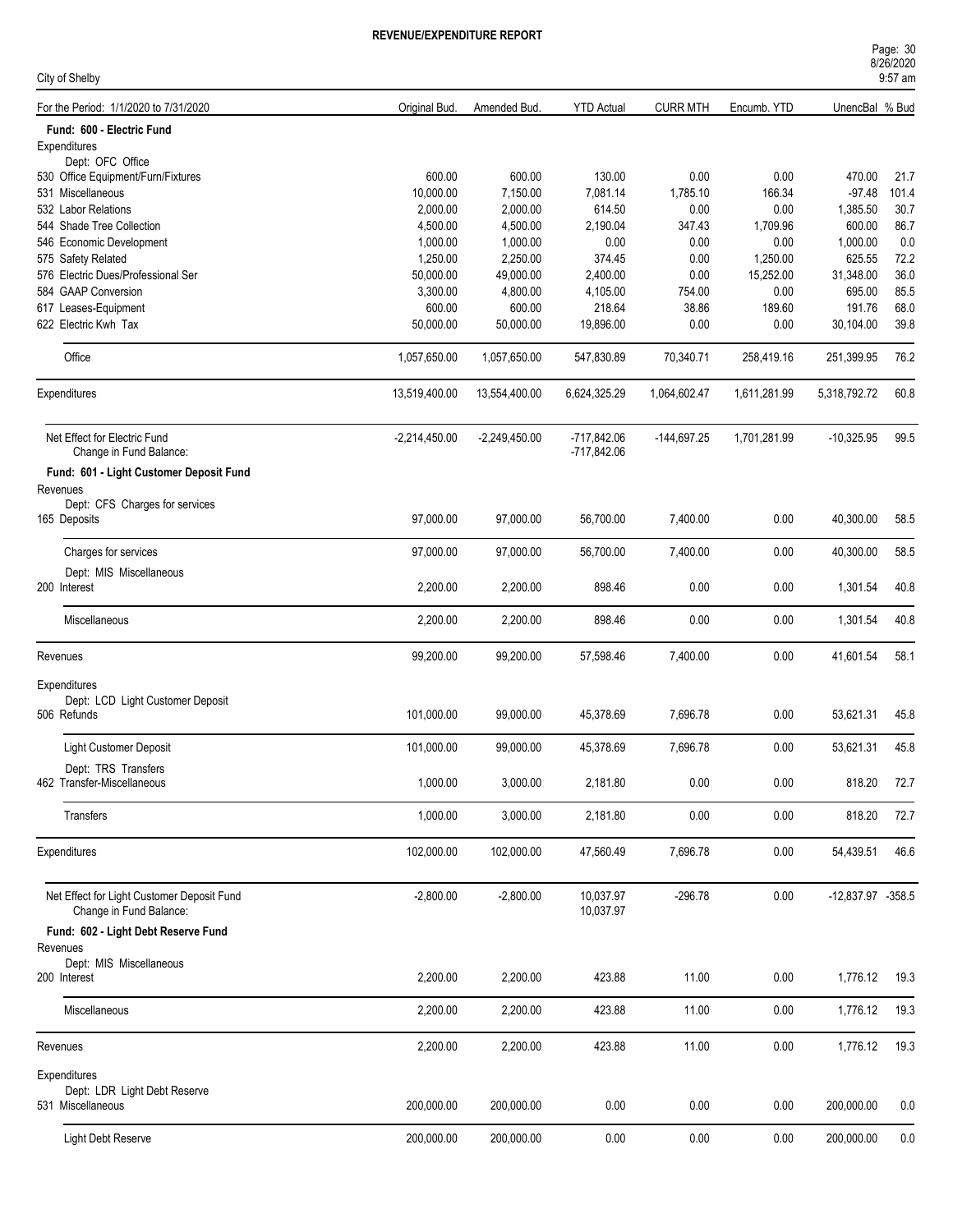| Page: 31  |  |
|-----------|--|
| 8/26/2020 |  |
| $9.57$ am |  |

| City of Shelby                                                         |                      |                      |                            |                   |              |                      | 9:57 am       |
|------------------------------------------------------------------------|----------------------|----------------------|----------------------------|-------------------|--------------|----------------------|---------------|
| For the Period: 1/1/2020 to 7/31/2020                                  | Original Bud.        | Amended Bud.         | <b>YTD Actual</b>          | <b>CURR MTH</b>   | Encumb. YTD  | UnencBal % Bud       |               |
| Fund: 602 - Light Debt Reserve Fund                                    |                      |                      |                            |                   |              |                      |               |
| Expenditures                                                           | 200,000.00           | 200,000.00           | 0.00                       | 0.00              | 0.00         | 200,000.00           | 0.0           |
| Net Effect for Light Debt Reserve Fund<br>Change in Fund Balance:      | $-197,800.00$        | $-197,800.00$        | 423.88<br>423.88           | 11.00             | 0.00         | -198,223.88          | $-0.2$        |
| Fund: 650 - City Administration & Bldgs.                               |                      |                      |                            |                   |              |                      |               |
| Expenditures<br>Dept: CAB City Administration Buildings                |                      |                      |                            |                   |              |                      |               |
| 531 Miscellaneous                                                      | 1,554.00             | 1,554.00             | 1,553.58                   | 0.00              | 0.00         |                      | 0.42 100.0    |
| <b>City Administration Buildings</b>                                   | 1,554.00             | 1,554.00             | 1,553.58                   | 0.00              | 0.00         |                      | 0.42 100.0    |
| Expenditures                                                           | 1,554.00             | 1,554.00             | 1,553.58                   | 0.00              | 0.00         |                      | 0.42 100.0    |
| Net Effect for City Administration & Bldgs.<br>Change in Fund Balance: | $-1,554.00$          | $-1,554.00$          | $-1,553.58$<br>$-1,553.58$ | 0.00              | 0.00         |                      | $-0.42$ 100.0 |
| Fund: 700 - Police Pension Fund<br>Revenues                            |                      |                      |                            |                   |              |                      |               |
| Dept: IGT Intergovernmental taxes                                      |                      |                      |                            |                   |              |                      |               |
| 128 Property tax rollback                                              | 5,000.00             | 5,000.00             | 2,410.19                   | 0.00              | 0.00         | 2,589.81             | 48.2          |
| Intergovernmental taxes                                                | 5,000.00             | 5,000.00             | 2,410.19                   | 0.00              | 0.00         | 2,589.81             | 48.2          |
| Dept: LTX Local Taxes                                                  |                      |                      |                            |                   |              |                      |               |
| 111 REAL ESTATE TAXES                                                  | 31,000.00            | 31,000.00            | 19,654.02                  | 0.00              | 0.00         | 11,345.98            | 63.4          |
| 112 PERSONAL PROPERTY TAX                                              | 600.00               | 600.00               | 337.64                     | 0.00              | 0.00         | 262.36               | 56.3          |
| 113 Manufactured Home Tax                                              | 100.00               | 100.00               | 54.84                      | 0.00              | 0.00         | 45.16                | 54.8          |
| <b>Local Taxes</b><br>Dept: TRS Transfers                              | 31,700.00            | 31,700.00            | 20,046.50                  | 0.00              | 0.00         | 11,653.50            | 63.2          |
| 244 Transfer General Fund                                              | 180,000.00           | 180,000.00           | 105,000.00                 | 15,000.00         | 0.00         | 75,000.00            | 58.3          |
| Transfers                                                              | 180,000.00           | 180,000.00           | 105,000.00                 | 15,000.00         | 0.00         | 75,000.00            | 58.3          |
| Revenues                                                               | 216,700.00           | 216,700.00           | 127,456.69                 | 15,000.00         | 0.00         | 89,243.31            | 58.8          |
| Expenditures                                                           |                      |                      |                            |                   |              |                      |               |
| Dept: PPF Police Pension Fund                                          |                      |                      |                            |                   |              |                      |               |
| 416 Policemen and Firemen Pension<br>441 Auditor Fees                  | 244,605.00<br>600.00 | 244,595.00<br>600.00 | 125,611.46<br>310.90       | 18,152.50<br>0.00 | 0.00<br>0.00 | 118,983.54<br>289.10 | 51.4<br>51.8  |
| 443 DRETAC Fees                                                        | 200.00               | 210.00               | 206.10                     | 0.00              | 0.00         | 3.90                 | 98.1          |
| <b>Police Pension Fund</b>                                             | 245,405.00           | 245,405.00           | 126,128.46                 | 18,152.50         | 0.00         | 119,276.54           | 51.4          |
| <b>Expenditures</b>                                                    | 245,405.00           | 245,405.00           | 126,128.46                 | 18,152.50         | 0.00         | 119,276.54           | 51.4          |
| Net Effect for Police Pension Fund<br>Change in Fund Balance:          | $-28,705.00$         | $-28,705.00$         | 1,328.23<br>1,328.23       | $-3,152.50$       | 0.00         | $-30,033.23$         | $-4.6$        |
| Fund: 701 - Fire Pension Fund                                          |                      |                      |                            |                   |              |                      |               |
| Revenues                                                               |                      |                      |                            |                   |              |                      |               |
| Dept: IGT Intergovernmental taxes<br>128 Property tax rollback         | 5,000.00             | 5,000.00             | 2,410.19                   | 0.00              | 0.00         | 2,589.81             | 48.2          |
| Intergovernmental taxes                                                | 5,000.00             | 5,000.00             | 2,410.19                   | 0.00              | 0.00         | 2,589.81             | 48.2          |
| Dept: LTX Local Taxes                                                  |                      |                      |                            |                   |              |                      |               |
| 111 REAL ESTATE TAXES                                                  | 31,000.00            | 31,000.00            | 19,654.02                  | 0.00              | 0.00         | 11,345.98            | 63.4          |
| 112 PERSONAL PROPERTY TAX                                              | 600.00               | 600.00               | 337.64                     | 0.00              | 0.00         | 262.36               | 56.3          |
| 113 Manufactured Home Tax                                              | 150.00               | 150.00               | 54.84                      | 0.00              | 0.00         | 95.16                | 36.6          |
| Local Taxes                                                            | 31,750.00            | 31,750.00            | 20,046.50                  | 0.00              | 0.00         | 11,703.50            | 63.1          |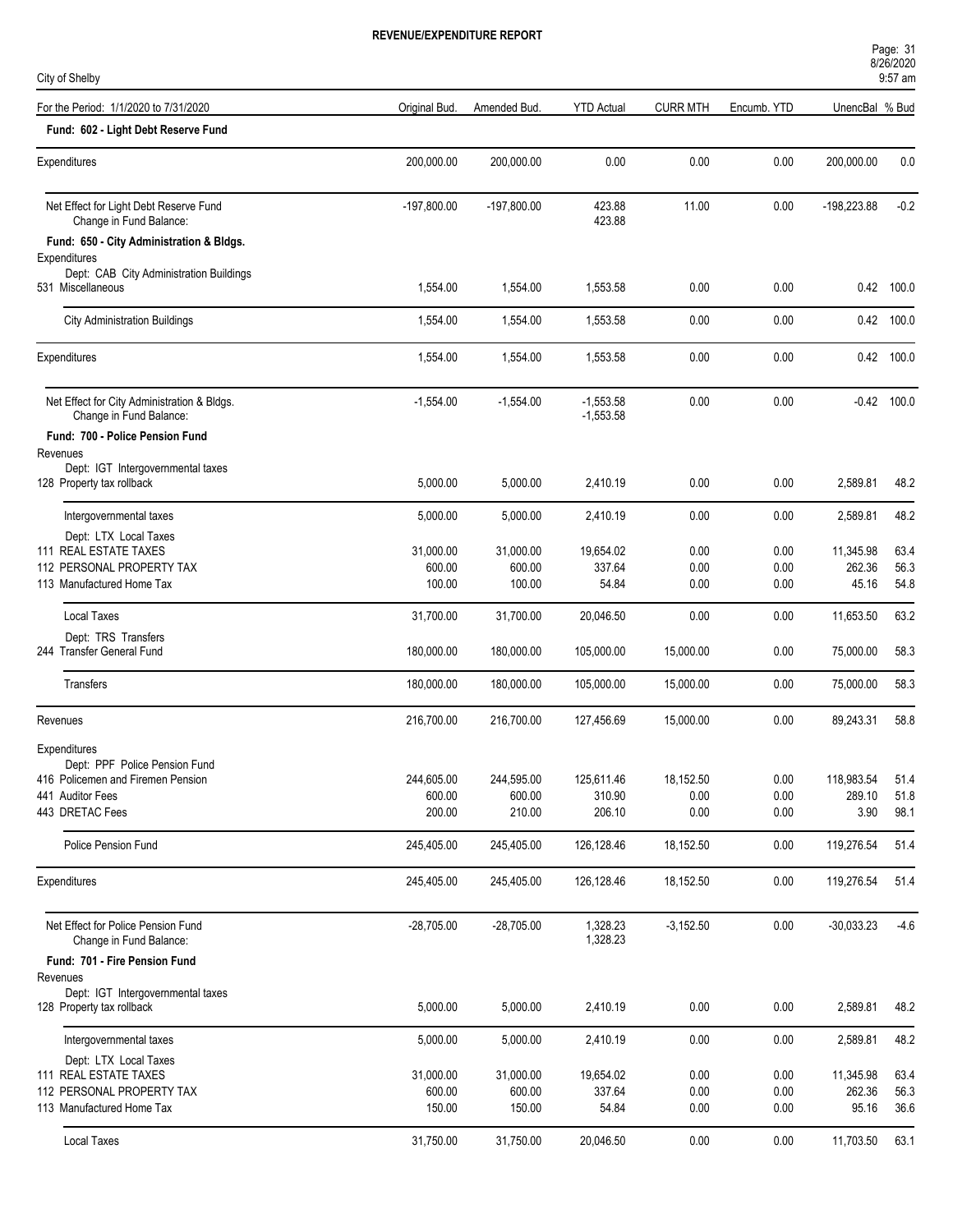| Page: 32  |  |
|-----------|--|
| 8/26/2020 |  |

| City of Shelby                                                  |               |              |                        |                 |             |                   | $9:57$ am |
|-----------------------------------------------------------------|---------------|--------------|------------------------|-----------------|-------------|-------------------|-----------|
| For the Period: 1/1/2020 to 7/31/2020                           | Original Bud. | Amended Bud. | <b>YTD Actual</b>      | <b>CURR MTH</b> | Encumb. YTD | UnencBal % Bud    |           |
| Fund: 701 - Fire Pension Fund                                   |               |              |                        |                 |             |                   |           |
| Revenues<br>Dept: TRS Transfers                                 |               |              |                        |                 |             |                   |           |
| 244 Transfer General Fund                                       | 180,000.00    | 180,000.00   | 105,000.00             | 15,000.00       | 0.00        | 75,000.00         | 58.3      |
| Transfers                                                       | 180,000.00    | 180,000.00   | 105,000.00             | 15,000.00       | 0.00        | 75,000.00         | 58.3      |
| Revenues                                                        | 216,750.00    | 216,750.00   | 127,456.69             | 15,000.00       | 0.00        | 89,293.31         | 58.8      |
| Expenditures                                                    |               |              |                        |                 |             |                   |           |
| Dept: FPF Fire Pension Fund                                     |               |              |                        |                 |             |                   |           |
| 416 Policemen and Firemen Pension                               | 225,000.00    | 224,990.00   | 122,795.12             | 15,553.79       | 0.00        | 102,194.88        | 54.6      |
| 440 State Admin. Tax Coll. Fee                                  | 50.00         | 50.00        | 0.00                   | 0.00            | 0.00        | 50.00             | 0.0       |
| 441 Auditor Fees                                                | 900.00        | 900.00       | 310.90                 | 0.00            | 0.00        | 589.10            | 34.5      |
| 443 DRETAC Fees                                                 | 200.00        | 210.00       | 206.10                 | 0.00            | 0.00        | 3.90              | 98.1      |
| Fire Pension Fund                                               | 226,150.00    | 226,150.00   | 123,312.12             | 15,553.79       | 0.00        | 102,837.88        | 54.5      |
| Expenditures                                                    | 226,150.00    | 226,150.00   | 123,312.12             | 15,553.79       | 0.00        | 102,837.88        | 54.5      |
| Net Effect for Fire Pension Fund                                | $-9,400.00$   | $-9,400.00$  | 4,144.57               | $-553.79$       | 0.00        | $-13,544.57$      | $-44.1$   |
| Change in Fund Balance:                                         |               |              | 4,144.57               |                 |             |                   |           |
| Fund: 702 - Police Equipment Fund<br>Revenues                   |               |              |                        |                 |             |                   |           |
| Dept: IGT Intergovernmental taxes                               |               |              |                        |                 |             |                   |           |
| 141 Federal Grants or Aid                                       | 1,000.00      | 1,000.00     | 0.00                   | 0.00            | 0.00        | 1,000.00          | 0.0       |
| Intergovernmental taxes                                         | 1,000.00      | 1,000.00     | 0.00                   | 0.00            | 0.00        | 1,000.00          | 0.0       |
| Dept: MIS Miscellaneous                                         |               |              |                        |                 |             |                   |           |
| 201 Donations                                                   | 12,000.00     | 12,000.00    | 0.00                   | 0.00            | 0.00        | 12,000.00         | 0.0       |
| 206 Work release                                                | 400.00        | 400.00       | 250.00                 | 0.00            | 0.00        | 150.00            | 62.5      |
| Miscellaneous                                                   | 12,400.00     | 12,400.00    | 250.00                 | 0.00            | 0.00        | 12,150.00         | 2.0       |
| Dept: TRS Transfers                                             |               |              |                        |                 |             |                   |           |
| 244 Transfer General Fund                                       | 55,000.00     | 55,000.00    | 55,000.00              | 23,000.00       | 0.00        | 0.00              | 100.0     |
| Transfers                                                       | 55,000.00     | 55,000.00    | 55,000.00              | 23,000.00       | 0.00        | 0.00              | 100.0     |
| Revenues                                                        | 68,400.00     | 68,400.00    | 55,250.00              | 23,000.00       | 0.00        | 13,150.00         | 80.8      |
| Expenditures                                                    |               |              |                        |                 |             |                   |           |
| Dept: PEF Police Equipment Fund                                 |               |              |                        |                 |             |                   |           |
| 510 Clothing Allowance                                          | 22,000.00     | 22,000.00    | 20,603.00              | 0.00            | 1,012.75    | 384.25            | 98.3      |
| 515 Equipment                                                   | 38,438.00     | 38,438.00    | 605.00                 | 0.00            | 1,560.00    | 36,273.00         | 5.6       |
| 531 Miscellaneous                                               | 12,000.00     | 12,000.00    | 0.00                   | 0.00            | $0.00\,$    | 12,000.00         | 0.0       |
| Police Equipment Fund                                           | 72,438.00     | 72,438.00    | 21,208.00              | 0.00            | 2,572.75    | 48,657.25         | 32.8      |
| Expenditures                                                    | 72,438.00     | 72,438.00    | 21,208.00              | 0.00            | 2,572.75    | 48,657.25         | 32.8      |
| Net Effect for Police Equipment Fund<br>Change in Fund Balance: | $-4,038.00$   | $-4,038.00$  | 34,042.00<br>34,042.00 | 23,000.00       | 2,572.75    | -35,507.25 -779.3 |           |
| Fund: 703 - Fire Equipment Fund                                 |               |              |                        |                 |             |                   |           |
| Revenues                                                        |               |              |                        |                 |             |                   |           |
| Dept: CFS Charges for services                                  |               |              |                        |                 |             |                   |           |
| 159 Other services                                              | 111,000.00    | 111,000.00   | 0.00                   | 0.00            | 0.00        | 111,000.00        | 0.0       |
| Charges for services                                            | 111,000.00    | 111,000.00   | 0.00                   | 0.00            | 0.00        | 111,000.00        | 0.0       |
| Dept: IGT Intergovernmental taxes                               |               |              |                        |                 |             |                   |           |
| 141 Federal Grants or Aid                                       | 168,000.00    | 168,000.00   | 497.54                 | 0.00            | 0.00        | 167,502.46        | 0.3       |
| 142 State Grants or Aid                                         | 20,000.00     | 20,000.00    | 49,128.66              | 0.00            | 0.00        | -29,128.66 245.6  |           |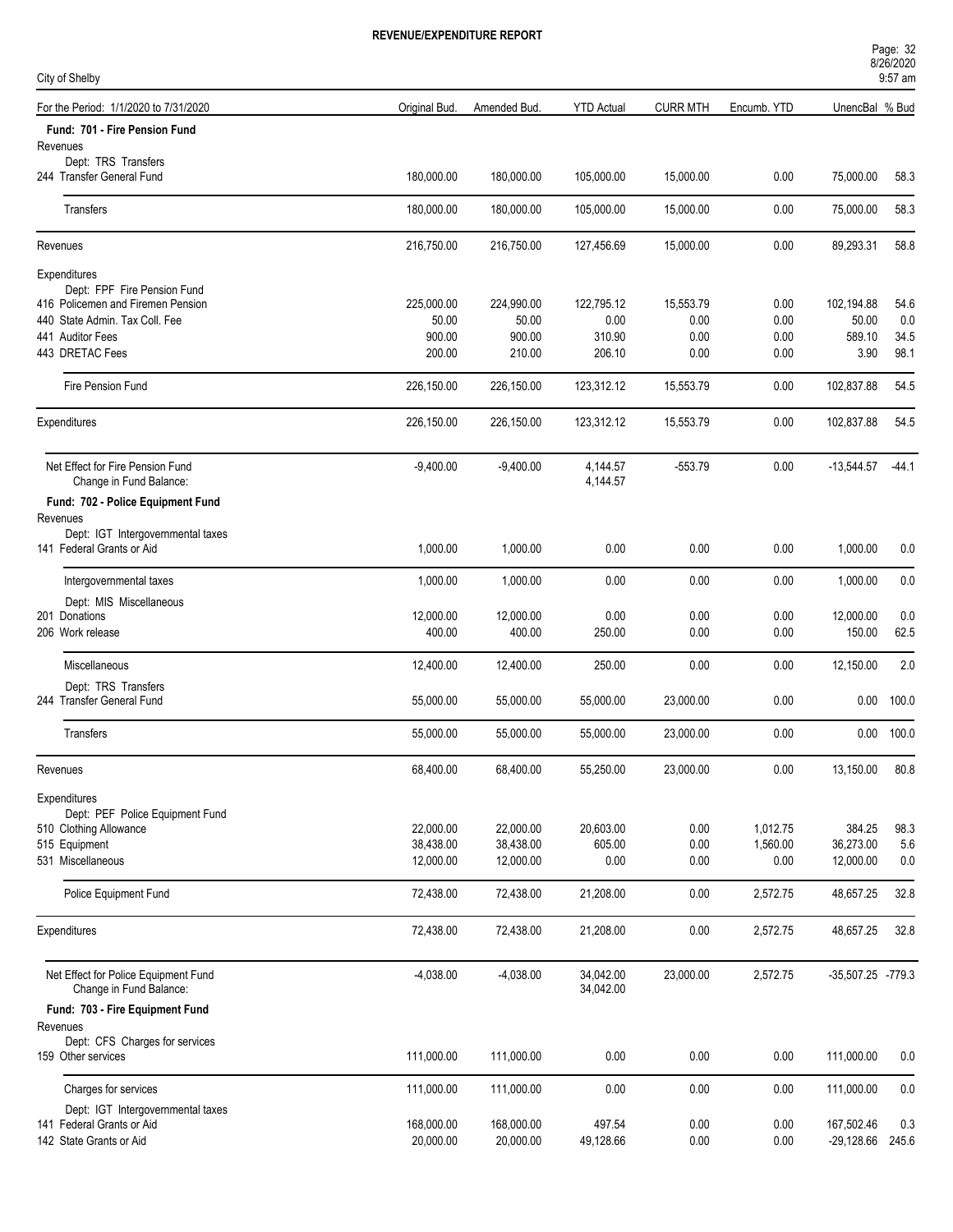| Page: 33  |  |
|-----------|--|
| 8/26/2020 |  |

| City of Shelby                                                  | 9:57 am       |              |                        |                 |             |                      |         |
|-----------------------------------------------------------------|---------------|--------------|------------------------|-----------------|-------------|----------------------|---------|
| For the Period: 1/1/2020 to 7/31/2020                           | Original Bud. | Amended Bud. | <b>YTD Actual</b>      | <b>CURR MTH</b> | Encumb. YTD | UnencBal % Bud       |         |
| Fund: 703 - Fire Equipment Fund<br>Revenues                     |               |              |                        |                 |             |                      |         |
| Intergovernmental taxes                                         | 188,000.00    | 188,000.00   | 49,626.20              | 0.00            | 0.00        | 138,373.80           | 26.4    |
| Dept: MIS Miscellaneous                                         |               |              |                        |                 |             |                      |         |
| 201 Donations                                                   | 0.00          | 0.00         | 400.00                 | 100.00          | 0.00        | $-400.00$            | 0.0     |
| 205 Miscellaneous Income                                        | 0.00          | 0.00         | 8,652.53               | 2,363.40        | 0.00        | $-8,652.53$          | 0.0     |
| Miscellaneous                                                   | 0.00          | 0.00         | 9,052.53               | 2,463.40        | 0.00        | $-9,052.53$          | 0.0     |
| Revenues                                                        | 299,000.00    | 299,000.00   | 58,678.73              | 2,463.40        | 0.00        | 240,321.27           | 19.6    |
| Expenditures                                                    |               |              |                        |                 |             |                      |         |
| Dept: DBT Debt Payment                                          |               |              |                        |                 |             |                      |         |
| 503 Note/Loan Payment                                           | 27,000.00     | 27,000.00    | 0.00                   | 0.00            | 0.00        | 27,000.00            | 0.0     |
| 505 Interest Expense                                            | 5,500.00      | 5,500.00     | 0.00                   | 0.00            | 0.00        | 5,500.00             | 0.0     |
| Debt Payment                                                    | 32,500.00     | 32,500.00    | 0.00                   | 0.00            | 0.00        | 32,500.00            | 0.0     |
| Dept: FEF Fire Equipment Fund                                   |               |              |                        |                 |             |                      |         |
| 486 Maintenance Equipment                                       | 22,000.00     | 22,000.00    | 8,565.16               | 394.48          | 1,459.34    | 11,975.50            | 45.6    |
| 492 Administrative Costs                                        | 15,000.00     | 15,000.00    | 8,750.00               | 1,250.00        | 6,250.00    | 0.00                 | 100.0   |
| 507 Maintenance Building/Grounds                                | 6,000.00      | 6,000.00     | 3,205.99               | 169.79          | 2,508.80    | 285.21               | 95.2    |
| 510 Clothing Allowance                                          | 12,200.00     | 12,200.00    | 11,700.00              | 0.00            | 0.00        | 500.00               | 95.9    |
| 515 Equipment                                                   | 92,000.00     | 92,000.00    | 11,315.35              | 2,820.25        | 50,570.91   | 30,113.74            | 67.3    |
| 531 Miscellaneous                                               | 8,800.00      | 8,800.00     | 1,805.40               | 163.31          | 170.00      | 6,824.60             | 22.4    |
| 564 Service Vehicle                                             | 34,000.00     | 34,000.00    | 0.00                   | 0.00            | 0.00        | 34,000.00            | 0.0     |
| Fire Equipment Fund                                             | 190,000.00    | 190,000.00   | 45,341.90              | 4,797.83        | 60,959.05   | 83,699.05            | 55.9    |
| Expenditures                                                    | 222,500.00    | 222,500.00   | 45,341.90              | 4,797.83        | 60,959.05   | 116,199.05           | 47.8    |
| Net Effect for Fire Equipment Fund<br>Change in Fund Balance:   | 76,500.00     | 76,500.00    | 13,336.83<br>13,336.83 | $-2,334.43$     | 60,959.05   | 124,122.22           | $-62.3$ |
| Fund: 705 - Shade Tree Trust Fund                               |               |              |                        |                 |             |                      |         |
| Revenues                                                        |               |              |                        |                 |             |                      |         |
| Dept: OFI Other finances                                        |               |              |                        |                 |             |                      |         |
| 205 Miscellaneous Income                                        | 4,000.00      | 4,000.00     | 2,190.04               | 347.43          | 0.00        | 1,809.96             | 54.8    |
| Other finances                                                  | 4,000.00      | 4,000.00     | 2,190.04               | 347.43          | 0.00        | 1,809.96             | 54.8    |
| Revenues                                                        | 4,000.00      | 4,000.00     | 2,190.04               | 347.43          | 0.00        | 1,809.96             | 54.8    |
| Expenditures                                                    |               |              |                        |                 |             |                      |         |
| Dept: STT Shade Tree Trust Fund                                 |               |              |                        |                 |             |                      |         |
| 511 Tree planting                                               | 2,500.00      | 2,500.00     | 0.00                   | 0.00            | 0.00        | 2,500.00             | 0.0     |
| 512 Tree trimming/removal                                       | 2,000.00      | 2,000.00     | 319.38                 | 319.38          | 680.62      | 1,000.00             | 50.0    |
| 531 Miscellaneous                                               | 100.00        | 100.00       | 35.00                  | 0.00            | 0.00        | 65.00                | 35.0    |
| Shade Tree Trust Fund                                           | 4,600.00      | 4,600.00     | 354.38                 | 319.38          | 680.62      | 3,565.00             | 22.5    |
| Expenditures                                                    | 4,600.00      | 4,600.00     | 354.38                 | 319.38          | 680.62      | 3,565.00             | 22.5    |
| Net Effect for Shade Tree Trust Fund<br>Change in Fund Balance: | $-600.00$     | $-600.00$    | 1,835.66<br>1,835.66   | 28.05           | 680.62      | $-1,755.04$ $-192.5$ |         |
| Fund: 706 - Sharing Fund                                        |               |              |                        |                 |             |                      |         |
| Revenues                                                        |               |              |                        |                 |             |                      |         |
| Dept: MIS Miscellaneous                                         |               |              |                        |                 |             |                      |         |
| 201 Donations                                                   | 30,000.00     | 30,000.00    | 15,308.86              | 2,168.87        | 0.00        | 14,691.14            | 51.0    |
| 205 Miscellaneous Income                                        | 400.00        | 400.00       | 172.51                 | 0.00            | 0.00        | 227.49               | 43.1    |
| Miscellaneous                                                   | 30,400.00     | 30,400.00    | 15,481.37              | 2,168.87        | 0.00        | 14,918.63            | 50.9    |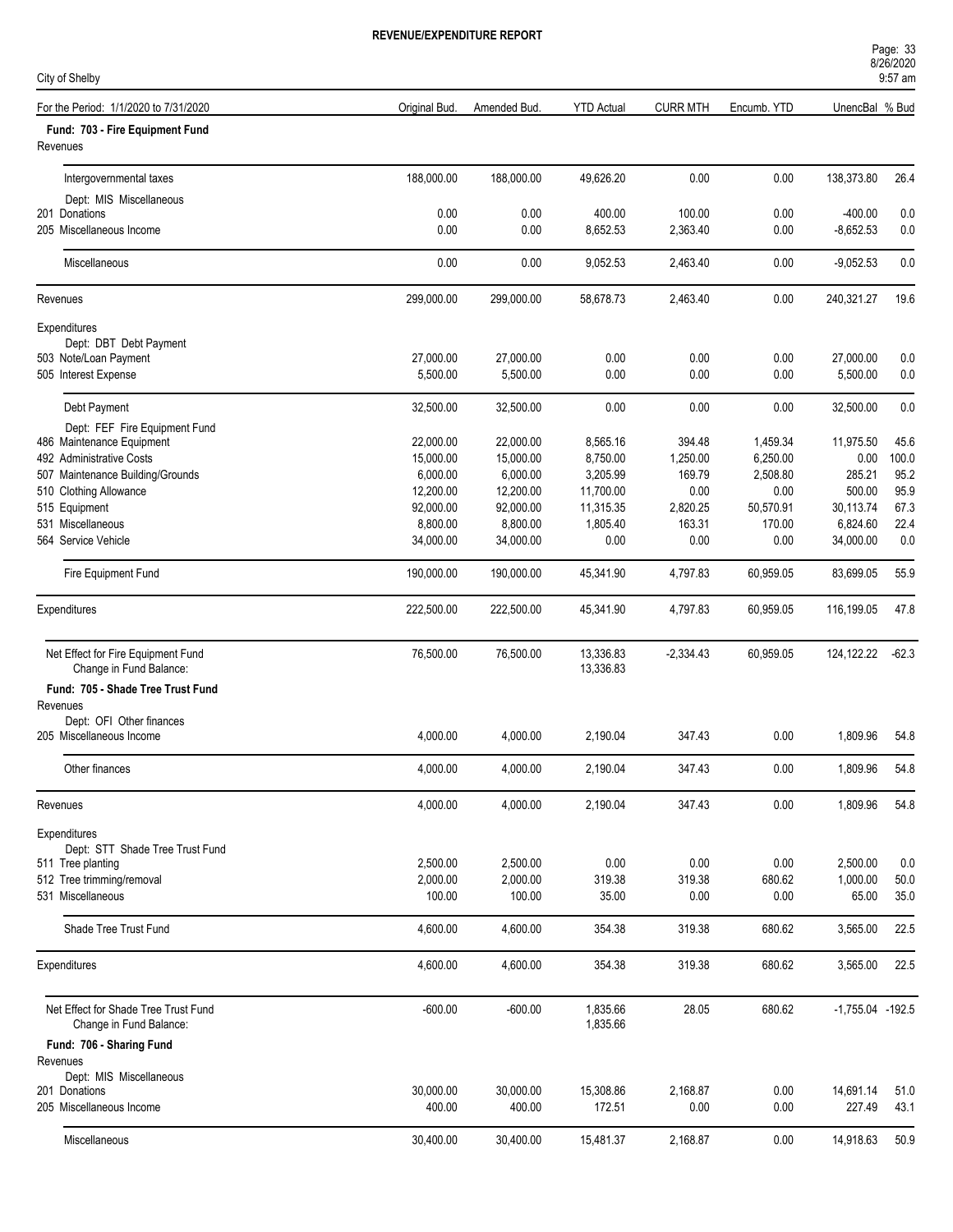| Page: 34  |  |
|-----------|--|
| 8/26/2020 |  |
|           |  |

| City of Shelby                                                       |               |              |                            |                 |             |                     | $9:57$ am |
|----------------------------------------------------------------------|---------------|--------------|----------------------------|-----------------|-------------|---------------------|-----------|
| For the Period: 1/1/2020 to 7/31/2020                                | Original Bud. | Amended Bud. | <b>YTD Actual</b>          | <b>CURR MTH</b> | Encumb. YTD | UnencBal % Bud      |           |
| Fund: 706 - Sharing Fund                                             |               |              |                            |                 |             |                     |           |
| Revenues                                                             | 30,400.00     | 30,400.00    | 15,481.37                  | 2,168.87        | 0.00        | 14,918.63           | 50.9      |
| Expenditures                                                         |               |              |                            |                 |             |                     |           |
| Dept: USF Utility Share Fund<br>646 Utility Payments                 | 30,000.00     | 30,000.00    | 20,243.90                  | 6,992.42        | 0.00        | 9,756.10            | 67.5      |
| Utility Share Fund                                                   | 30,000.00     | 30,000.00    | 20,243.90                  | 6,992.42        | 0.00        | 9,756.10            | 67.5      |
| Expenditures                                                         | 30,000.00     | 30,000.00    | 20,243.90                  | 6,992.42        | 0.00        | 9,756.10            | 67.5      |
| Net Effect for Sharing Fund<br>Change in Fund Balance:               | 400.00        | 400.00       | $-4,762.53$<br>$-4,762.53$ | $-4,823.55$     | 0.00        | 5,162.53-1,190.6    |           |
| Fund: 710 - Mini Park Trust Fund                                     |               |              |                            |                 |             |                     |           |
| Revenues<br>Dept: MIS Miscellaneous                                  |               |              |                            |                 |             |                     |           |
| 200 Interest                                                         | 400.00        | 400.00       | 89.85                      | 0.00            | 0.00        | 310.15              | 22.5      |
| Miscellaneous                                                        | 400.00        | 400.00       | 89.85                      | 0.00            | 0.00        | 310.15              | 22.5      |
| Revenues                                                             | 400.00        | 400.00       | 89.85                      | 0.00            | 0.00        | 310.15              | 22.5      |
| Expenditures                                                         |               |              |                            |                 |             |                     |           |
| Dept: MPT Mini-Park Trust Fund<br>531 Miscellaneous                  | 3,000.00      | 3,000.00     | 0.00                       | 0.00            | 0.00        | 3,000.00            | 0.0       |
| Mini-Park Trust Fund                                                 | 3,000.00      | 3,000.00     | 0.00                       | 0.00            | 0.00        | 3,000.00            | 0.0       |
| Expenditures                                                         | 3,000.00      | 3,000.00     | 0.00                       | 0.00            | 0.00        | 3,000.00            | 0.0       |
| Net Effect for Mini Park Trust Fund<br>Change in Fund Balance:       | $-2,600.00$   | $-2,600.00$  | 89.85<br>89.85             | 0.00            | 0.00        | $-2,689.85$         | $-3.5$    |
| Fund: 715 - Hospitalization Trust Fund                               |               |              |                            |                 |             |                     |           |
| Revenues<br>Dept: CFS Charges for services                           |               |              |                            |                 |             |                     |           |
| 165 Deposits                                                         | 1,700,000.00  | 1,700,000.00 | 963,314.47                 | 133,124.63      | 0.00        | 736,685.53          | 56.7      |
| Charges for services                                                 | 1,700,000.00  | 1,700,000.00 | 963,314.47                 | 133,124.63      | 0.00        | 736,685.53          | 56.7      |
| Dept: MIS Miscellaneous<br>200 Interest                              | 8,000.00      | 8,000.00     | 8,095.24                   | 830.36          | 0.00        | $-95.24$ 101.2      |           |
| Miscellaneous                                                        | 8,000.00      | 8,000.00     | 8,095.24                   | 830.36          | 0.00        | -95.24 101.2        |           |
| Revenues                                                             | 1,708,000.00  | 1,708,000.00 | 971,409.71                 | 133,954.99      | 0.00        | 736,590.29          | 56.9      |
| Expenditures                                                         |               |              |                            |                 |             |                     |           |
| Dept: HTF Hospitalization Fund                                       |               |              |                            |                 |             |                     |           |
| 513 Claim Payments                                                   | 1,700,000.00  | 1,700,000.00 | 770,412.27                 | 77,326.15       | 0.00        | 929,587.73          | 45.3      |
| Hospitalization Fund                                                 | 1,700,000.00  | 1,700,000.00 | 770,412.27                 | 77,326.15       | 0.00        | 929,587.73          | 45.3      |
| Expenditures                                                         | 1,700,000.00  | 1,700,000.00 | 770,412.27                 | 77,326.15       | 0.00        | 929,587.73          | 45.3      |
| Net Effect for Hospitalization Trust Fund<br>Change in Fund Balance: | 8,000.00      | 8,000.00     | 200,997.44<br>200,997.44   | 56,628.84       | 0.00        | -192,997.44 2,512.5 |           |
| Fund: 800 - Bicentennial Trust Fund                                  |               |              |                            |                 |             |                     |           |
| Revenues<br>Dept: MIS Miscellaneous                                  |               |              |                            |                 |             |                     |           |
| 200 Interest                                                         | 5.00          | $5.00$       | 0.03                       | 0.01            | 0.00        | 4.97                | 0.6       |